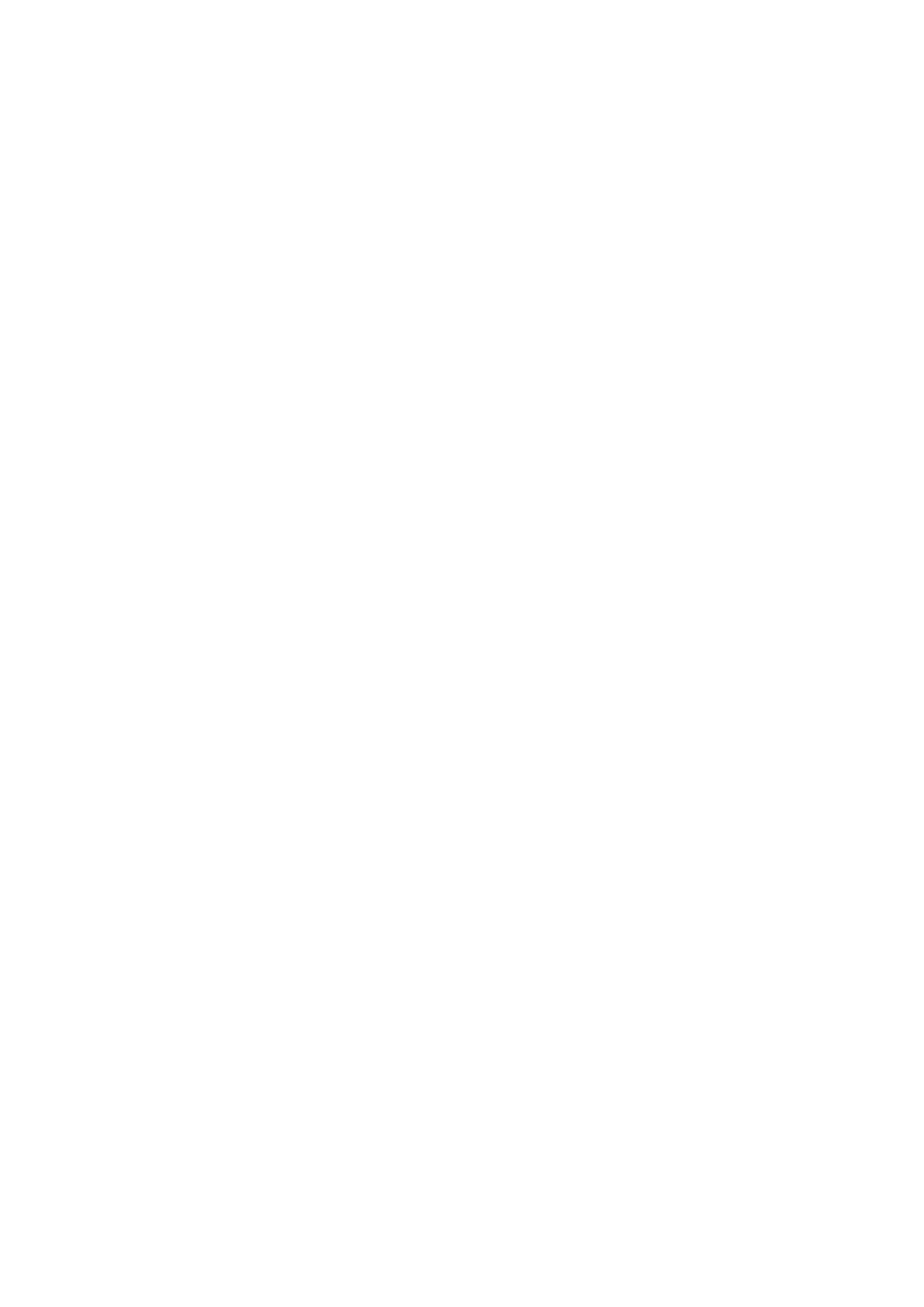### <span id="page-2-0"></span>**Abstract**

Multi Party Computation (MPC) deals with the problem which arises if several parties that do not trust each other want to work together in order to jointly execute a program, without the input of the individual parties becomes known to each other. Algorithms which are calculated between these parties must usually be available as a boolean circuit. It is disadvantageous here that converting programs for RAM machines into boolean circuits is associated with a significant increase in program runtime. By means of predicated instructions, algorithms and programs written for regular RAM machines can be translated into efficient MPC programs. For this purpose, this thesis introduces a model in order to discuss certain optimization possibilities of the individual program fragments. Using a practical example, the minimal spanning tree problem, the developed approach is implemented, performance is determined and the result is compared with another known method for solving the problem. It is shown that the program runtimes can be reduced. In practice, the effectiveness strongly depends on the control-flow of the input program.

Bei sicherer Mehrparteienberechnung (multi party computation, MPC) arbeiten mehrere sich gegenseitig nicht vertrauende Parteien zusammen, um gemeinsam die Ausführung eines Programmes zu berechnen, ohne dass die Eingabe der einzelnen Parteien für die anderen bekannt wird. Damit Algorithmen zwischen diesen Parteien berechnet werden können, müssen die Algorithmen in der Regel als boolescher Schaltkreis vorliegen. Nachteilig ist hierbei, dass das Umwandeln von Programmen für RAM-Maschinen in boolesche Schaltkreise mit einer deutlichen Steigerung der Programmlaufzeit verbunden ist. Mit Hilfe von prädizierten Instruktionen lassen sich Algorithmen und Programme, die für reguläre RAM Maschinen geschrieben wurden, in effiziente MPC Programme übersetzen. Dazu wird in der vorliegenden Arbeit ein Modell eingeführt, um einzelne Optimierungsmöglichkeiten der Programmfragmente zu betrachten. An einem ausgewählten praktischen Beispiel, dem minimalen Spannbaum-Problem, wird dieser Ansatz umgesetzt, die Performance ermittelt und das Ergebnis mit einer weiteren bekannten Methode zum Lösen des Problems verglichen. Es kann gezeigt werden, dass sich durch dieses Vorgehen die Programmlaufzeiten reduzieren lassen. In der Praxis hängt die Effektivität jedoch stark vom Kontrollfluss des Eingabeprogramms ab.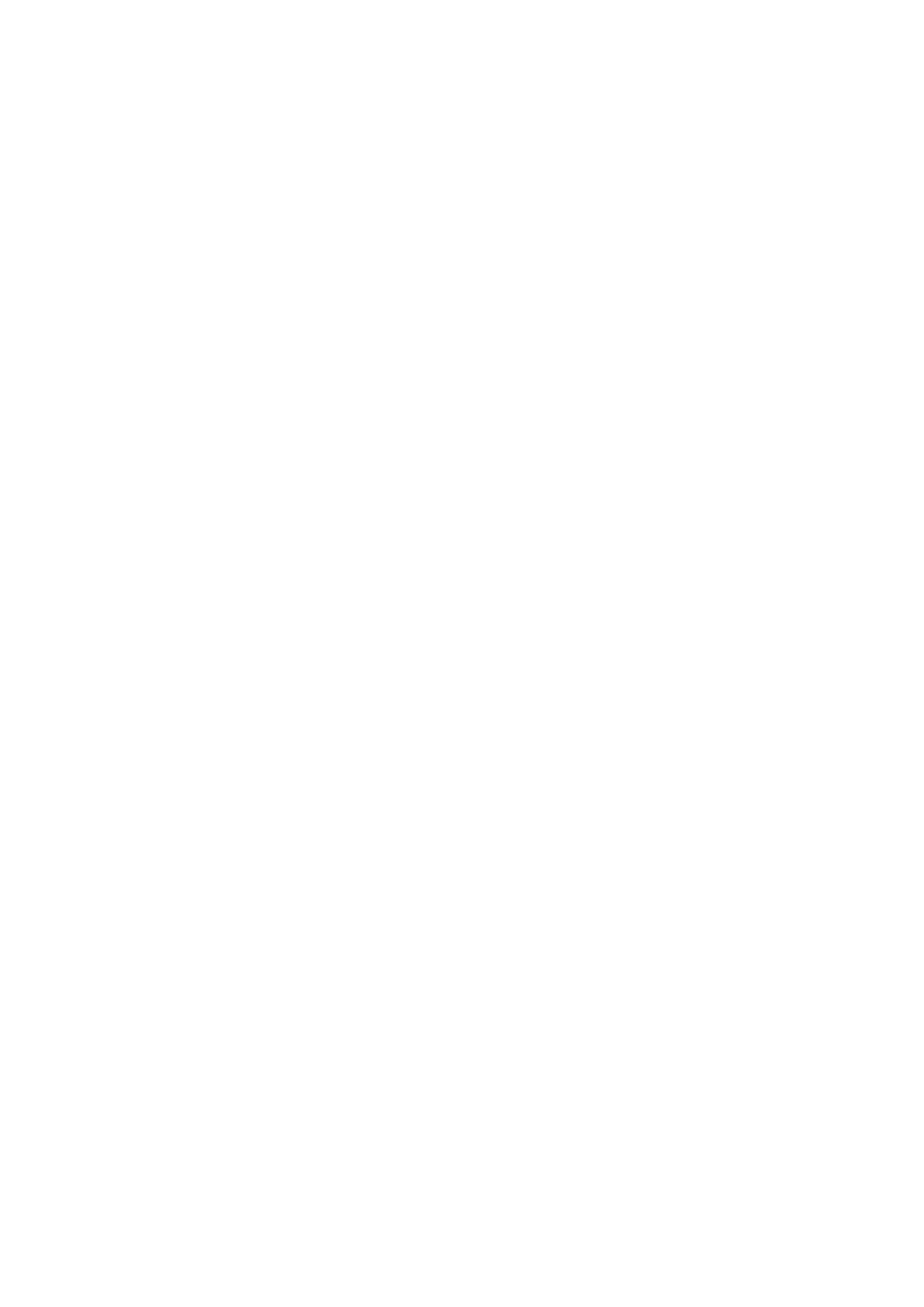Hiermit versichere ich, dass ich diese Arbeit selbständig verfasst und keine anderen, als die angegebenen Quellen und Hilfsmittel benutzt, die wörtlich oder inhaltlich übernommenen Stellen als solche kenntlich gemacht und die Satzung des Karlsruher Instituts für Technologie zur Sicherung guter wissenschaftlicher Praxis in der jeweils gültigen Fassung beachtet habe.

Karlsruhe, den 28.6.2020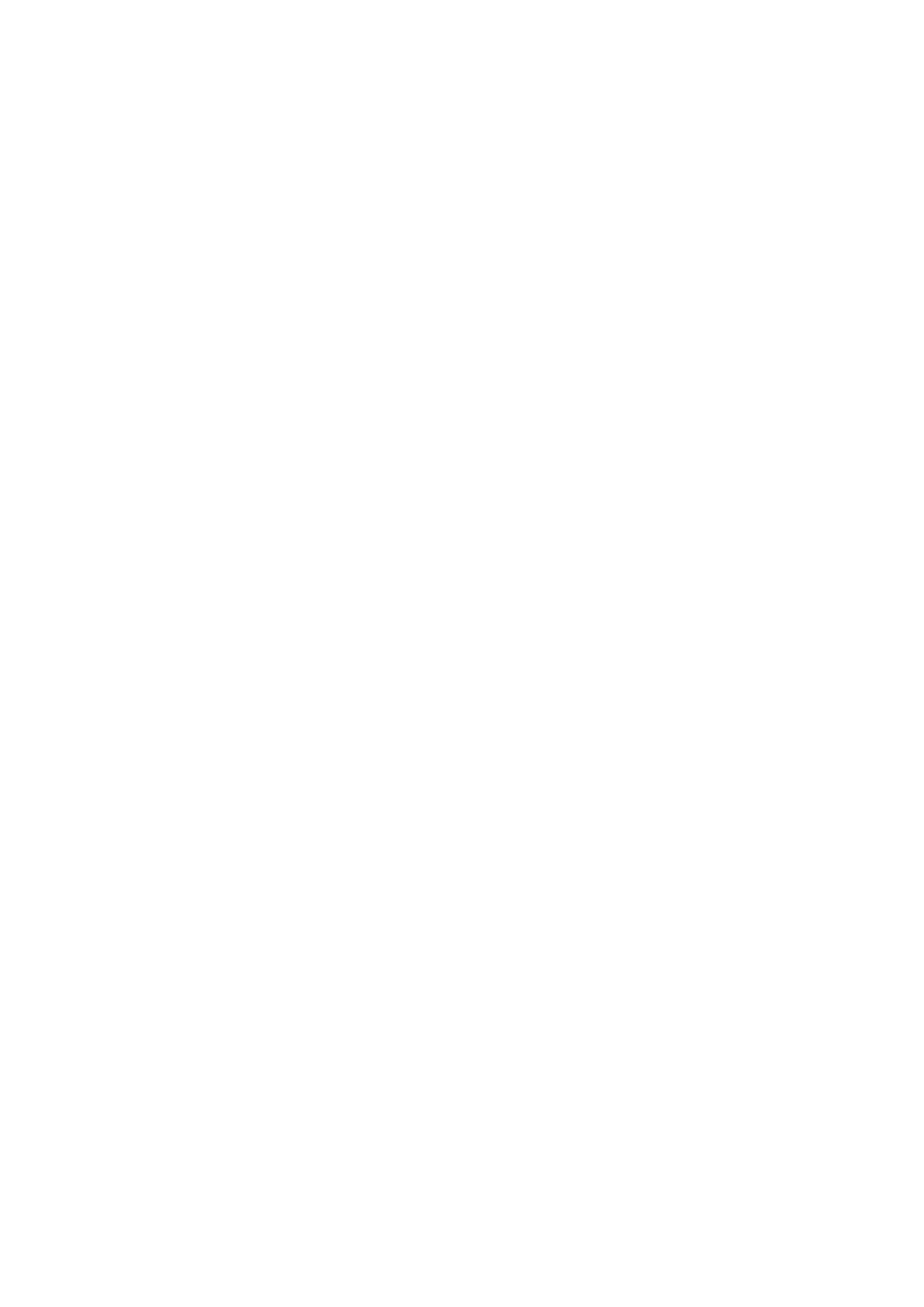# **Contents**

|                | <b>Abstract</b><br>iij            |                                                                            |                |  |  |  |
|----------------|-----------------------------------|----------------------------------------------------------------------------|----------------|--|--|--|
| 1.             |                                   | <b>Introduction</b>                                                        | 1              |  |  |  |
|                | 1.1                               |                                                                            | $\overline{1}$ |  |  |  |
|                | 1.2                               |                                                                            | $\mathbf{1}$   |  |  |  |
|                | 1.3                               |                                                                            | 2              |  |  |  |
| $\overline{2}$ |                                   | <b>Preliminaries</b>                                                       | 3              |  |  |  |
|                | 2.1                               |                                                                            | $\overline{3}$ |  |  |  |
|                | $2.2^{\circ}$                     |                                                                            | 5              |  |  |  |
| 3              |                                   | <b>Related Work</b>                                                        | $\overline{7}$ |  |  |  |
| 4              | <b>Machine and Compiler Model</b> |                                                                            |                |  |  |  |
|                | 4.1                               |                                                                            | 10             |  |  |  |
|                | 4.2                               |                                                                            | 13             |  |  |  |
|                | 4.3                               | Proof for non computability of the compiler optimization problem $\dots$ . | 17             |  |  |  |
| 5              | <b>Optimizations</b><br>19        |                                                                            |                |  |  |  |
|                | 5.1                               |                                                                            | 19             |  |  |  |
|                | 5.2                               |                                                                            | 19             |  |  |  |
|                | 5.3                               |                                                                            |                |  |  |  |
| 6              | <b>Application</b><br>27          |                                                                            |                |  |  |  |
|                | 6.1                               |                                                                            | 27             |  |  |  |
|                |                                   | 6.1.1                                                                      | 28             |  |  |  |
|                |                                   | Blackbox Kruskal<br>6.1.2                                                  | 29             |  |  |  |
|                |                                   | 6.1.3                                                                      |                |  |  |  |
|                | 6.2                               |                                                                            |                |  |  |  |
|                | 6.3                               |                                                                            | 37             |  |  |  |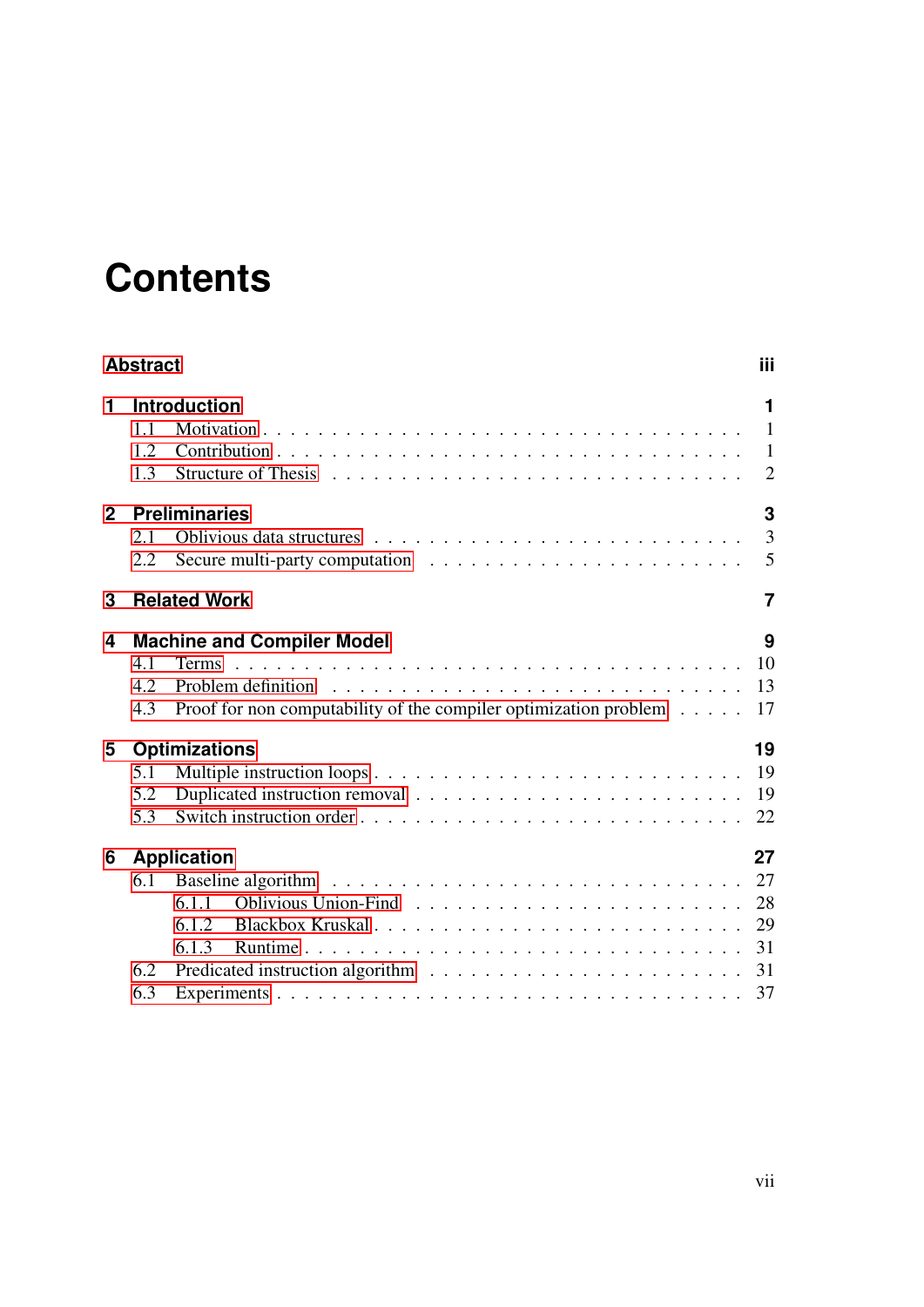| <b>7</b> Discussion |                     |  |  |
|---------------------|---------------------|--|--|
|                     |                     |  |  |
|                     |                     |  |  |
|                     | <b>Bibliography</b> |  |  |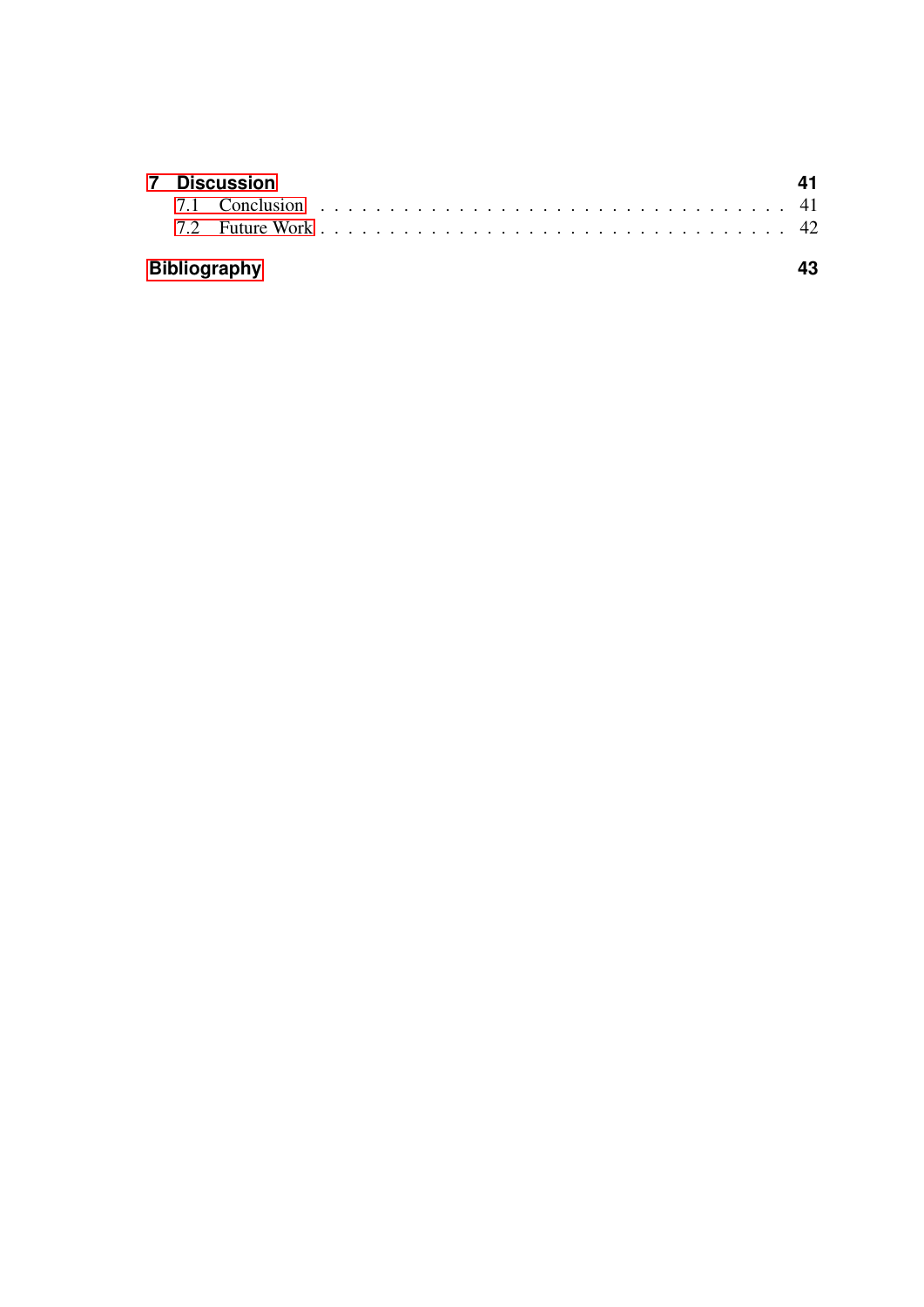# <span id="page-8-0"></span>**1 Introduction**

### <span id="page-8-1"></span>**1.1 Motivation**

In secure multiparty computation (MPC) a set of parties not trusting each other are computing a function together with every party using a secret private input hidden from the other parties. These computation are called secure because only the process does not revealed any information about input data except for the result of the calculated function. Performing such computations without a trusted third party has been a topic in cryptography since 1982 and the introduction of the millionaires' problem by Yao [\[23\]](#page-51-0).

In general computer science algorithms are often given in the form of a random access memory (RAM)-program. In cryptography there are two general approaches to transform such a RAM-program into an MPC protocol. Firstly, a dedicated MPC protocol can be developed for a specific application based on cryptographic primitives. Secondly, a compiler can be used which can turn any program into a MPC protocol. While the first usually offers better performance the security for the latter only has to be proven once for the compiler instead of every program individually.

A common approach for MPC compilers is to translate the input program into a circuit. Although optimizations have been proposed to reduce the runtime of these circuits there is still a blowup of  $\mathcal{O}(T^3 \log T)$  in time when transforming T-time RAM programs into circuits [\[15\]](#page-51-1).

The introduction of oblivious RAM for MPC which allows random access to a memory without leaking information about the access pattern enables RAM programs to be translated into MPC protocols directly. However, branching in programs that depend on secret input data is usually not allowed, since it could leak information about the private inputs [\[12\]](#page-50-1). So far this problem can be circumvented by performing an oblivious computation (implemented in [\[8\]](#page-50-2)) which additionally hides the CPU state and the program that is being executed. The runtime overhead by using this technique is high because every possible CPU instruction will be calculated in every step.

### <span id="page-8-2"></span>**1.2 Contribution**

In this thesis, we will combine existing MPC tools with instruction predication in order to translate regular RAM programs into an MPC protocol while considering efficiency concerns. Compared to existing solutions we can allow branches depending on private inputs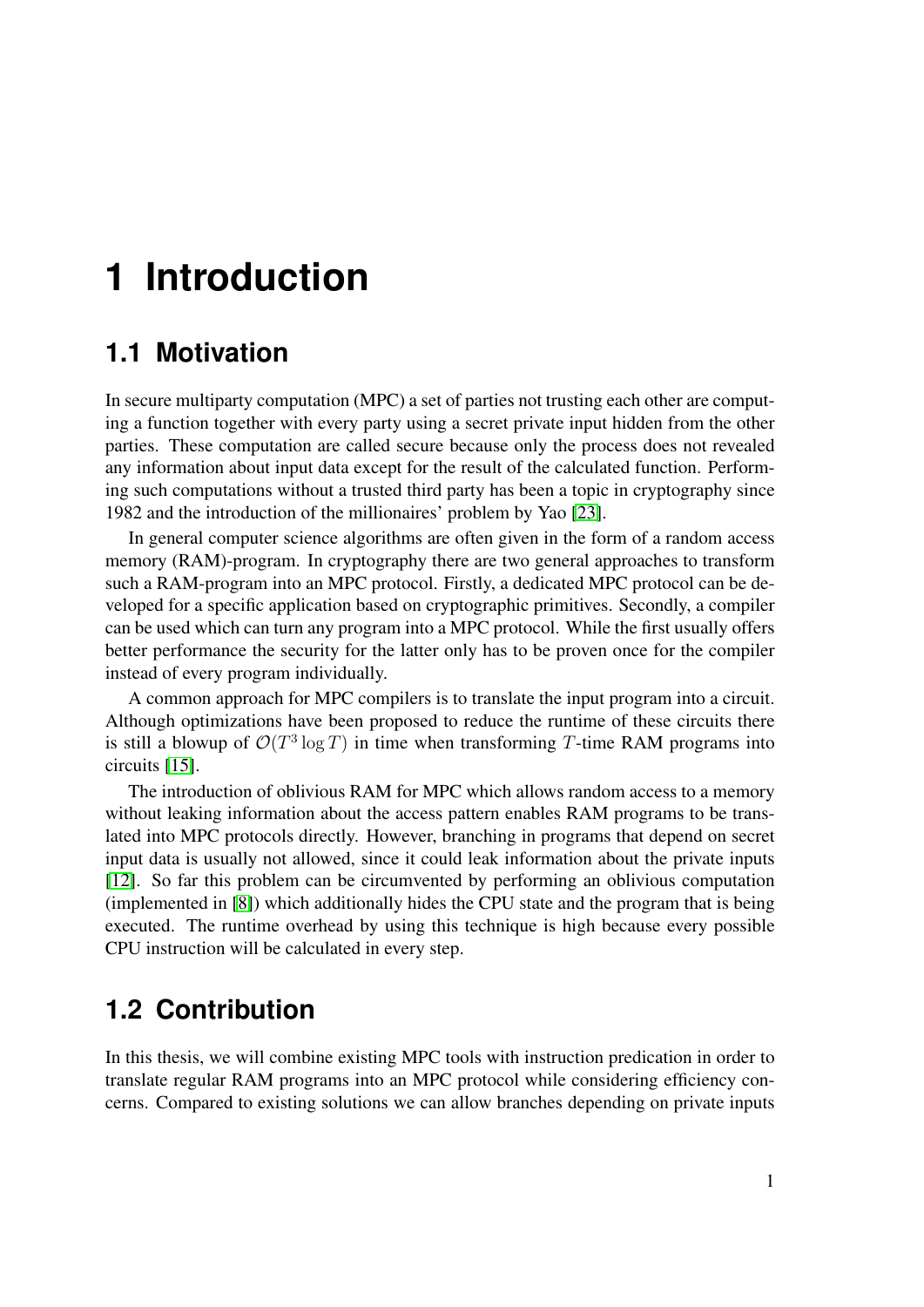within the program while achieving a better performance than using oblivious computation. As a result this approach is suitable in particular for algorithms with such branches which impact the runtime of the algorithm. We will also discuss possible optimization techniques for the resulting MPC programs.

As an example, we will apply our approach to create a MPC version of Kruskal's minimum spanning-tree algorithm. Then we will create an algorithm using an oblivious version of the union find data structure. We compared both of these approaches in practice by using a MPC framework implementing the SPDZ2k protocol [\[2\]](#page-50-3).

### <span id="page-9-0"></span>**1.3 Structure of Thesis**

In the next chapter we will first introduce some basic definitions and notations used throughout the thesis. Then we will talk about related work. The following chapter will introduce the machine model and formal definition for our MPC compiler. Then we will discuss multiple possible optimization methods for improving the runtime of the MPC programs. Finally, in the following chapter a practical application of the compiler and optimization methods will be applied. In the last chapter we will discuss our results and given an outlook about this kind of approach for MPC algorithms.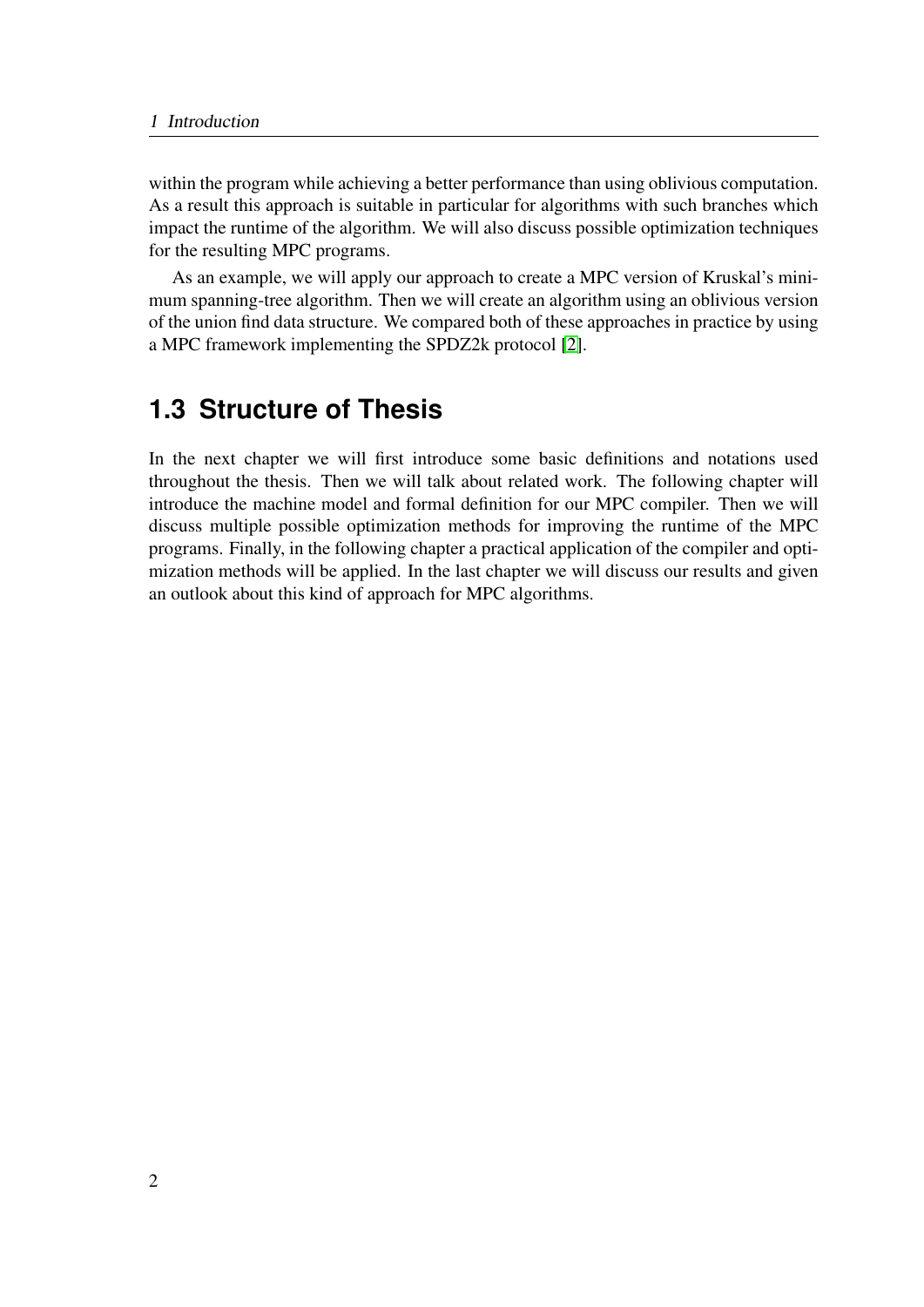## <span id="page-10-0"></span>**2 Preliminaries**

The following section will describe notations and concepts used in this thesis.

#### <span id="page-10-1"></span>**2.1 Oblivious data structures**

In some situations we want to use data stored in a random access memory on a remote server, but at the same time can't trust this server and want to protect our data. To solve this problem the concept of oblivious RAM (ORAM) was introduced by Goldreich in 1987 [\[4\]](#page-50-4). In order to protect our data we have to address two problems:

- (a) The content of the memory has to be hidden from the server.
- (b) The access pattern to the RAM can be used by an adversary to gain information about our data.

A solution to problem (a) can be encrypting the data stored on the server. In order to hide information about the access pattern in problem (b) an ORAM must use an access pattern independent from the actual read and write operations on the RAM.

Different definitions for ORAM have been used in other works [\[4\]](#page-50-4) [\[1\]](#page-50-5) [\[18\]](#page-51-2). We will use the definition introduced by Shi et al. [\[18\]](#page-51-2) since it fits our purpose best and generalizes this definition for any algorithm.

<span id="page-10-2"></span>Definition 1 (Oblivious RAM). An oblivious RAM (ORAM) is a set of interactive protocols between a server and a client. Let  $N$  be the capacity as the number of blocks which can be stored in the ORAM and  $B$  is the block size in number of bit in each block. Every block can be addressed by a unique global identifier  $u \in \mathcal{U}$  with  $\mathcal{U}$  being the set of identifiers. The ORAM has to support the following protocols:

- ReadAndRemove $(u)$  The client can perform this interactive protocol using a private block identifier  $u \in \mathcal{U}$  as input. The server receives and removes the block identified by  $u$  from the ORAM and returns the block content to the client. If the ORAM doesn't contain such a block a special symbol  $\perp$  will be returned instead.
- $\text{Add}(u, data)$  This protocol requires two private inputs from the client: an identifier  $u \in \mathcal{U}$  and block content  $data \in \{0,1\}^B$ . The client performs this interactive protocol with the server in order to write the content *data* to the block identified by u. This protocol always has to be preceded by the  $\textbf{ReadAndRemove}(u)$  protocol since we never want to have more than one content block for each identifier in our ORAM.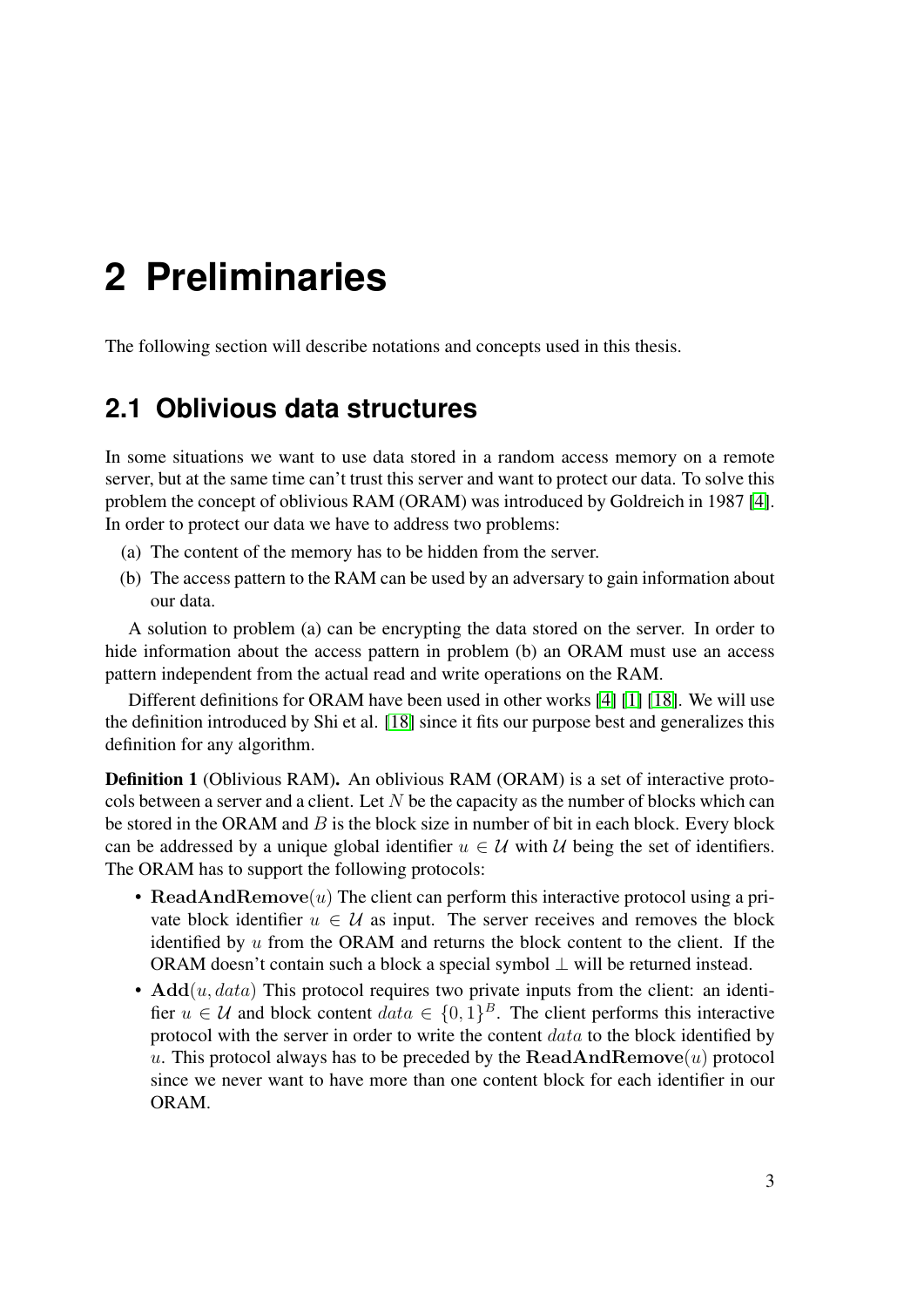To match the definitions of a typical random access memory we define a Get and Set function based on the previous two protocols which we will use later.  $\text{Get}(u)$  invokes the ReadAndRemove(u) protocol followed by Add(u,  $data$ ) where  $data$  is the result of the first operation. Similar  $Set(u, data)$  invokes  $ReadAndRemove(u)$  and then  $Add(u, data)$  with the given input.

Additionally we want an ORAM to satisfy the security definition given below based on our definition for computational indistinguishability.

Definition 2 (Computational indistinguishability). Two ensembles of random variables  $X = \{x_1, x_2, \ldots, x_n\}, Y = \{y_1, y_2, \ldots, y_n\}$  are computationally indistinguishable if for every probabilistic polynomial time algorithm  $D$  a negligible function  $\mu$  exists with the following property:

$$
|Pr[\mathcal{D}(1^n, X) = 1] - Pr[\mathcal{D}(1^n, Y) = 1]| \le \mu(n)
$$
\n(2.1.1)

We call a function  $\mu : \mathbb{N} \to \mathbb{R}$  negligible if  $\exists c \in \mathbb{N}, n_0 \in \mathbb{N} : \forall n > n_0 : |\mu(n)| < n^{-c}$ .

<span id="page-11-0"></span>**Definition 3** (ORAM Security definition). Let  $y := ((op_1, arg_1), (op_2, arg_2), \ldots,$  $(op_M, arg_M)$ ) be a sequence of data request with length M. With each  $op_i$  denoting either a ReadAndRemove or an Add operation,  $arq_i$  denotes the argument of the operation with

> $arg_i = u_i,$  if  $op_i = \textbf{ReadAndRemove}$  $arg_i = (u_i, data_i),$  if  $op_i = \textbf{Add}$

As in definition [1](#page-10-2) we define that an Add operation is always preceded by a ReadAndRemove operation. That means if  $op_i$  = Add then  $op_{i-1}$  = ReadAndRemove and  $u_{i-1} = u_i$ .

Let  $ops(y)$  be the sequence of operations  $(op_1, op_2, \ldots, op_M)$  and  $A(y)$  be the access sequence to the remote memory when performing a sequence of data requests  $y$ . We define an ORAM as secure if for any two data request sequences  $y, z$  with  $|y| = |z|$  and  $\log(y) = \log(z)$ , their respective access patterns  $A(y)$  and  $A(z)$  are computationally indistinguishable by anyone but the client.

Goldreich and Ostrovsky [\[5\]](#page-50-6) (extended by Larsen et al. [\[13\]](#page-51-3)) proved  $\Omega(\log(n))$  is a lower bound for the number accesses to the memory in each read and write operation. In practice, an ORAM using a binary-tree with a runtime in  $\mathcal{O}(\log(n)^3)$  per RAM access with constant clientside storage has been proposed by Shi et al. [\[18\]](#page-51-2).

We define oblivious algorithms similar to the ORAM definition: For any two inputs with equal length we want the memory accesses performed by our algorithm to be computationally indistinguishable.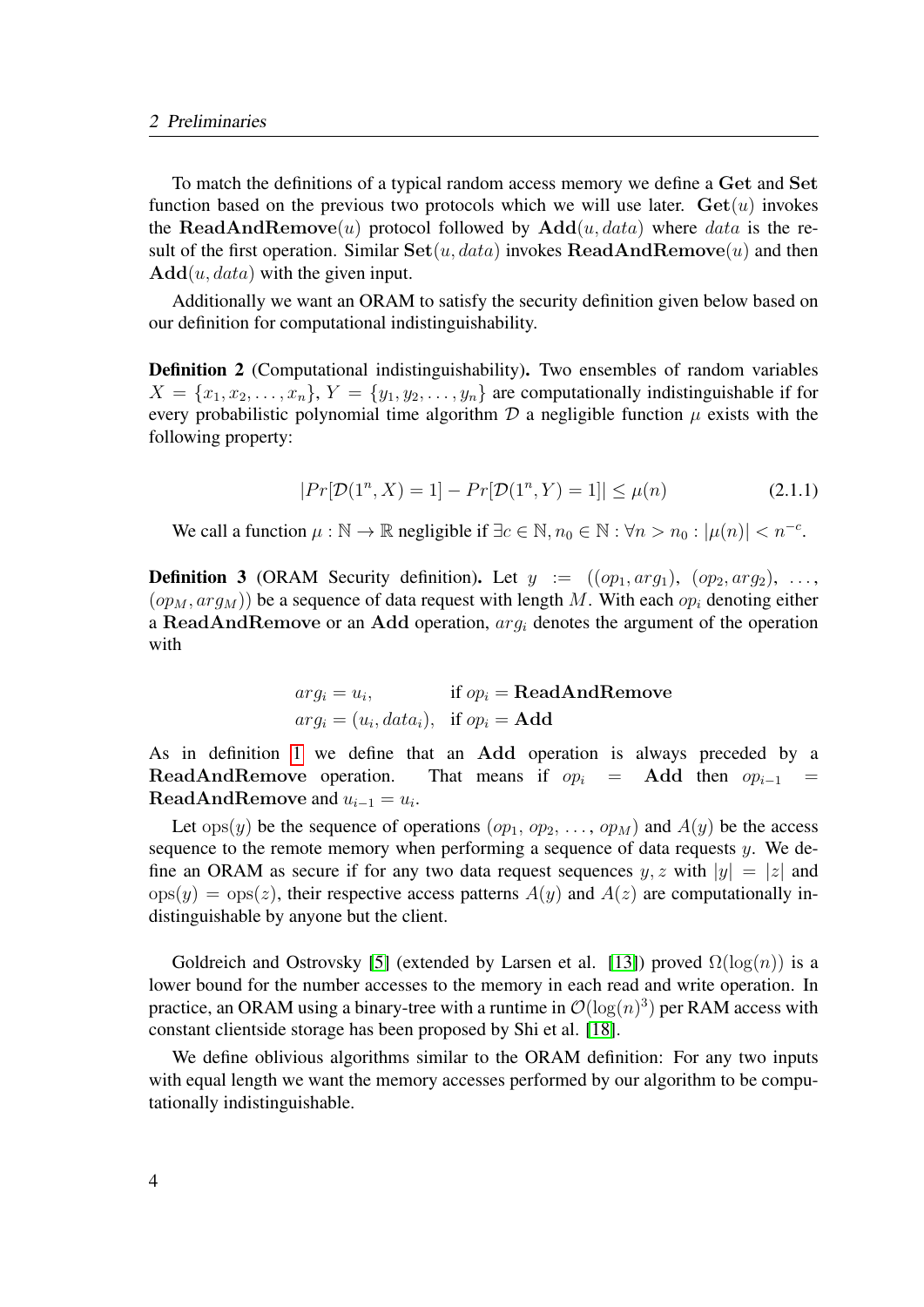**Definition 4** (Oblivious algorithm). Let  $A$  be an algorithm using a remote memory and  $\mathcal{A}(x)$  be sequence of accesses to this memory performed by A with input x. We call A an oblivious algorithm if for any input  $i_1, i_2, \mathcal{A}(i_1)$  and  $\mathcal{A}(i_2)$  are computationally indistinguishable.

#### <span id="page-12-0"></span>**2.2 Secure multi-party computation**

The ORAM model described in the previous section assumes a client is storing data on an untrusted server. In some use-cases we want to perform computation with more than two parties not trusting each other, keeping their inputs private. This is called secure multiparty computation (MPC). To perform algorithms between multiple untrusted parties the data shared between the parties has to be encrypted in a way that every participant has a share from the data. We will call such an encrypted data value *share*. In order to read the actual content from a share every party has to reveal its share to the other parties. This technique is called secret sharing.

There are different methods to implement secret-sharing most notably the additive scheme and Shamir's scheme [\[17\]](#page-51-4). These schemes use offline-phases where every parties is performing calculations on its on data and online-phases that requires communication between those parties. As a consequence some operation which can be performed offline like addition are fast while other operations like multiplication are significantly slower.

#### <span id="page-12-1"></span>**MPC primitives**

When describing joint algorithms as MPC protocol we will use the following notation and primitives, summarized below in table [2.1.](#page-13-0)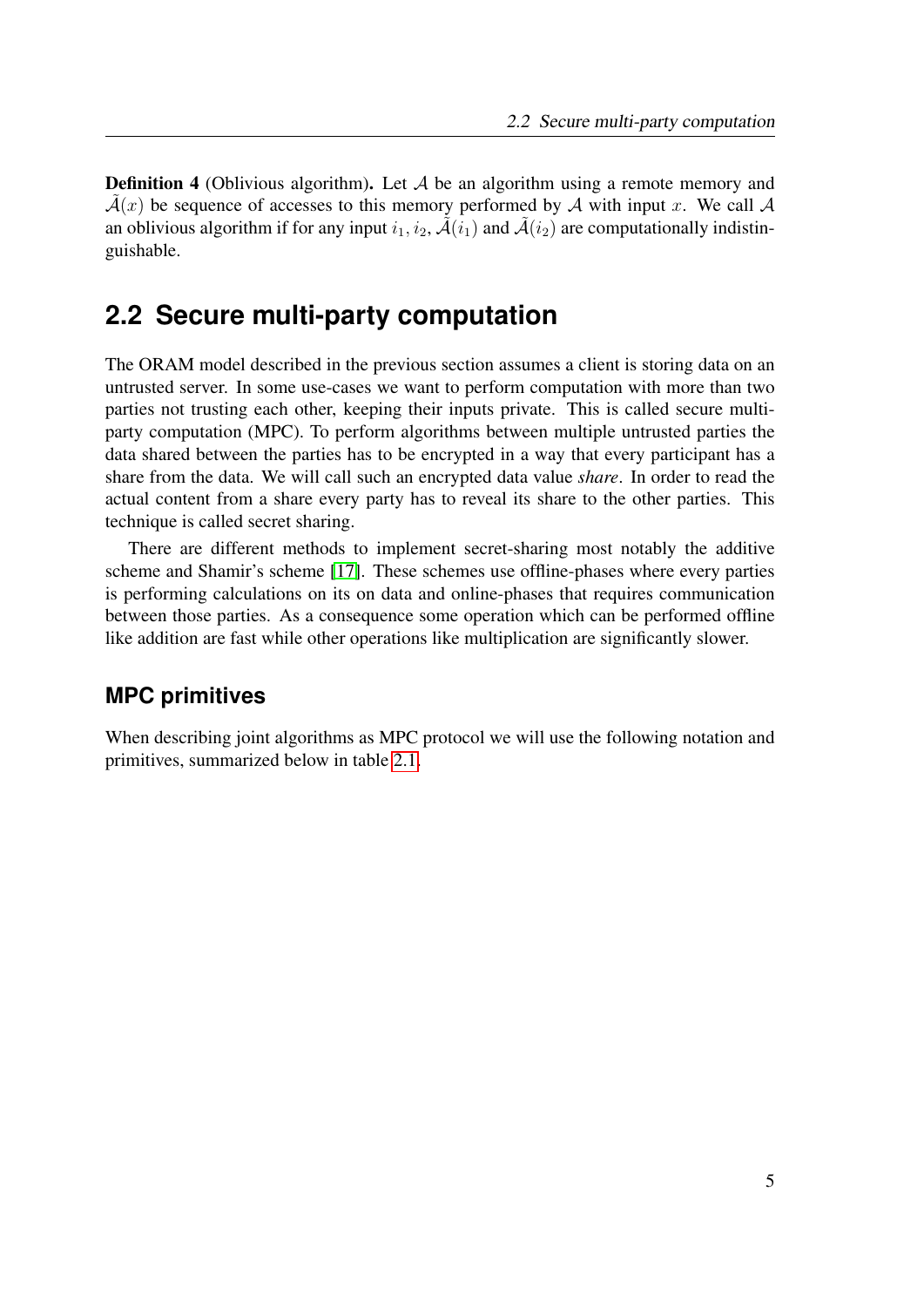| <b>Notation</b>                               | Description                                                                                                                        |
|-----------------------------------------------|------------------------------------------------------------------------------------------------------------------------------------|
| a                                             | A shared secret (share) for the value of $a$                                                                                       |
| $[a] + [b]$<br>$[a] - [b]$<br>$[a] \cdot [b]$ | Performs an arithmetic operation for the value of both<br>shares and returns a share containing the result.                        |
| [a] < [b]                                     | Returns a share  c  with $c = 1$ if the value of a is smaller<br>than the value of b and $c = 0$ otherwise.                        |
| EQZ([a])                                      | Performs an equal zero (EQZ) comparison returning a<br>share [c] with $c = 1$ if the value of a equals 0 and $c = 0$<br>otherwise. |
| $\textbf{IfElse}( c ,  a ,  b )$              | Shorthand for $[c] \cdot [a] + ([1] - [c]) \cdot [b]$                                                                              |

<span id="page-13-0"></span>**Table 2.1:** Notation and primitives for MPC protocols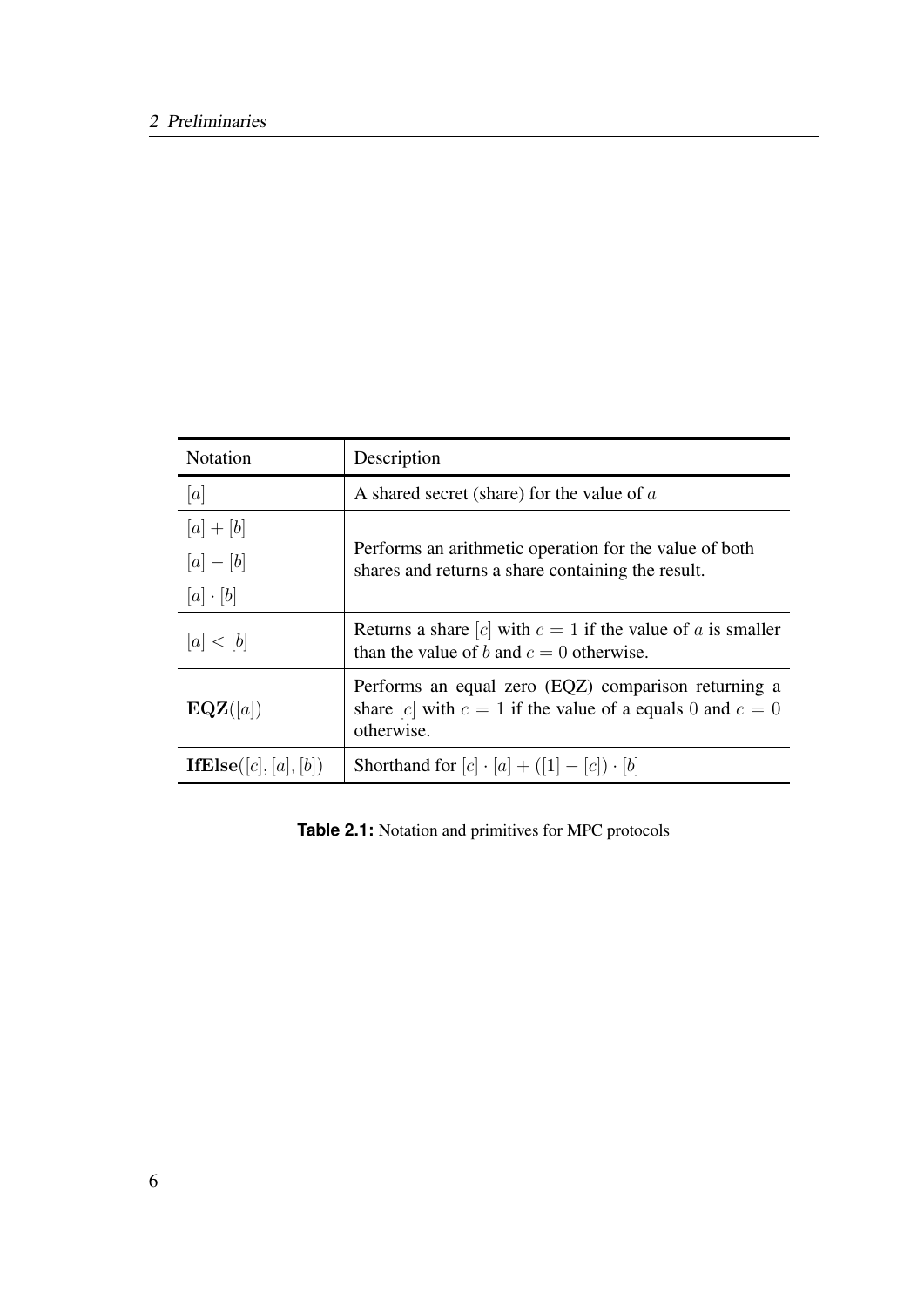### <span id="page-14-0"></span>**3 Related Work**

To our knowledge this is the first work using predicated instruction to find efficient MPC programs. As such, there are no directly related works. For the general idea of using RAM programs in MPC there have been practical implementation such as by Marcel Keller in [\[8\]](#page-50-2). In this work a subset of the C program language is being introduced as a programming language for a multiparty RAM machine. The machine is based on secret-sharing and treebased ORAM. It can execute programs by running every possible instruction on every step which also hides the program which is being executed from the adversary.

Our contribution is based off the ORAM implementations for MPC as given by Marcel Keller and Peter Scholl in [\[11\]](#page-50-7). These implementations are MPC versions of the ORAM introduced by Shi et al. in [\[18\]](#page-51-2) and the Path ORAM by Stefanov et al. in [\[19\]](#page-51-5). Keller and Scholl further use this ORAM to implement a MPC version of Dijkstra's algorithms where the graph and source vertex are shared secrets across all parties. They also implemented their algorithms using SPDZ which is a nickname for the MPC protocol introduced by Damgard et al. in [\[3\]](#page-50-8) and performed some experiments in their work.

In the experimental part of this thesis we use an implementation of the  $SPDZ_{2^k}$  MPC protocol proposed by Cramer et al. in [\[2\]](#page-50-3). This protocol operates over the field of integers modulo  $2^k$  and allows up to  $n-1$  of n participating parties to be corrupted. Another notable MPC protocol with similar runtime cost using the same security model is the MAS-COT protocol by Keller, Orsini and Scholl [\[10\]](#page-50-9). The MASCOT protocol (which stands for faster malicious arithmetic secure computation with oblivious transfer) relies on oblivious transfer in the preprocessing phase of the protocol in order to use symmetric cryptography which is faster than public-key cryptography used in other MPC protocols. The implementation of the SPD $Z_{2^k}$  protocol had slightly better runtime in a few practical tests for the online phase of the algorithm compared to MASCOT which has a faster offline phase. We decided to use  $SPDZ_{2^k}$  over the MASCOT protocol since we compared the runtime of the online phases for our implementations.

Regarding the lower bound for oblivious data structures Riko Jacob et al. proofed in [\[7\]](#page-50-10)  $\Omega(\log n)$  as a lower bound for the expected amortized runtime of oblivious stacks, queues, deques, priority queues and search trees with  $n$  items.

For the particular problem of solving the minimum spanning tree problem in a parallel MPC setting a solution has been proposed by Peeter Laud in [\[14\]](#page-51-6). This approach uses a variation of Borůvka's minimum spanning tree (MST) algorithm as well as a batched oblivious array with read and write function which performs multiple read and write operations in amortized constant time.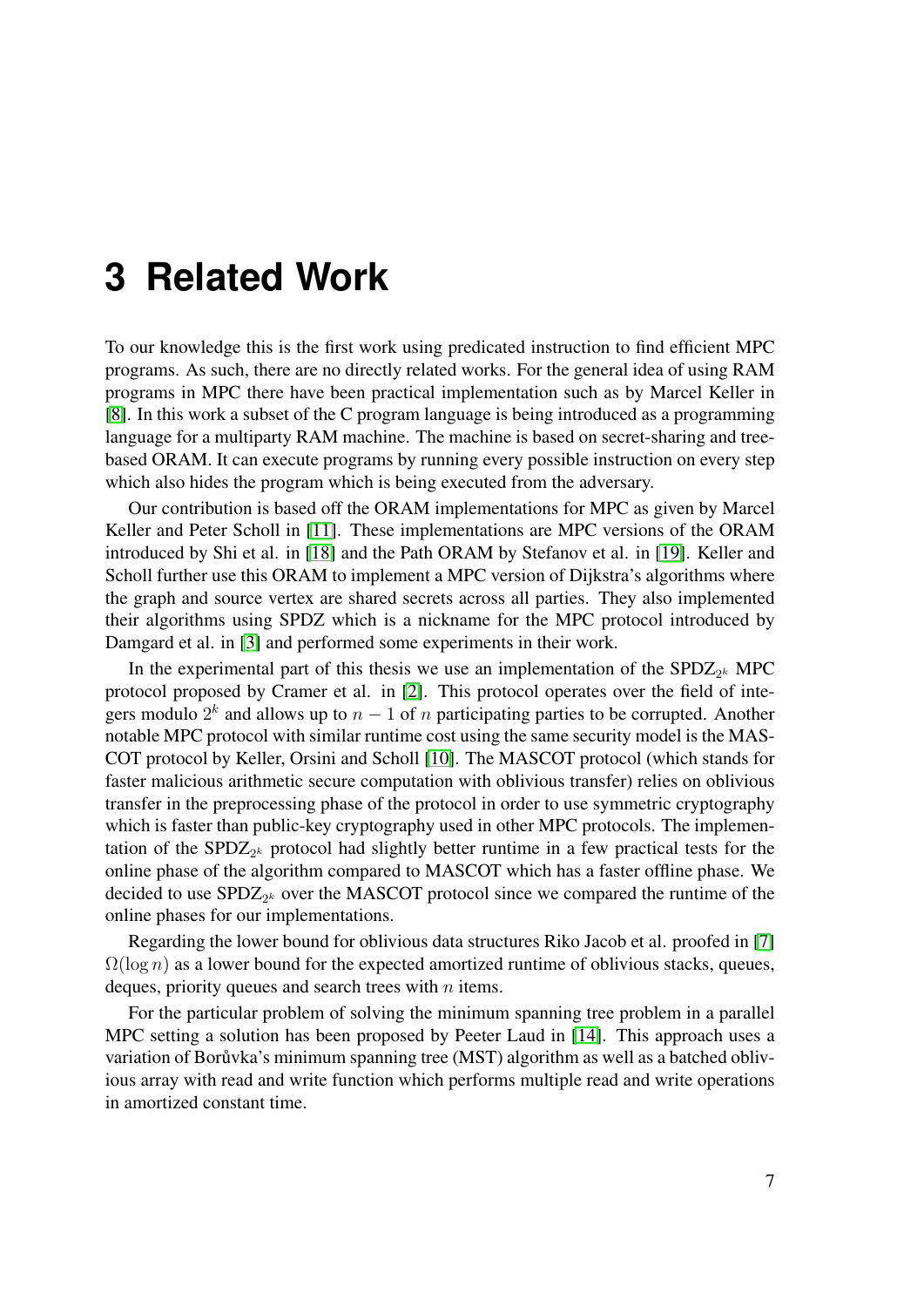3 Related Work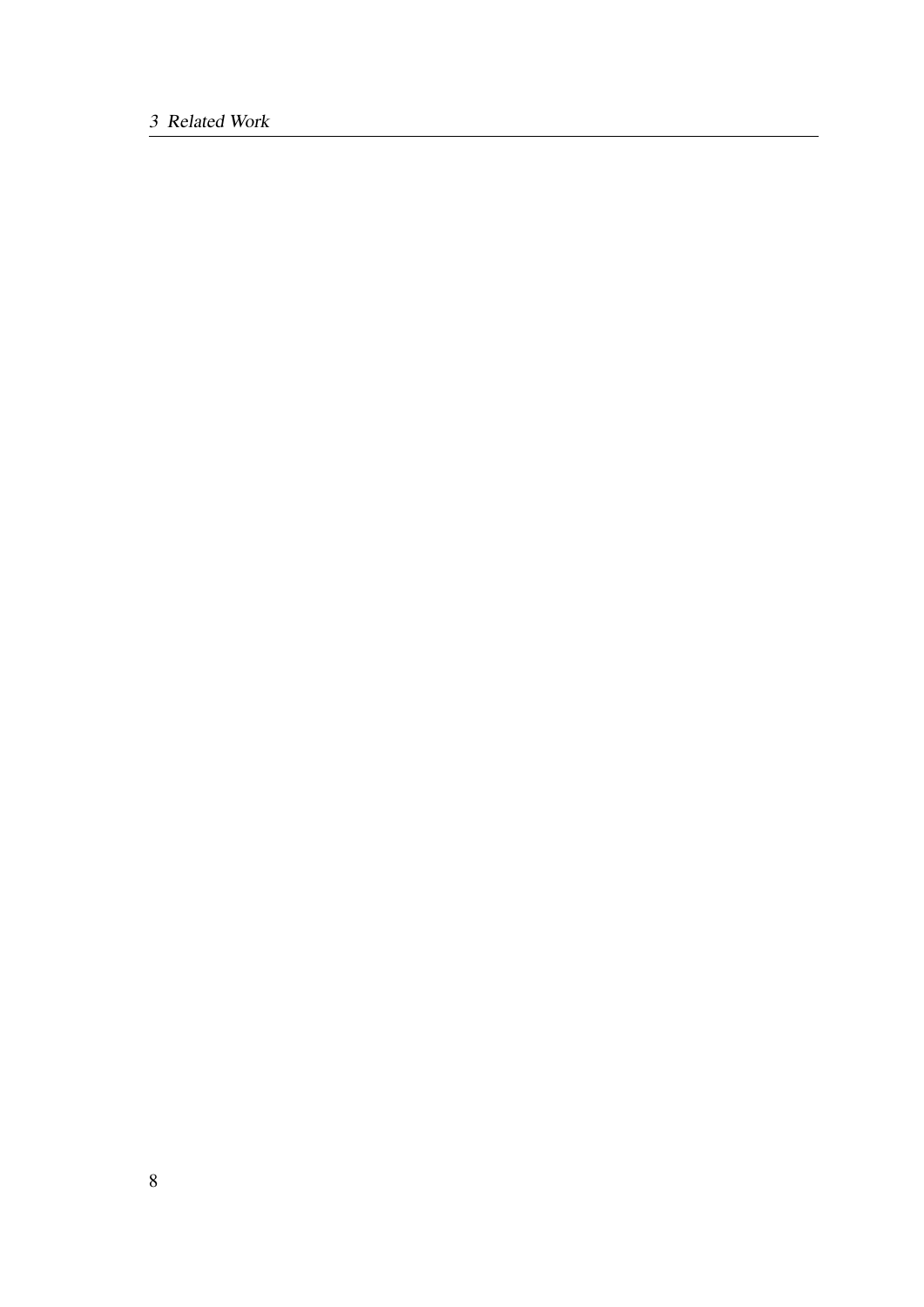## <span id="page-16-0"></span>**4 Machine and Compiler Model**

In this section we will introduce a generic abstract machine model which can execute programs. Then we will use this model to define a compiler that can translate programs into efficient MPC programs using predicated instructions which will be described later. We will also introduce a corresponding compiler optimization problem which consists of finding a MPC program with the fastest average runtime for a given input program using predicated instructions.



<span id="page-16-1"></span>**Figure 4.1:** This diagram shows how we use the different representations of a program to transform a program from its original program domain into an MPC program domain. The double ended arrows indicate which practical program domains are represented by which theoretical machine model. The one sided arrow represents the predicated instruction compiler (PI-Compiler) described in definition [13.](#page-22-0)

In practice our input is a program in some arbitrary program domain (for example a programming language like C) and we want to translate our program into a MPC program domain such as the MP-SPDZ framework. This framework implements well known MPC protocols in a high level script scripting and we will late use it for performing runtime comparisons in the experimental part. Our primary goal is to describe a general approach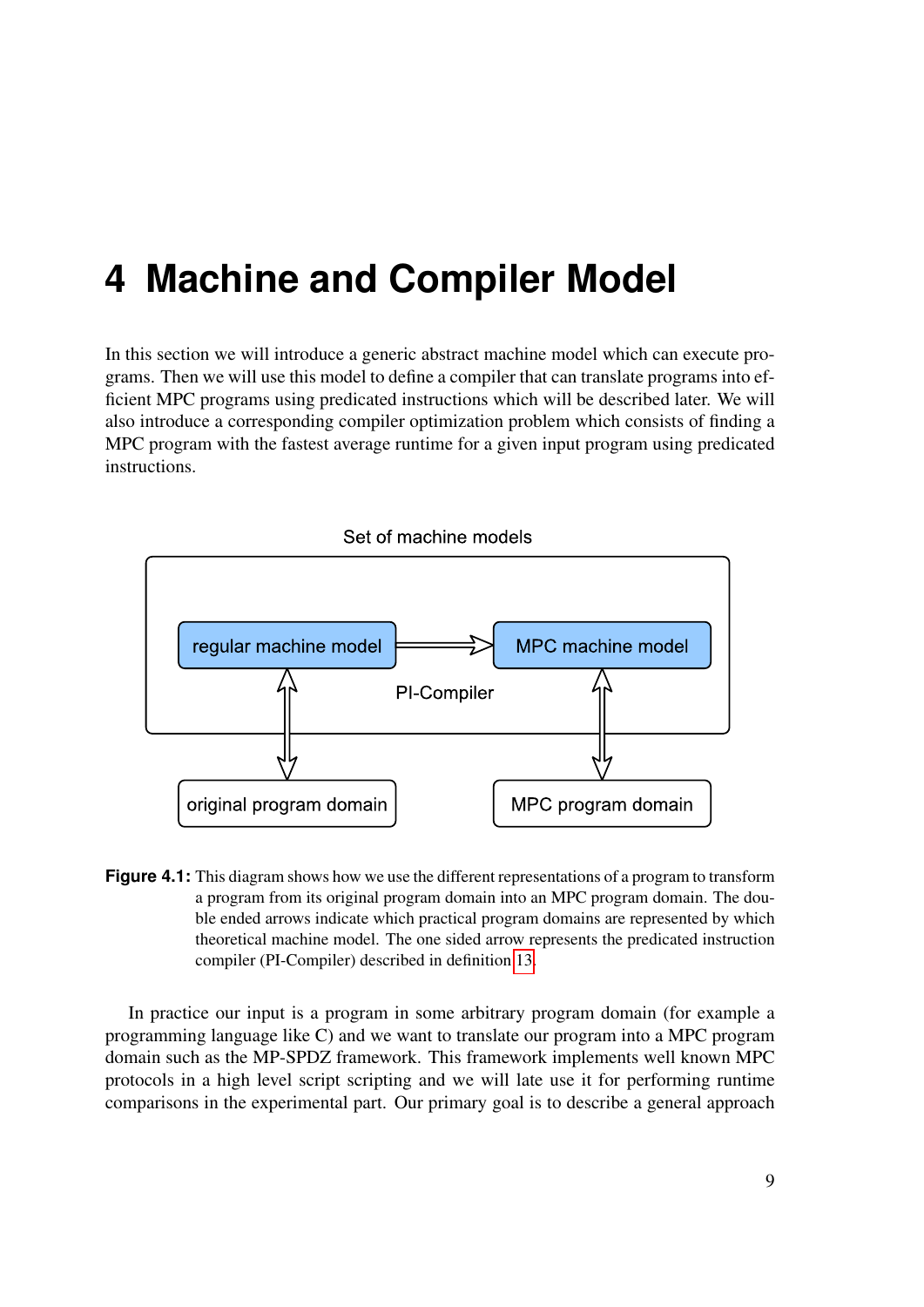to efficiently translate programs not limited to a specific program domain. In order to do this we abstract from these specific practical implementations by representing both the original program domain and the MPC program domain as a machine model as described later in definition [7.](#page-18-0) The predicated instruction compiler describes how a program can be translated from the regular to the MPC machine model. This connection between the theoretical models and the practical program domains is also depicted in figure [4.1.](#page-16-1)

#### <span id="page-17-0"></span>**4.1 Terms**

The machine model used for the definition of the compiler is an abstract model similar to the RAM machine for executing programs. We choose an abstract model which allows us to consider optimizations for this model representative for any specific model without the loss of generality. In particular a specific model in this context can be an abstract machine model itself for example the common RAM machine model.

There are two important parts in the abstract machine model: machine states and machine instructions. A program execution in our model is represented by successively applying machine instructions to an initial machine which contains the input data.

Definition 5 (Machine states). A machine state (or program state) describes the current state of the whole memory which can be used by the machine while executing programs. This represents all memory cells used by the machine such as CPU registers, tapes or random access memory.

For the sake of simplicity and without loss of generality we define the set of possible machine states S to consist of four parts: input  $In$ , working memory  $Mem$ , program counter  $PC$  and output  $Out.$ 

$$
S = In \times Mem \times PC \times Out
$$

The program counter  $PC$  should be a subset of the natural numbers. The definitions for other individual part are not limited by the abstract model. Although in general we assume that the machine state is a representation for the memory cells of the machine. For example, a working memory consisting of a RAM with 100 bytes of memory would be represented as  $S = \mathbb{Z}_{256} \times \mathbb{Z}_{256} \times \cdots \times \mathbb{Z}_{256}$  (100 times) with  $\mathbb{Z}_{256}$  denoting the set of integers modulo 256.

The program's input data will be stored within the input  $In$  of the machine state when the execution for a program begins. After the execution is finished the program's output will be stored in the  $Out$  part of the machine state.

We denote the access to the input In of a machine state m as  $m_{In}$ . Similar  $m_{Mem}$ ,  $m_{PC}$ and  $m<sub>Out</sub>$  denotes the access to the working memory, program counter and output of m, respectively.

**Definition 6** (Machine instructions). Let S be a set of machine states. We define a machine instruction  $mi : S \mapsto S$  as a mathematical function mapping every previous machine state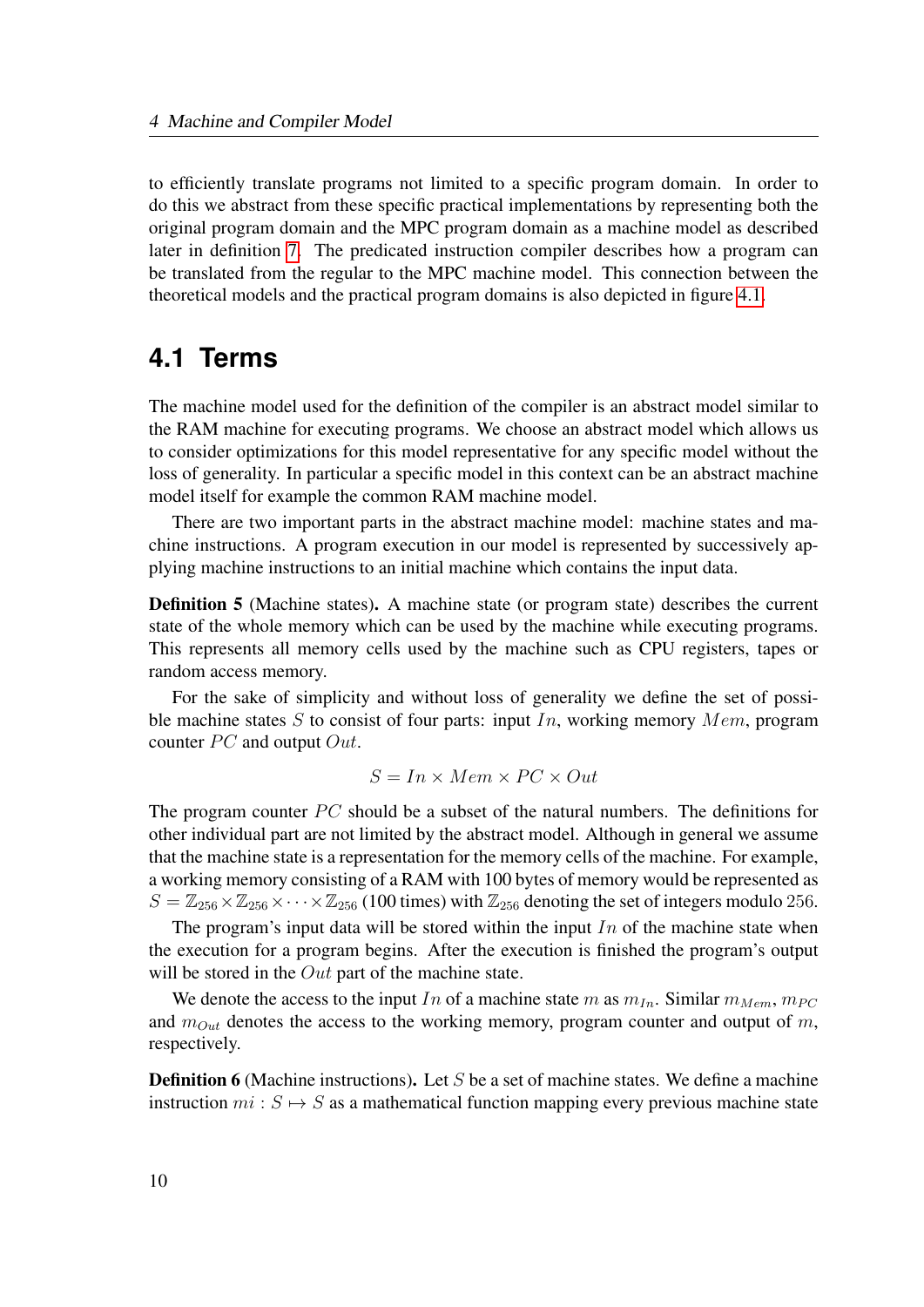to a new state. We call a machine instruction mi with  $\forall m \in S : m_{PC} + 1 = mi(m)_{PC}$  a non-jump or regular machine instruction. All other instruction are called jump instructions.

<span id="page-18-0"></span>**Definition 7** (Machine model). We define a (specific) machine model M representing a set of actual machines as a 3-tuple  $M = (S, I, c)$ . With S being the set of machine states, I being the set of machine instructions on the set of S which can be performed the represented machines and c being a cost function  $c : I \mapsto \mathbb{N}$  which assigns costs to every machine instruction. This costs represent the runtime of an instruction for this model.

In general such a machine model is an abstraction for a program domain. A program domain denotes any environment which allows the execution of program which can be represented by our previous definitions of machine state and machine instructions. An example would be any imperative programming language: the commands used in such a language can be described as machine instructions and the memory of the programs at runtime can be described as machine state in our abstract model.

In our previous definitions specific machine models with very similar properties are treated as distinct models. We want to group similar models to find optimizations which work for such models. For example, we can consider different machine models using random access memory with different memory sizes. This way, we can create specific algorithms for various input sizes.

**Definition 8** (Family of machine models). We define a group of machine models  $M$  as family of machine models if all models provide the same set of instructions and there exist a surjective function  $f : \mathbb{N} \to \mathcal{M}$  which enumerates all models in the family. Usually we have additional information about the runtime behavior. For example if our function  $f(n)$ enumerates machine models by different RAM sizes we know that the runtime of read and write operations to this RAM have polylogarithmic asymptotic growth with the RAM size  $n$  in a family representing MPC.

We will late use the input parameter for the enumerating function of a family of machine models to represent a public input parameter for MPC programs. For example, the input size of a program can be represented by this parameter.

As mentioned in definition [7](#page-18-0) in order to describe a specific machine model for our abstract model we have to define these three components:

- (i) The set of machine states S which represents the state of a program execution for our machine. This set describes the current state of the whole memory used by a machine between machine instructions.
- (ii) The set of machine instructions I which describe all possible transition between machine states
- (iii) A cost function  $c$  assigning a cost value for all machine instructions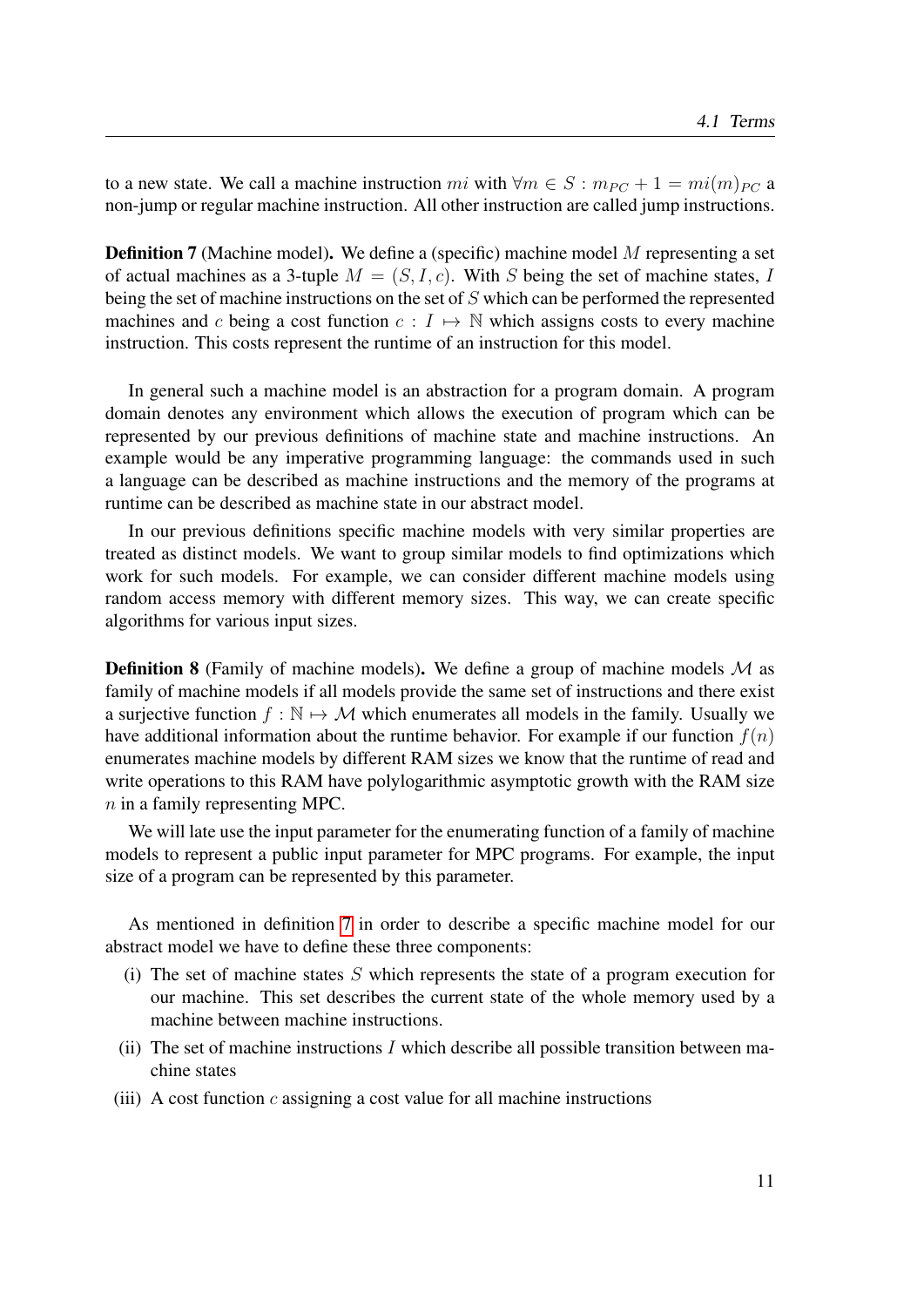**Definition 9** (Program). A program  $\mathcal P$  in our model is defined as a list of machine instructions which is equivalent to a finite sequence of functions. The number of machine instruction in the sequence  $P$  is denoted as  $P_{max}$ . The expected number of machine instructions which have to be executed in order to run a program  $P$  for an average input is denoted by  $\#MI(\mathcal{P})$ .

The execution of such a program in our model is represented by successively applying machine instructions to an input program state until an output state is reached. A machine instruction is a mathematical function which maps a previous program state to a new one.

A program  $P$  with a number of  $P_{max}$  instructions can be executed by applying every machine instruction consecutively to the current machine state. This is shown in algorithm [1.](#page-19-0) The applied machine instruction is determinated by the program counter which is part of the machine state. The initial state contains the input parameters for the program and the program counter is set to one (other values are chosen arbitrary). When the program counter is greater than the number of instructions in the program  $\mathcal{P}_{max}$  the execution ends and the program is finished. The final machine state contains the algorithm's output.

<span id="page-19-0"></span>

| Algorithm 1 $out \leftarrow$ Regular Execution( $P, i$ )           |                                                                          |  |  |  |
|--------------------------------------------------------------------|--------------------------------------------------------------------------|--|--|--|
| Executes program $P$ for a given input i.                          |                                                                          |  |  |  |
| $currentState \leftarrow \text{create initial state for input } i$ |                                                                          |  |  |  |
| $pc \leftarrow 1$                                                  |                                                                          |  |  |  |
| while $pc \leq \mathcal{P}_{max}$ do                               |                                                                          |  |  |  |
| $mi \leftarrow \mathcal{P}(pc)$                                    | $\triangleright$ Fetch the next machine instruction mi from $\mathcal P$ |  |  |  |
| $currentState \leftarrow mi(currentState)$                         | $\triangleright$ Apply <i>mi</i> to the current state                    |  |  |  |
| $pc \leftarrow currentState_{PC}$                                  | $\triangleright$ Get program counter from <i>current State</i>           |  |  |  |
| end while                                                          |                                                                          |  |  |  |
| <b>return</b> current State $_{Out}$                               |                                                                          |  |  |  |
|                                                                    |                                                                          |  |  |  |

In order to translate an input program into a MPC program we have to define the requirements for a machine model representing a MPC domain and we have to define the relation between MPC and regular machine models.

**Definition 10** (MPC machine model). We call a machine model  $\hat{M}$  a MPC model if the program domain represented by  $\hat{M}$  can be use to perform secure multiparty computations as described in section [2.2.](#page-12-0) In particular we want this MPC program domain to satisfy these properties:

- (i) The data stored within the machine state represents shares which cannot be read by any strict subset of the involved parties except when all parties decide to unveil the value.
- (ii) Every function represented by a machine instruction does not reveal any information about the value stored within the machine state.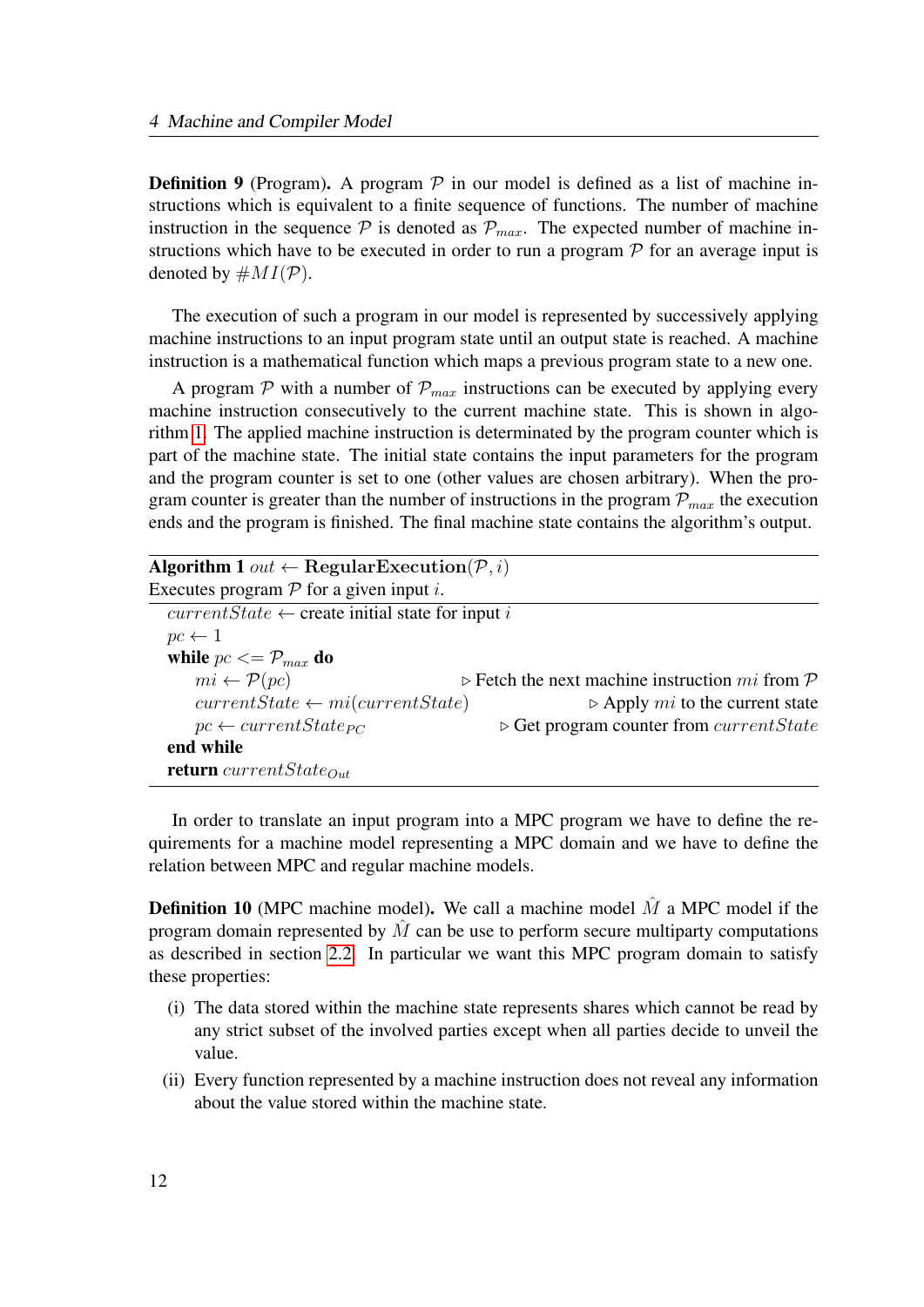This implies we can't use the program execution described in algorithm [1](#page-19-0) in practice since the parties cannot read the program counter from the current machine state. The algorithm for executing programs in such a MPC model will be described in section [4.2.](#page-20-0)

<span id="page-20-1"></span>Definition 11 (MPC convertable program). We define a program in our model as MPC convertable if for the corresponding set of machine states  $S$  and set of used machine instructions I exists a MPC model  $\hat{M} = (\hat{S}, \hat{I}, \hat{c})$  with  $\hat{S}$  being isomorphic to S with an isomorphism  $\varphi_s : S \mapsto \hat{S}$ . In addition we want the set of machine instructions I to be isomorphic to  $\hat{I}$  with an isomorphism  $\varphi_i : (S \mapsto S) \mapsto (\hat{S} \mapsto \hat{S})$  which maps every machine instruction from the original model to an equivalent instruction in the MPC model by fulfilling the following property:  $\forall ins \in I : \forall s \in S : \varphi_s \big( ins(s) \big) = (\varphi_i (ins))(s)$ .

The previous definition applies to programs for families of machine models if it holds for all machine models in this family and there is a family of machine models containing all corresponding MPC models.

In order to describe the oblivious program execution for our MPC model we define a formal conditionalSet-function which takes the previous and the next machine state and a secret share of a bit b and return the previous state if  $b = 0$  and the next state otherwise.

$$
conditionalSet(b,prev,next) = \begin{cases} prev & b = 0\\ next & b = 1 \end{cases}
$$
\n(4.1.1)

Regarding the definition of conditionalSet you would expect a runtime asymptotic to the size of the underlying machine states. But we'll only use this function after a number of machine instructions were performed which are known in advance of the actual program's execution. And by doing this, we can implement this function in practice by conditionally applying the part of the machine state which can be changed by the preceding machine instructions. Thus we can assume an asymptotic runtime equal to the machine instructions mentioned.

#### <span id="page-20-0"></span>**4.2 Problem definition**

Given an input program which fulfills our definition for a MPC convertable program the predicated instruction-compiler should be able to find the fastest MPC protocol implementing the input program. We can easily create a secure (but inefficient) output for any input program by using our required isomorphism  $\varphi_i$  and conditionalSet. Instead of executing only one instruction at a time, we have to execute every instruction used by the input program in every step and combine it with our conditionSet-function. Using this function allows us to only apply changes to the machine state if the current program counter points to the current machine instruction. This oblivious execution of a program is shown in algorithm [2](#page-21-0) using the notation for MPC primitives described in table [2.1.](#page-13-0) Following this naive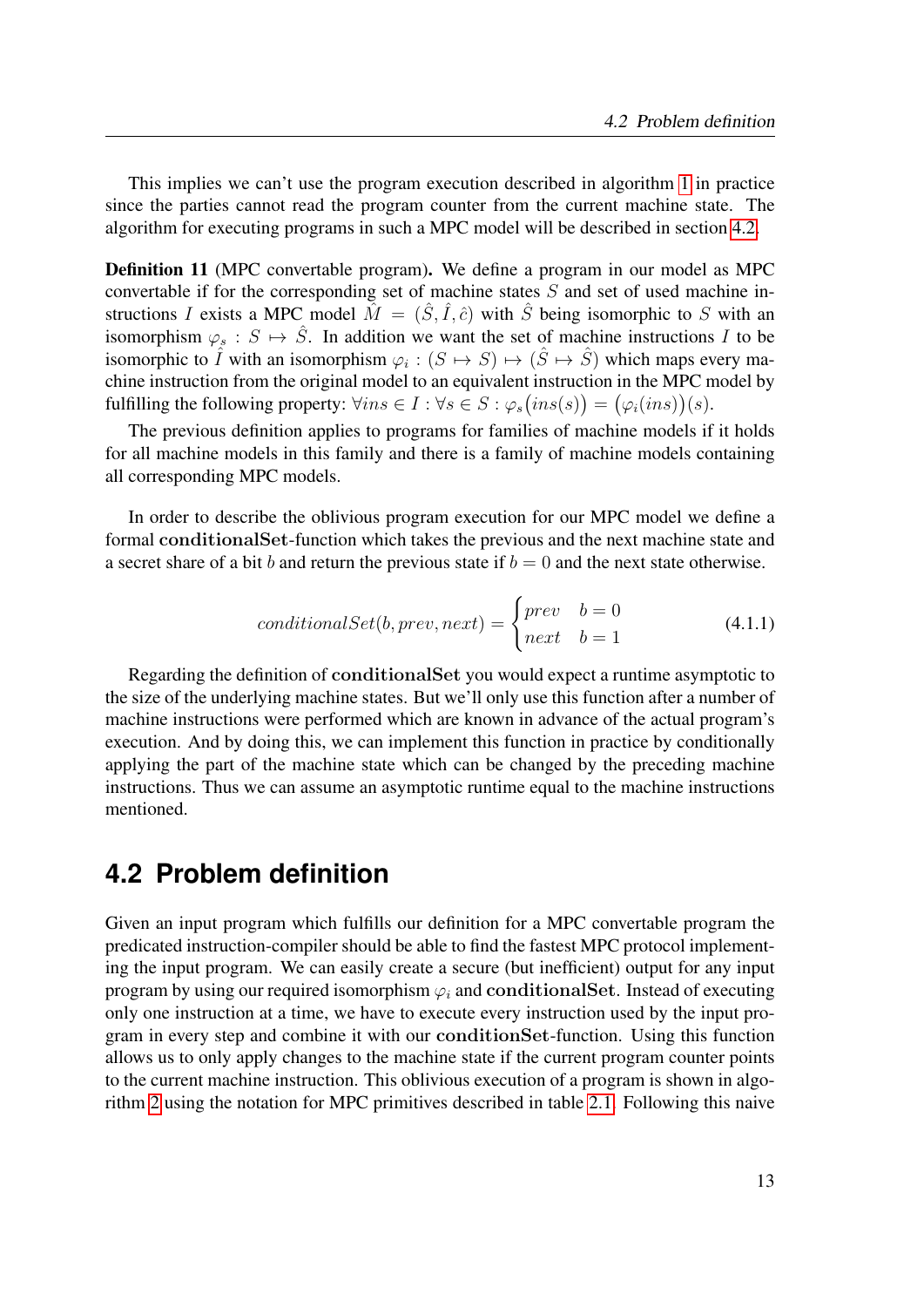approach we have to execute every machine instruction for every step of our program. The runtime  $T$  of the resulting program for an input program  $\mathcal P$  with a set of machine instructions I is equal to the accumulated runtime of all machine instructions multiplied by the number of executed instructions. Denoting the cost function of the MPC machine model as  $\hat{c}$  the runtime  $T$  of our MPC program execution is given by the following equation:

<span id="page-21-1"></span>
$$
T = \#MI(\mathcal{P}) \cdot \sum_{i \in I} \hat{c}(i)
$$
\n(4.2.1)

Depending on the size of the program it can be more efficient to execute all machine instructions given by the machine model. This idea was already implemented by Marcel Keller in [\[8\]](#page-50-2) and also allows to hide the program being executed from the adversaries.

Since the value of the program counter in a MPC model is a shared secret between the involved parties we cannot read its value to determine the termination of a program without leaking additional information about the inputs. Instead we have to use an upper bound value which gives us the number of instructions executed before the program execution is stopped. In algorithm [2](#page-21-0) we consider a program  $P$  for a family of machine models. For this reason we use an *upper Bound*-function which gives us an upper bound for every machine model given by a public parameter  $n$  known to all parties which denotes what machine from the family of the machine models will be used.

#### Algorithm 2  $[out] \leftarrow$  ObliviousExecution(P, upper Bound, i) Performs an oblivious execution of program  $P$  with  $P_{max}$  instructions with for a secretshared input i.

```
currentState \leftarrow create MPC machine state for input ipc \leftarrow [1]for j \leftarrow 1 to upper Bound(n) do
    for k \leftarrow 1 to \mathcal{P}_{max} do \rightarrow Loop through all machine instructions
        mi \leftarrow \mathcal{P}(k)nextState \leftarrow mi(currentState)\triangleright Only apply mi to the machine state if the program counter point to k
        b \leftarrow \mathbf{EQZ}(pc - [k])currentState \leftarrow conditionalSet(b, currentState, nextState)pc \leftarrow currentState_{Out}end for
end for
return currentState_{Out}
```
We can easily improve the runtime of the oblivious program execution by executing multiple successive non-jump machine instructions in a single step. This can be achieved by grouping these machine instructions together which would be part of the same vertex when constructing a control-flow graph of the program. If we do this, we still have to run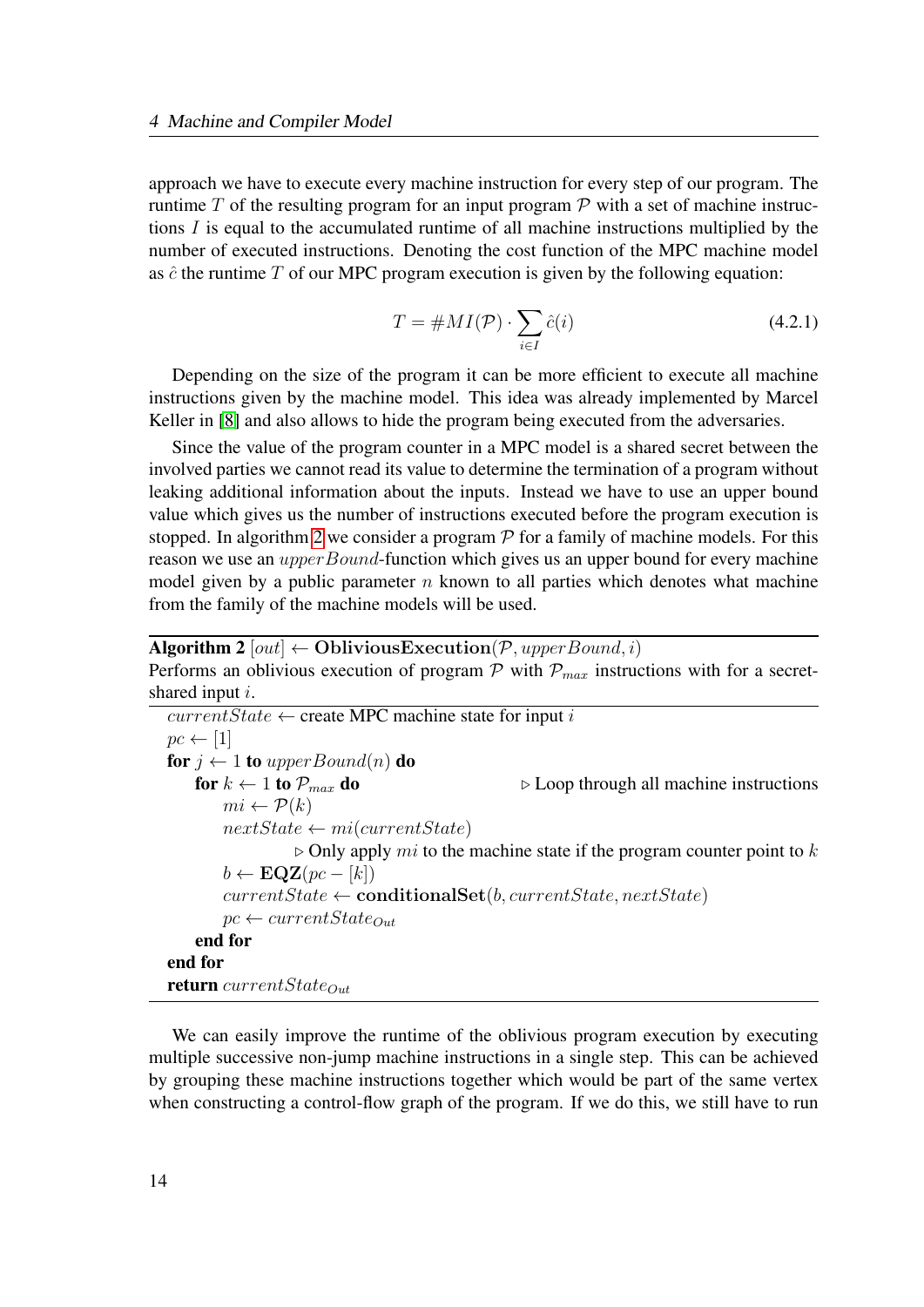every machine instruction in our program on every step, but instead of one step for every single machine instruction we have one step per group. We call these groups of machine instructions predicated instruction.

Definition 12 (Predicated instruction program). We define a predicated instruction program  $\hat{P}$  as finite sequence of finite sequences of machine instructions. Every sequence of machine instructions in  $\hat{\mathcal{P}}$  is called a predicated instruction. The total number of sequences in  $\hat{\mathcal{P}}$  is denoted as  $\hat{\mathcal{P}}_{max}$ .

Let  $\mathcal{PI}$  be the set of predicated instructions used in our compiled program  $\hat{\mathcal{P}}$  and  $#PI(\hat{P})$  be the number of predicated instructions required until the execution of  $\hat{P}$  has finished. The total runtime  $T$  of the output program is given by

<span id="page-22-1"></span>
$$
T = \#PI(\hat{\mathcal{P}}) \cdot \sum_{ins \in \mathcal{PI}} \sum_{i=1}^{ins_{max}} \hat{c}(ins(i)) \tag{4.2.2}
$$

with  $ins_{max}$  being the number of machine instructions from the predicated instruction ins and  $\hat{c}$  being the cost function of the MPC machine model.

An optimal compiler has to find a predicated instruction program  $\hat{\mathcal{P}}$  which results in the fastest average-case runtime. We will first introduce two kinds of definitions for a predicated instruction compiler and then define the corresponding optimization problem.

<span id="page-22-0"></span>Definition 13 (Predicated instruction compiler). We define a predicated instruction compiler C between a machine model M and a MPC machine model  $\hat{M}$  (or two families of such models M and  $\hat{\mathcal{M}}$  as a probabilistic polynomial time algorithm. Given a MPC convertable input program  $P$  for M C has to calculate a predicated instruction program  $\hat{P}$ as well as an *upper Bound* function in the MPC machine model  $\hat{M}$  (or all MPC machine models in the family  $\hat{\mathcal{M}}$ ) using the isomorphisms  $\varphi_s$ ,  $\varphi_i$  as described by definition [11.](#page-20-1) The output of compiler  $C$  has to fulfill the following requirements:

For all valid inputs i for  $P$  holds: If we run algorithm [1](#page-19-0) with  $P$  and i as input and remember the last value of *currentState* we can run the compilers output and successively apply the predicated instructions as shown in algorithm [3.](#page-23-0) Then we compare the output of the last state from the regular algorithm with the output from the last state of the oblivious algorithm. If we apply our ismorphism for machine states  $\varphi_s$  to the former the result has to be equal to the latter. This can be described by the following equations:

$$
C_{\mathcal{M},\hat{\mathcal{M}}}(\mathcal{P}) = (\hat{\mathcal{P}}, upperBound)
$$

$$
\forall i \in input(\mathcal{P}) : ls(\mathbf{PredictedInstrExecution}, \hat{\mathcal{P}}, upperBound, i)_{Out} \qquad (4.2.3)
$$

$$
= \varphi_s(ls(\mathbf{RegularExecution}, \mathcal{P}, i))_{Out}
$$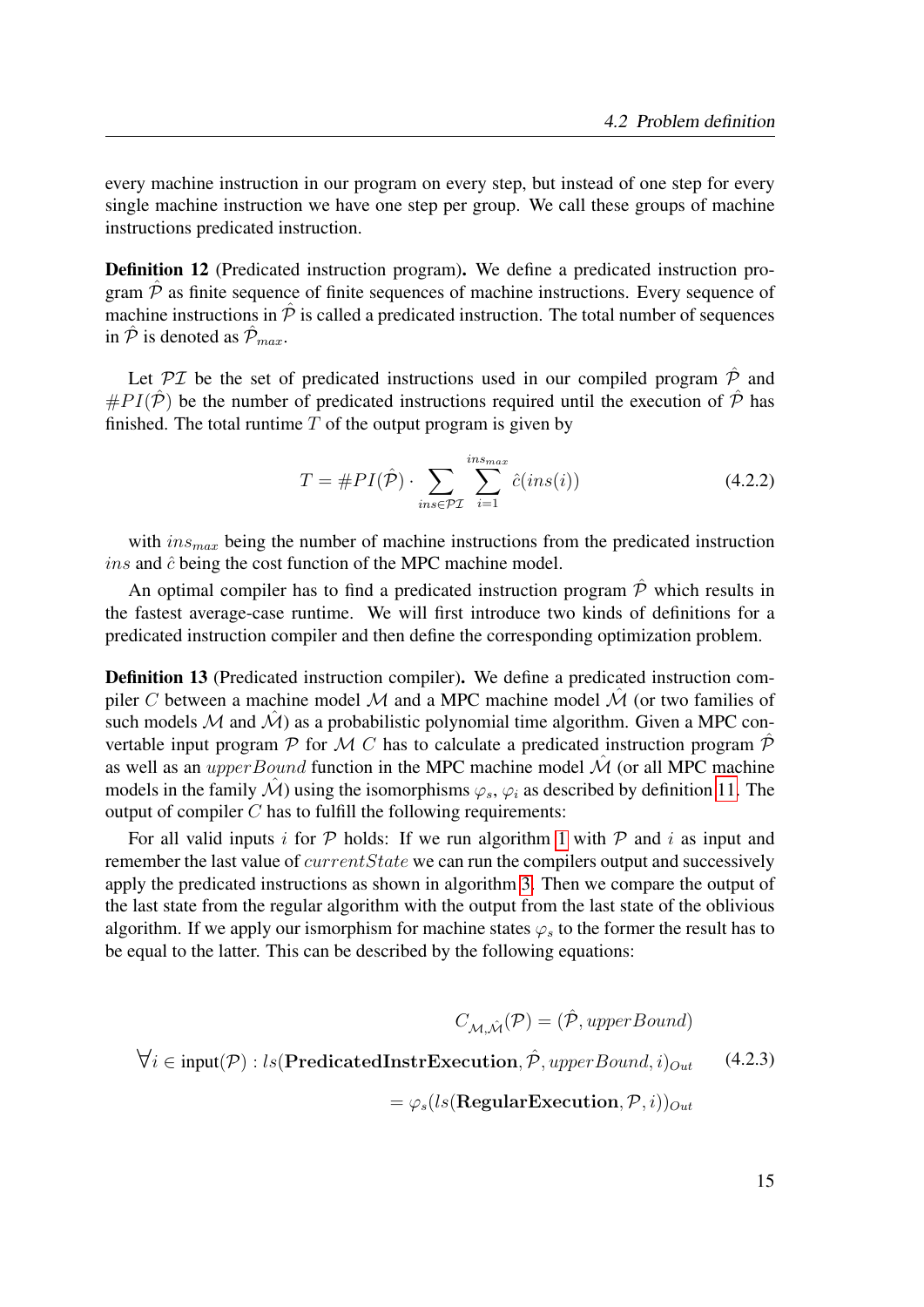With input(P) denoting all possible inputs for program P and  $ls(x, p1, p2, ...)$  denoting the last machine state in the execution of algorithm x with parameters  $p_1, p_2, \ldots$  If the predicate instruction compiler is defined on a family of machine models the variable  $n$ denotes a public integer indicating which model of the family to use, otherwise  $n$  is omitted and *upper Bound* is a value instead of a function.

Algorithm 3  $[out] \leftarrow$  PredicatedInstrExecution( $\hat{\mathcal{P}}$ , upper Bound, i) Performs an oblivious execution of a predicated instruction program  $\mathcal P$  with  $\mathcal P_{max}$  instructions with a given for a secret-shared input i.

```
currentState \leftarrow create MPC machine state for input ipc \leftarrow [1]for j \leftarrow 1 to upper Bound(n) do
        \triangleright In every step execute every machine instruction of every predicated instruction
    for k \leftarrow 1 to \mathcal{P}_{max} do
         pi \leftarrow \hat{\mathcal{P}}(k)nextState \leftarrow currentStatefor l \leftarrow 1 to pi_{max} do
             mi \leftarrow pi(l)nextState \leftarrow mi(currentState)end for
                      \triangleright Only apply pi to the machine state if the program counter point to k
         b \leftarrow \mathbf{EQZ}(pc - [k])currentState \leftarrow conditionalSet(b, currentState, nextState)pc \leftarrow currentState_{PC}end for
end for
return currentState_{Out}
```
When we want to transfer a predicated instruction program  $\hat{\mathcal{P}}$  into a program of the MPC program domain represented by the MPC machine model we will unroll the inner loops shown in algorithm [3](#page-23-0) for  $\overline{P}$ . This means in practice our program in the MPC program domain only contains a single loop we'll call execution loop which contains all machine instructions from our program  $\hat{\mathcal{P}}$  in addition to some instructions to conditionally apply the machine instructions.

The extent of definition [13](#page-22-0) is very wide since the output program  $\hat{\mathcal{P}}$  has nothing related to the input expect producing the same result when using the same input. Since we expect the input program to have near optimal runtime we can state a more narrow definition.

<span id="page-23-1"></span>Definition 14 (Simplified predicated instruction compiler). We define an probabilistic polynomial time algorithm  $C$  as simplified PI-Compiler if it holds the definition of a PI-Compiler, but also fulfills additional constraints to the output predicated instruction program  $\overline{P}$ . Let  $\overline{P}$  be the input program and  $\mathcal{P}_{max}$  the number of sequences in this program.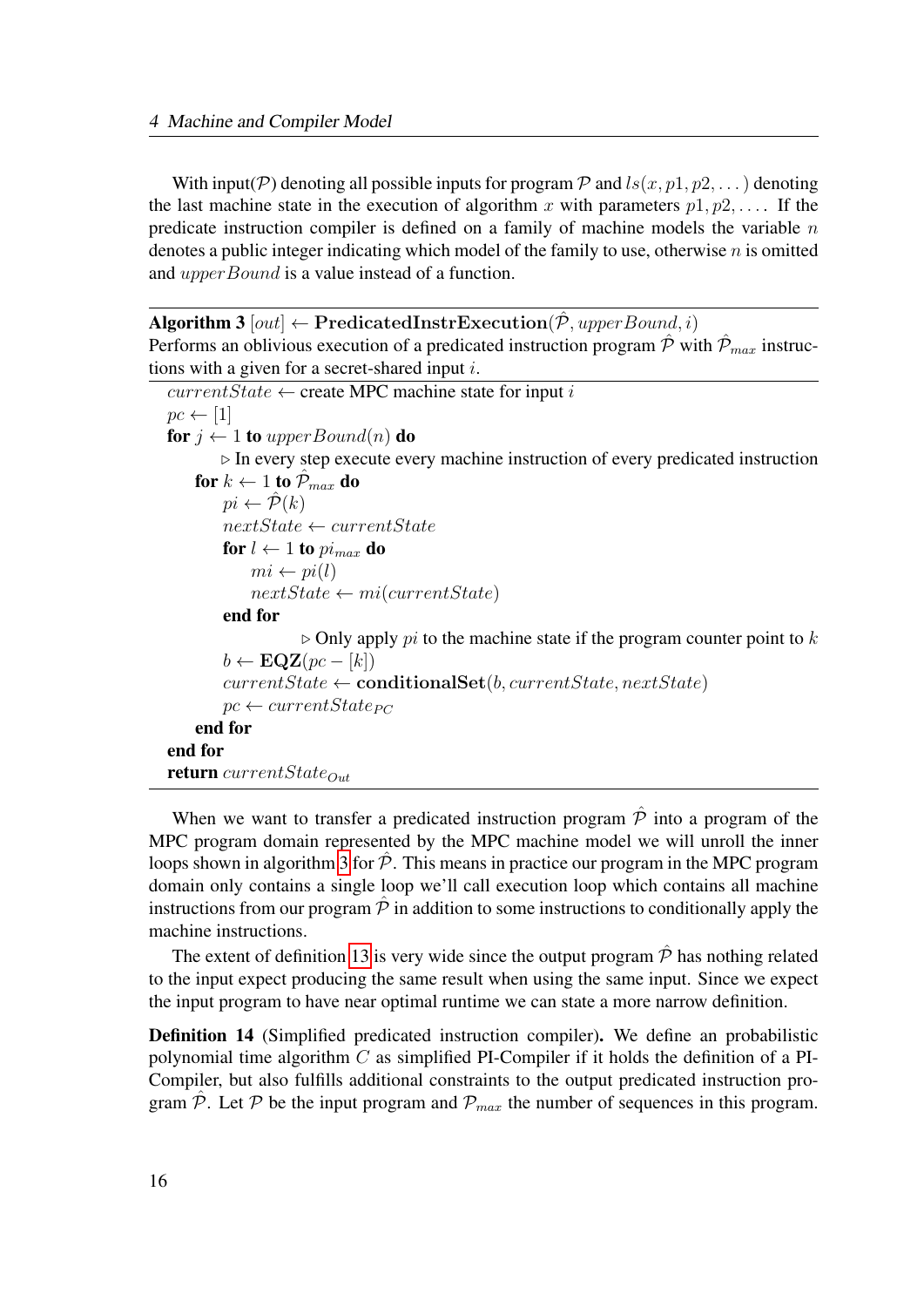We require every sequence in  $\hat{\mathcal{P}}$  to be a part of the input program  $\mathcal P$  mapped by the isomorphism for machine instructions  $\varphi_i$ :

$$
\forall ins \in \hat{\mathcal{P}} : \exists i \in [0..\mathcal{P}_{max}] : \forall j \in [0..ins_{max}] : ins(j) = \varphi_i(\mathcal{P}(i+j)) \tag{4.2.4}
$$

<span id="page-24-1"></span>Definition 15 (Compiler Optimization Problem). We define the (simplified) predicated instruction compiler optimization problem based on the definition of the predicated instruction compiler. Given an MPC convertable program  $P$  for a single machine model or a family of models we want to find a predicated instruction program  $\hat{\mathcal{P}}$  which holds the same requirements as the output of a predicated instruction compiler from definition [13](#page-22-0) (and definition [14](#page-23-1) respectively) with the minimal runtime across all possible outputs. The runtime of such an output is given in equation [4.2.2.](#page-22-1)

If we assume an input program with optimal runtime for this optimization problem the runtime of the solution from the simplified problem is at most a constant factor slower than the solution of the full problem. This is true since we can always create a solution that executes every machine instruction in each step and thus achieve a runtime equal to the runtime in equation [4.2.1.](#page-21-1)

### <span id="page-24-0"></span>**4.3 Proof for non computability of the compiler optimization problem**

Our generic model introduced in section [4.1](#page-17-0) is able to simulate a given number of steps of a Turing machine. Using this property, we show that given an optimal compiler we can create an algorithm solving the halting-problem for a given Turing machine.

Theorem. *The compiler optimization problem as described in definition [15](#page-24-1) is non computable.*

*Proof.* We want to proof the non computability of the compiler optimization problem by reducing it to the non computable halting problem [\[21\]](#page-51-7). We assume that the compiler optimization problem is computable and therefore a probabilistic polynomial time algorithm  $C$  exists which can solve this problem. Given such an optimal compiler  $C$  we can create a probabilistic polynomial time algorithm solving the halting-problem for any given Turing machine M and input x. We do this by running  $C$  for a family of programs with an integer parameter *n* enumerating this family. The program consisting of the following steps:

- (i) Simulate *n* steps of Turing machine *M* with input *x*.
- (ii) If m has halted return 1 otherwise return 0.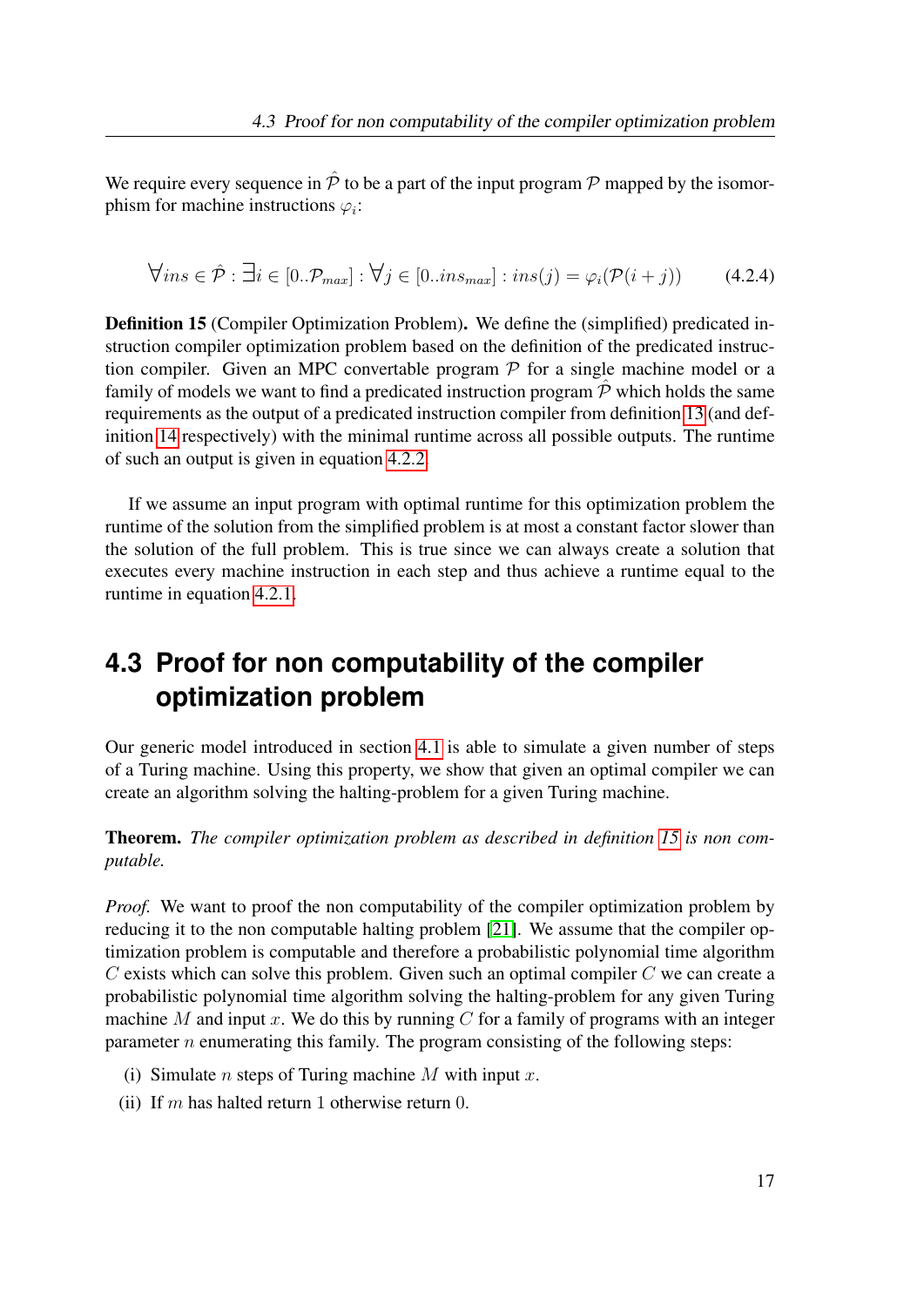Our compiler  $C$  will always return a program with the best average-case runtime. As a consequence the machine instruction for "return 1" cannot appear in the output program if the Turing machine  $M$  will never halt with input  $x$ . Otherwise, we could construct a faster program by removing said machine instruction since it will never be executed.

The resulting program either contains a machine instruction for "return 1" or not. If this particular machine instruction exists in the output of  $C$ , our algorithm returns "M does eventually halt with input  $x$ ", otherwise our algorithm returns " $M$  will run indefinitely". This implies we can construct a Turing machine solving the halting problem. This is a contradiction to the fact that the halting problem is non computable. Therefore our assumption is false.  $\Box$ 

The algorithm can be performed with a compiler for the full as well as the simplified problem. This concludes both problems are non computable. Notably, we can add more instructions in program described just before the "return 1" instruction. We can use this to show that even a compiler that is able to optimize the runtime to a fixed multiple of the optimal runtime is non computable.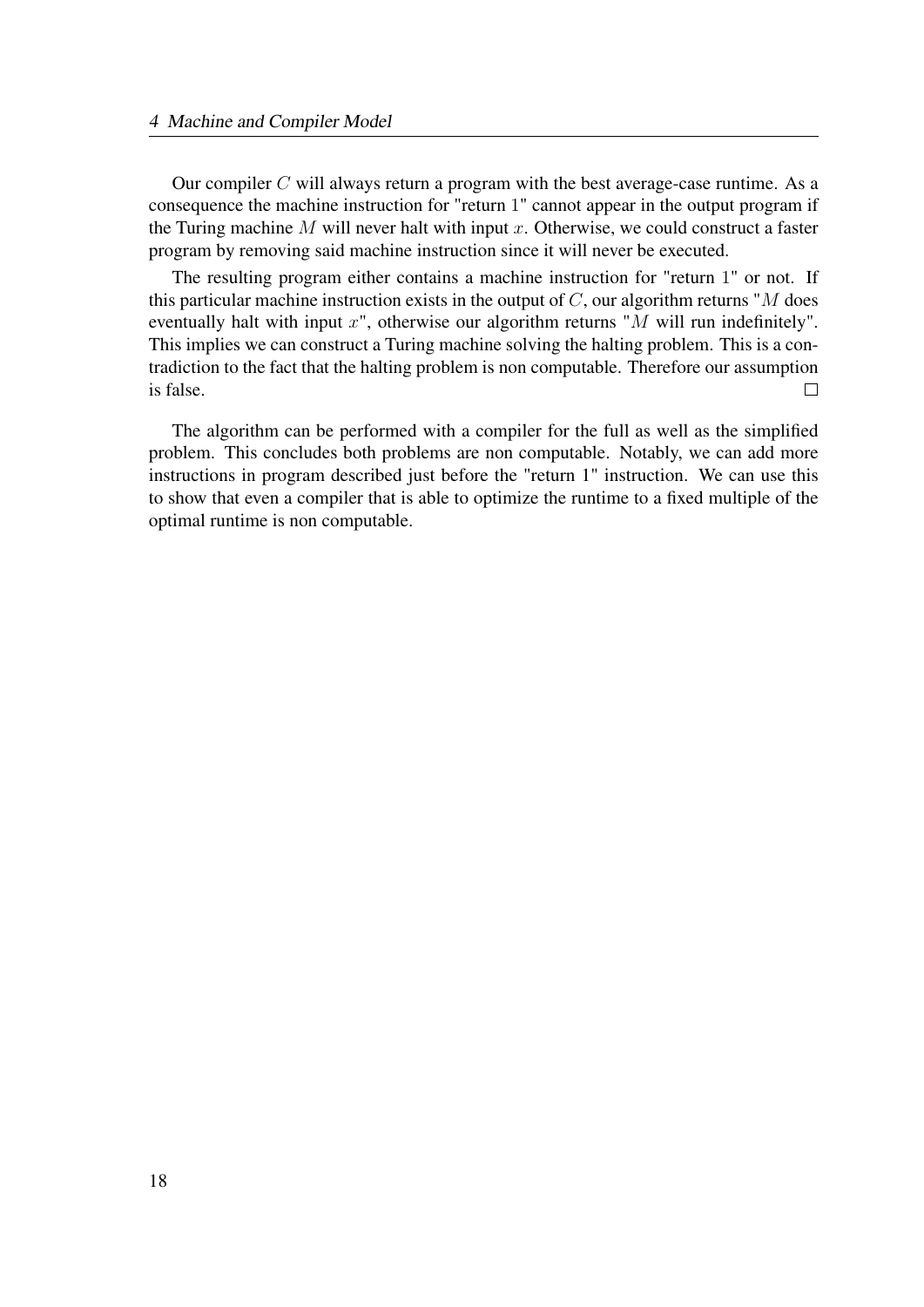## <span id="page-26-0"></span>**5 Optimizations**

In this section, we will discuss possible optimizations which can be applied by a predicated instruction compiler. We assume that we are given an existing predicated instruction program we want to optimize. This is always feasible since we can simply create predicated instruction from the control-flow graph of our input program as described in section [4.2.](#page-20-0) In general we want to minimize the time of the program execution by minimizing the time spend running predicated instructions which are not applied in the execution loop (the outer loop in algorithm [3\)](#page-23-0). First. we do this by reducing the number of predicated instruction in the same loop. Then. we try to reduce the total runtime by removing costly machine instructions. Finally. we decrease the share spent running unnecessary predicated instructions by reordering the instructions.

### <span id="page-26-1"></span>**5.1 Multiple instruction loops**

Our first approach for improving the runtime of a program is splitting the single predicated instruction loop containing all instructions as shown in algorithm [3](#page-23-0) into multiple smaller loops with fewer instructions. Since every loop contains less unnecessary instructions this results in a faster total runtime.

This approach is straight forward since we can only improve the runtime by doing this. But it can only be used if the program can be splitted, into multiple sequential phases with the requirement that the number of executed predicated instruction is known in advance. Every phase then results in a loop containing only the predicated instruction actually used within this phase.

### <span id="page-26-2"></span>**5.2 Duplicated instruction removal**

Another straight forward optimization approach is the removal of duplicated machine instructions. The execution of a compiled program requires us to run every instruction in every step whether or not this instruction is needed in this step of the program execution. Therefore we want to reduce the total program size as much as possible. Before we can remove a duplicated instruction we have to add a new common predicated instruction containing said instruction. However as a drawback this change increases the total number of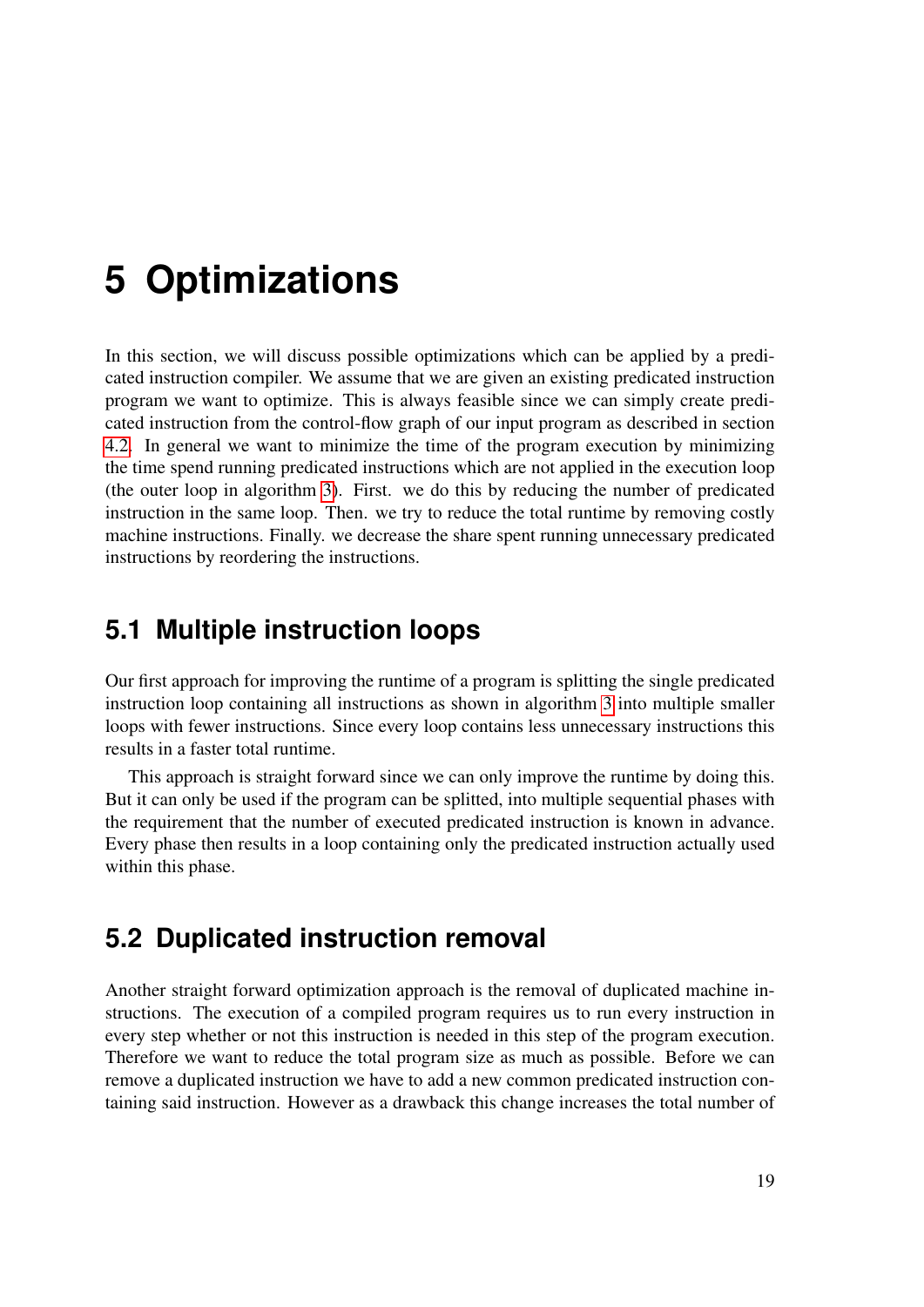predicated instruction calls. An example how the instructions can be replaced is displayed in the following figure [5.1.](#page-27-0)

```
Predicated Instruction 1
    Instruction A
    Instruction C
Predicated Instruction 2
    Instruction B
    Instruction C
```

```
Predicated Instruction 1
    Instruction A
    pc <- Predicated
          Instruction 3
Predicated Instruction 2
    Instruction B
    pc <- Predicated
          Instruction 3
Predicated Instruction 3
    Instruction C
```
**Figure 5.1:** An example for replacing machine instructions with multiple occurrences. On the left side the original instructions are displayed. The right side shows the predicated instructions with machine instruction C replaced. An assignment to the program counter in the program state is denoted with  $pc \leftarrow$ .

Instead of performing an expensive machine instruction we create a new predicated instruction  $PI_{new}$  containing said machine instruction once and replace all other occurrences with a jump instruction to the new predicated instruction. In general, unless the replaced machine instruction is at beginning or end of the predicated instruction we also have to split the original predicated instruction after the replacement into two parts. In this case we need  $PI_{new}$  to include a write to the program counter pointing to second part of the original predicated instruction. This can be done by expending the MPC machine model to contain a dedicated register that contains the target program counter after instruction  $PI_{new}$  was executed. In practice this results in a constant memory overhead per replaced instruction.

Notably in the displayed example since we replace only two occurrences of instruction C the substitution shown in this example can never result in a faster runtime. This is obvious when we use the equation [4.2.2](#page-22-1) for the required runtime. The number of predicated instruction calls is doubled since for each call two predicated instructions have to be executed. Let  $T_x$  the runtime of an instruction  $x(T_{pc}$  is the runtime for the assignment of the program counter) and  $#PI<sub>y</sub>$  the average number of calls for the predicated instruction y. This example can be expressed though the following inequality [5.2.1.](#page-27-1)

<span id="page-27-1"></span>
$$
(\#PI_1 + \#PI_2)(T_A + T_B + 2T_C) < 2(\#PI_1 + \#PI_2)(T_A + T_B + 2T_{pc} + T_C) \tag{5.2.1}
$$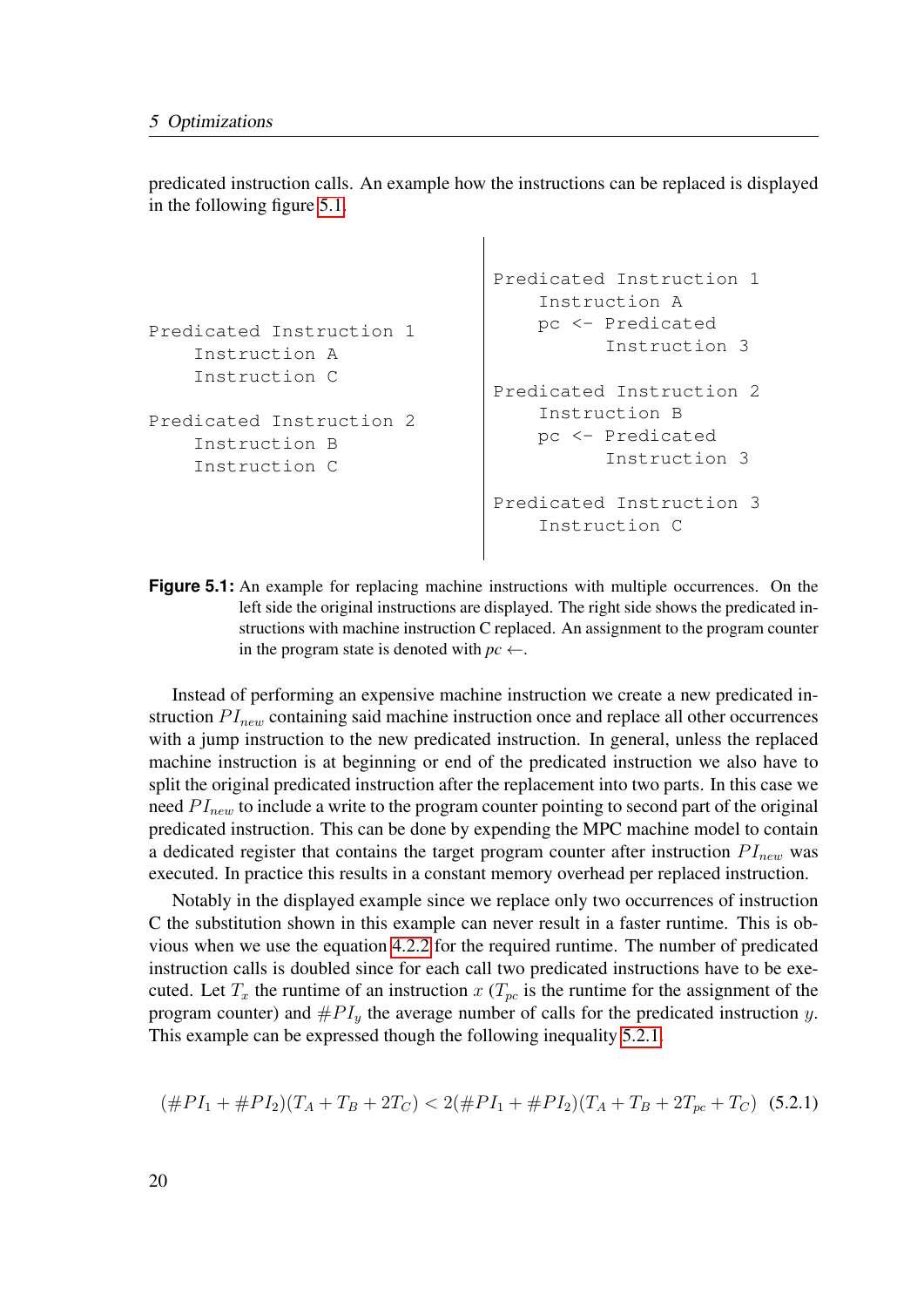#### **Generalization**

In general we can check the impact of this optimization on the average runtime by using the following equation: Let  $#PI$  the average number of predicated instruction calls in the whole program and  $T_1$  the runtime of a single iteration of our predicated instruction loop. We assume that in every iteration of the loop only a single predicated instruction can be executed which results in the total runtime T of the program being given by  $T =$  $#PI \cdot T_1$ . Let further  $\widetilde{\#PI}$  be the average number of predicated instruction calls after our optimization with O<sub>C</sub> be the overhead  $\widetilde{HPI} = \#PI + O_C$ . Similar  $\widetilde{T}_1$  denotes the runtime of a single loop iteration after the optimization was applied with  $O_T$  being the overhead such as  $T_1 = T_1 + O_T$ . Since we want to reduce the runtime of the loop we want the overhead  $O_T$  to be negative in order to be useful. Our optimization results in a shorter average runtime if it fulfills the following inequality:

$$
\frac{\widetilde{\#PI} \cdot \widetilde{T}_1}{\#PI \cdot T_1} < 1 \Leftrightarrow \frac{(\#PI + O_C)(T_1 + O_T)}{\#PI \cdot T_1} < 1
$$
\n
$$
\Leftrightarrow 1 + \frac{O_C}{\#PI} + \frac{O_T}{T_1} + \frac{O_C O_T}{\#PI \cdot T_1} < 1
$$
\n
$$
(5.2.2)
$$

This can be simplified to the following condition:

$$
O_C O_T + O_T \# PI + O_C T_1 < 0 \tag{5.2.3}
$$

In order to determine the value of  $O<sub>C</sub>$  we denote the set of predicated instructions that contain the duplicated instruction as  $I$ . We also denote with  $c_i$  the number of predicated instructions calls required to replace a single instruction call of instruction  $i$  after the replacement of machine instructions. This number  $c_i$  is depending on the number and position of the performed replacements. We can describe  $c_i$  using the following equation:

$$
c_i = 2c_i^b + 3c^i + 2c^e \tag{5.2.4}
$$

With  $c_i^b = 1$  if the duplicated instruction is the first instruction in i and  $c_i^b = 0$  otherwise. Similar  $c_i^e = 1$  if the duplicated instruction appears at the end of i, otherwise  $c_i^e = 0$ .  $c_i^i$ denotes the number of occurrences of the replaced instruction which are neither at the beginning nor at the end of  $i$ . This results in the following formula:

$$
O_C = \sum_{i \in I} c_i \# PI_i \tag{5.2.5}
$$

Additionally in order to describe the value of  $O_T$  we denote the runtime of our replaced machine instruction as  $T_s$ . The total runtime overhead for writing the program counter and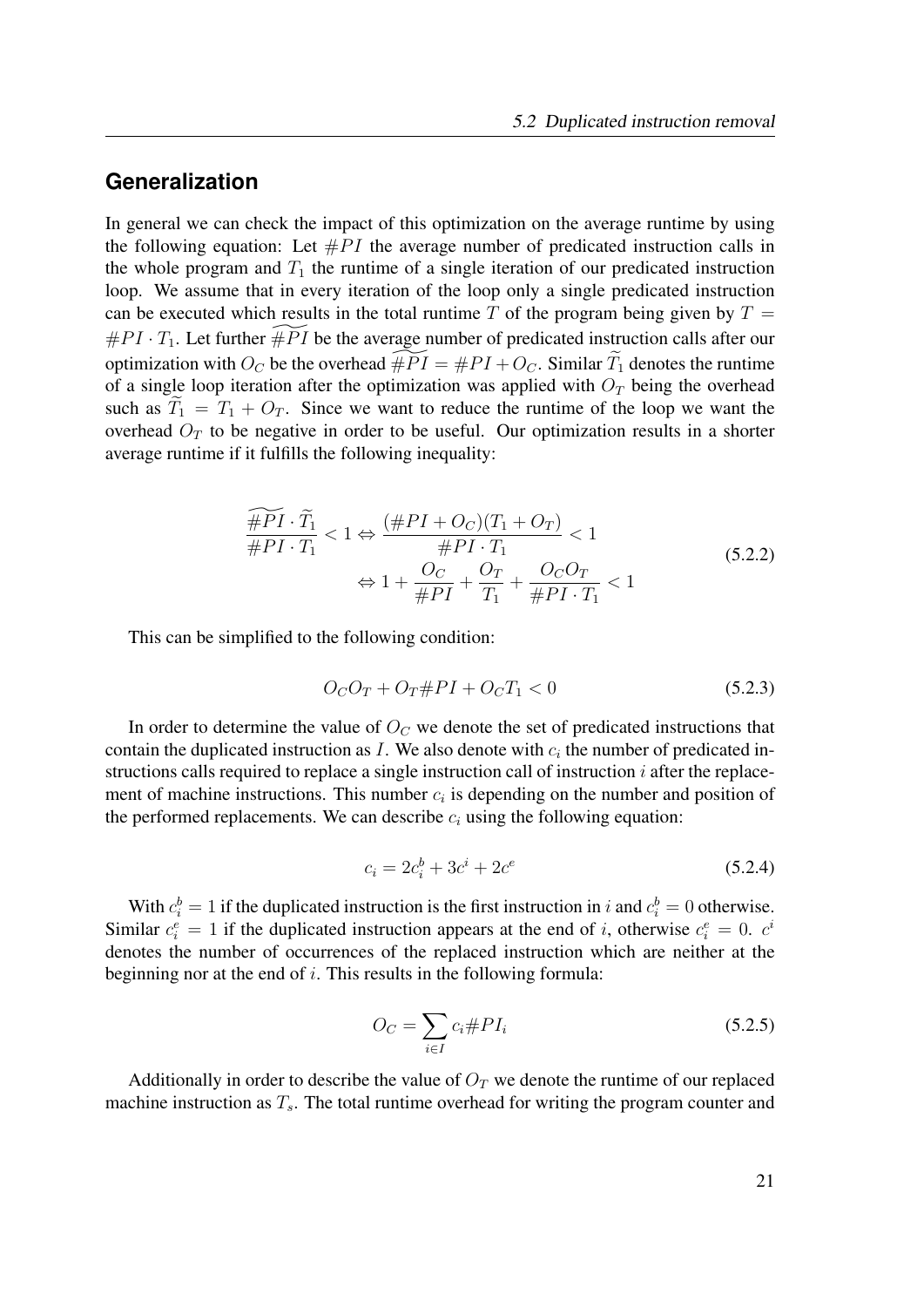the callback register is denoted as  $T_r$ . The value of  $T_r$  is depending on the position of the replaced machine instruction within the predicated instructions.

$$
O_T = (1 - |I|)T_s + T_r \tag{5.2.6}
$$

As mentioned before we need at least three occurrences with the same instruction to achieve a reduction of runtime in total. If the machine instruction that will be replaced is not at the beginning or the end of the predicated instruction the original predicated instruction has to be split into two parts which is executed before and after the new added instruction. Thus the number of predicated instruction calls for such an instruction triples.

This overhead limits the number of situation where the application of this optimization can successfully improve the runtime. On the other hand we can further improve the number of replaced instructions by not only looking for exact duplicates but instead also look for similar instruction.

For example, as mentioned in section [2.1](#page-10-1) a reading or writing access to an oblivious RAM often has a polylogarithmic runtime to RAM size and takes in most cases noticeably more time than other machine instruction. We can imagine we are given an input set of predicated instruction where each instruction containing a RAM write instruction at the end we can group these together. This is possible even if these instructions are not exactly the same as they might use different registers for parameters of the write operation. In this case we can add additional registers to the working memory of MPC machine model which contain the parameters of the operation.

To further generalize this optimization we cannot only look at single instructions for replacement but also instruction sequences which are duplicated. Finding the optimal program using this optimization becomes vastly more difficult: In the single instruction case we can check every single machine instruction and performance a replacement regardless of the order of checking since the number of instruction calls doesn't change between re-placements<sup>[1](#page-29-1)</sup>. When we consider instruction sequences a replacement influences the number of occurrences for other instruction sequences. As a consequence an algorithm finding the optimal replacements for single instructions has linear runtime whereas such an algorithm for instruction sequences has exponential runtime. Although since the number of replacements that result in a better runtime is usually small it should be feasible to perform a complete search in order to find the best replacements especially for small programs.

### <span id="page-29-0"></span>**5.3 Switch instruction order**

The order of the predicated instructions has a great impact on the total runtime of the program. As an example we can assume four predicated instruction A, B, C, D with instruction

<span id="page-29-1"></span><sup>&</sup>lt;sup>1</sup>Except for the number of calls to register write that are usually cheap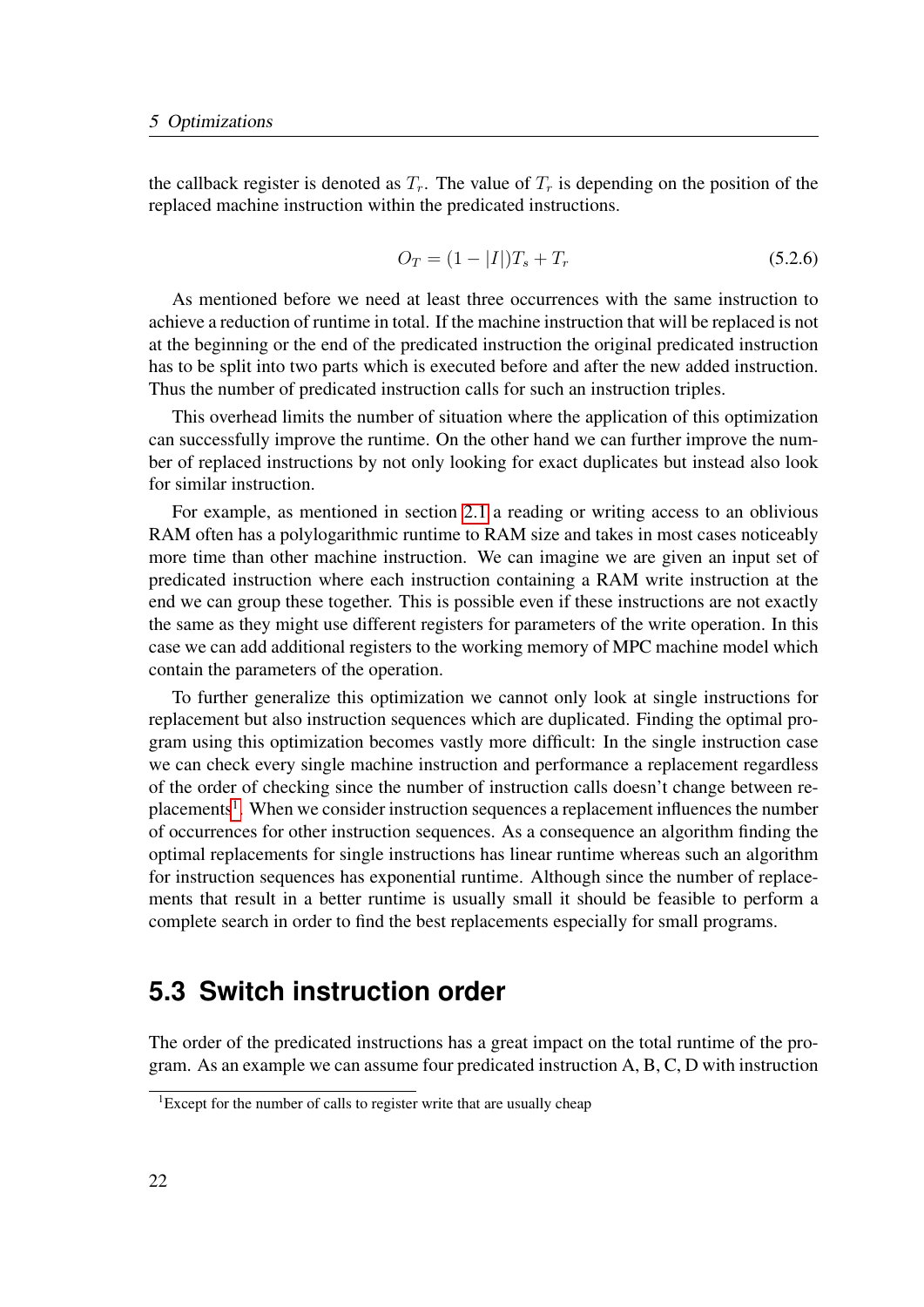A ending with a jump to instruction D and D ending with a jump to either A or B (on average equally distributed) depending on the program state. We denote the runtime of our program with  $T$ . If we execute our program with the instruction order A-B-C-D it is easy to see that the instruction order A-D-B-C has a runtime of  $\frac{1}{2}T$ .

Since the search space of this problem is exponential in size to the number of predicated instruction it is unlikely that there is a polynomial time algorithm which finds the optimal order given a set of predicated instructions. Nevertheless there have been an optimization approach for a similar situation with SIMD (single instruction, multiple data) computations [\[16\]](#page-51-8). In the execution of a predicated program a single step whenever a predicated instruction has been executed is either useful and the result is applied to the machine state or the result is discarded. We want to construct a function  $W$  which takes an assignment for the order of predicated instructions as an input and calculates the average share of useful instructions. The idea is to maximize such a function W.

We construct this function  $W$  by looking at probabilities for one predicated instruction being followed another and creating a Markov chain model depending on this data. A Markov chain model describes a stochastic process with discrete states and time steps. Every state has probability for each state assigned to change to this state in the next time step. This is called transitions.

Let  $n$  denote the number of predicated instruction and  $m$  be the number of instructions in our execution loop. Our Markov model contains  $n \cdot m$  states  $S_{i,j}$ . Such a state represents the program counter pointing to instruction  $i$  while the program execution is at position  $j$ within the execution loop.

We denote the assignment of instruction within the execution loop as a  $n \times n$  matrix O with elements from  $\{0, 1\}$  with  $O_{ij} = 1$  denoting instruction i is placed at position j within the execution loop. Furthermore the probability of a jump from instruction  $i$  to instruction k is denoted as  $p_{ij}$ .  $\vec{u}_i$  denotes the unit vector in the i-th dimension. These values can be estimated by sampling typical inputs for the program. The transition probabilities  $T(a, b)$ from a state  $a$  to a state  $b$  are given by:

$$
\forall i \in [1..n] : \forall j \in [1..m-1] : \forall k \in \{x \in [1..n]|x \neq i\} : T(S_{i,j}, S_{k,j+1})
$$
  
=  $O_{ij}p_{ik}$  (5.3.1)  

$$
\forall i \in [1..n] : \forall j \in [1..m-1] : T(S_{i,j}, S_{i,j+1}) = O_{ij}p_{ii} + (1 - O_{ij})
$$
 (5.3.2)

$$
\forall i \in [1..n] : \forall j \in [1..m \quad 1] : 1 \, (\omega_{i,j}, \omega_{i,j+1}) = \omega_{ij} p_{ii} + (1 - \omega_{ij}) \tag{5.3.3}
$$
\n
$$
\forall i \in [1..n] : \forall k \in \{x \in [1..n]| x \neq i\} : T(S_{i,m}, S_{k,1}) = O_{im} p_{ii} \tag{5.3.3}
$$

$$
\forall i \in [1...n] \quad \forall n \in [1...n] \land \forall t \in [1...n] \land \forall t \in [1...n] \land \forall t \in [1...n] \land \forall t \in [1...n] \land \forall t \in [1...n] \land \forall t \in [1...n] \land \forall t \in [1...n] \land \forall t \in [1...n] \land \forall t \in [1...n] \land \forall t \in [1...n] \land \forall t \in [1...n] \land \forall t \in [1...n] \land \forall t \in [1...n] \land \forall t \in [1...n] \land \forall t \in [1...n] \land \forall t \in [1...n] \land \forall t \in [1...n] \land \forall t \in [1...n] \land \forall t \in [1...n] \land \forall t \in [1...n] \land \forall t \in [1...n] \land \forall t \in [1...n] \land \forall t \in [1...n] \land \forall t \in [1...n] \land \forall t \in [1...n] \land \forall t \in [1...n] \land \forall t \in [1...n] \land \forall t \in [1...n] \land \forall t \in [1...n] \land \forall t \in [1...n] \land \forall t \in [1...n] \land \forall t \in [1...n] \land \forall t \in [1...n] \land \forall t \in [1...n] \land \forall t \in [1...n] \land \forall t \in [1...n] \land \forall t \in [1...n] \land \forall t \in [1...n] \land \forall t \in [1...n] \land \forall t \in [1...n] \land \forall t \in [1...n] \land \forall t \in [1...n] \land \forall t \in [1...n] \land \forall t \in [1...n] \land \forall t \in [1...n] \land \forall t \in [1...n] \land \forall t \in [1...n] \land \forall t \in [1...n] \land \forall t \in [1...n] \land \forall t \in [1...n] \land \forall t \in [1...n] \land \forall t \in [1...n] \land \forall t \in [1...n] \land \forall t \in [1...n] \land \forall t \in [1...n] \land \forall t \in [1...n]
$$

$$
\forall i \in [1..n] : T(S_{i,m}, S_{i,1}) = O_{im}p_{ii} + (1 - O_{im}) \tag{5.3.4}
$$

All other transition probabilities are zero. This results in a sparse transition matrix M for our model which will be described using a number of  $n^2$  submatrices  $M_{ij}$  with  $m \times m$ elements.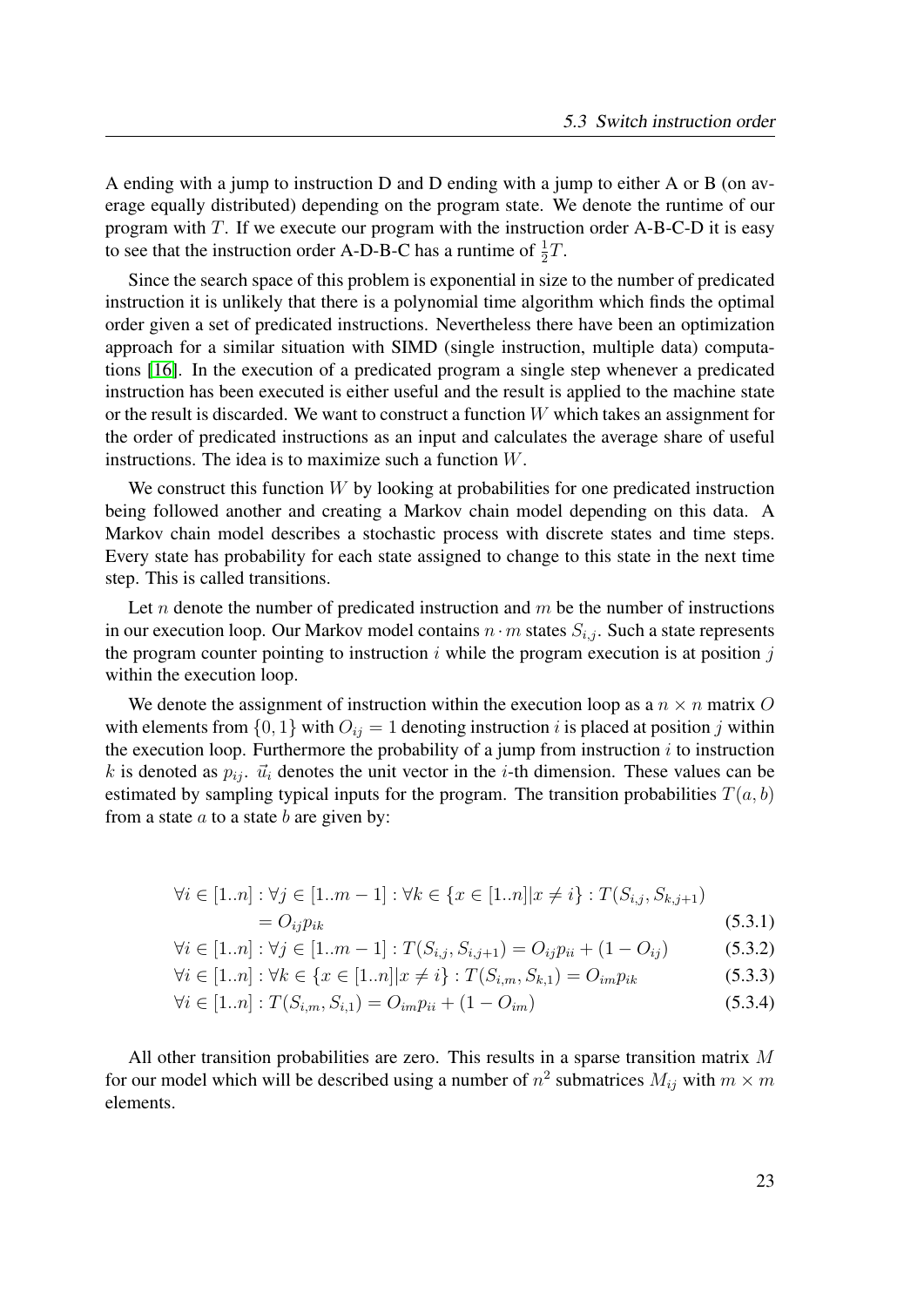$$
M = \begin{bmatrix} T(S_{1,1}, S_{1,1}) & T(S_{1,2}, S_{1,1}) & \dots & T(S_{n,m}, S_{1,1}) \\ T(S_{1,1}, S_{1,2}) & T(S_{1,2}, S_{1,2}) & & \\ \vdots & & \ddots & \\ T(S_{1,1}, S_{n,m}) & & & T(S_{n,m}, S_{n,m}) \end{bmatrix}
$$
  
= 
$$
\begin{bmatrix} M_{11} & M_{21} & \dots & M_{n1} \\ M_{12} & M_{22} & & \\ \vdots & & \ddots & \\ M_{1n} & & M_{nn} \end{bmatrix}
$$
 (5.3.5)

$$
\forall i \in [1..n] : \forall j \in \{x \in [1..n]|x \neq i\} : M_{ij}
$$
\n
$$
= p_{ij} \begin{bmatrix} 0 & 0 & \dots & 0 & O_{im} \\ O_{i1} & 0 & & & \\ 0 & O_{i2} & & & \\ \vdots & & \ddots & & \\ 0 & & & O_{i,m-1} & 0 \end{bmatrix}
$$
\n(5.3.6)

$$
\forall i \in [1..n] : M_{ii} = p_{ii} \begin{bmatrix} 0 & 0 & \cdots & 0 & O_{im} \\ O_{i1} & 0 & & & \\ 0 & O_{i2} & & & \\ \vdots & & \ddots & & \\ 0 & & & O_{i,m-1} & 0 \end{bmatrix}
$$
  
+ 
$$
\begin{bmatrix} 0 & 0 & \cdots & 0 & 1-O_{im} \\ 1-O_{i1} & 0 & & & \\ 0 & 1-O_{i2} & & & \\ \vdots & & \ddots & & \\ 0 & & & 1-O_{i,m-1} & 0 \end{bmatrix}
$$
  
(5.3.7)

We can calculate a stationary distribution  $t \in \mathbb{R}^{mn}$  for the presented model by solving the equation  $Mt = t$  using the following help functions  $h(x) = 1 + (m + x - 2) \mod m$ ,  $g(x, y) = h(x) + (y - 1)m$ :

<span id="page-31-0"></span>
$$
\forall i \in [1..nm] : \left(\sum_{j=1}^n p_{j\lceil i/m \rceil} O_{j,h(i)} t_{g(i,j)}\right) + (1 - O_{\lceil i/m \rceil,h(i)}) t_{g(i,\lceil i/m \rceil)} = t_i \qquad (5.3.8)
$$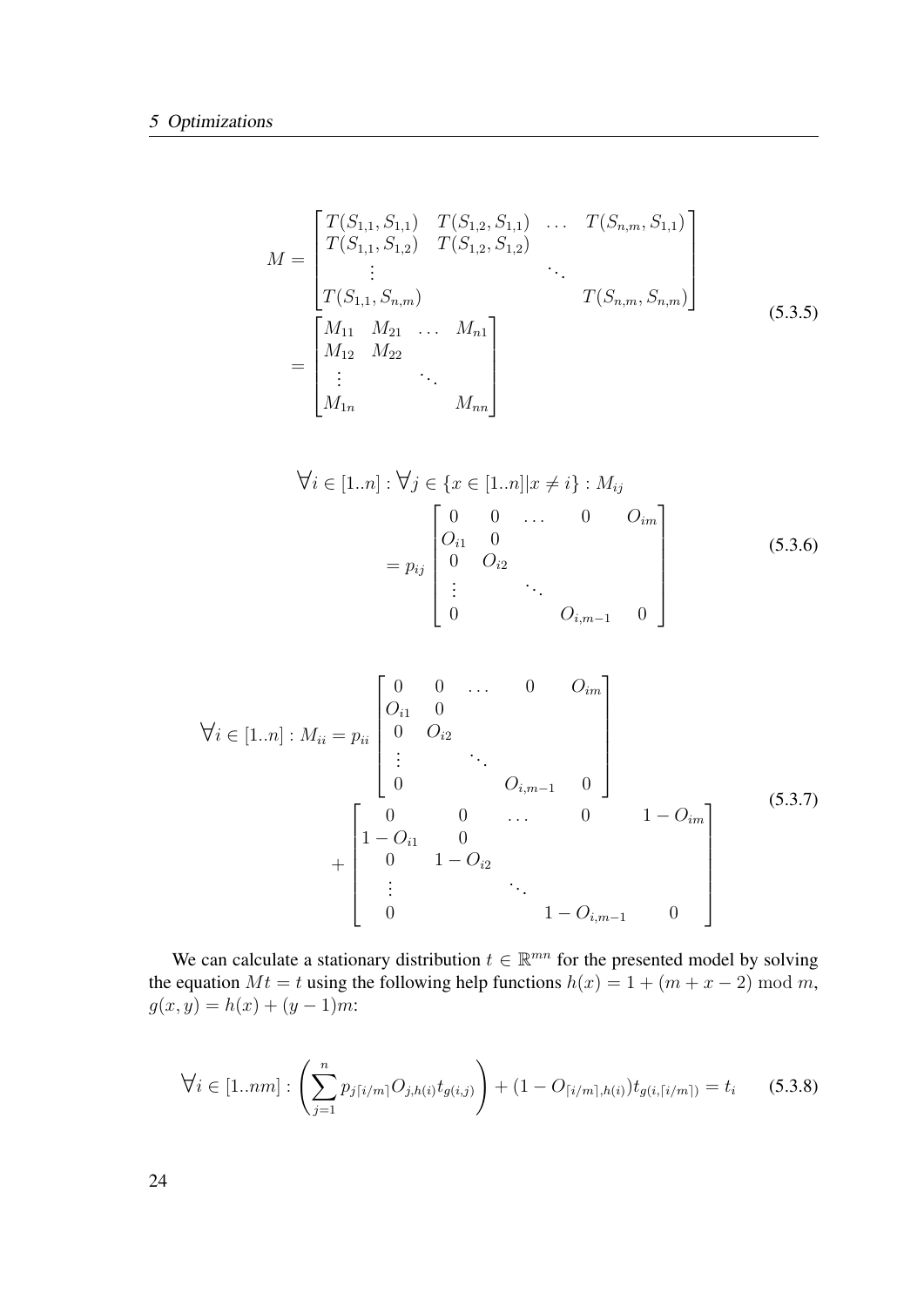We can calculate a share  $W$  in this distribution gives us the amount of work our algorithm actually spends performing useful instructions.

$$
W = \sum_{i=1}^{n} \sum_{j=1}^{m} O_{ij} t_{g(i,j)}
$$
(5.3.9)

Our goal is to find a matrix  $O$  which maximizes this share  $W$  while fulfilling the con-straints given by equation [5.3.8.](#page-31-0) Unfortunately, calculating  $W$  for an input  $O$  involves solving a system of equations with  $nm$  equations. Thus, we have to rely on generic solutions for optimization problems such as hill climbing, simulated annealing or genetic algorithms.

#### **Duplicating instructions**

In contrast to the removal of duplicated machine instructions it can also be useful to duplicate a often used instruction with a short runtime on purpose. As mentioned before we want to maximize the time spend executing useful predicated instructions which are actually required in the current step of the programs execution. There are two possibilities to find good candidates for duplicated predicated instructions:

- An analytical analysis of the predicated instruction program can be performed.
- By doing an empirically analysis for typical program inputs

Compared to the execution of a regular program the runtime of an execution for a predicated instruction program slows down when we increase the number of instructions. Hence, the duplication of instructions must result in a reduction of the upper bound given by predicated instruction compiler in order to be useful. Looking at the model mentioned in the previous section we can expand it to include instruction duplication by using  $n$  as a target parameter to maximize W rather than a fixed value.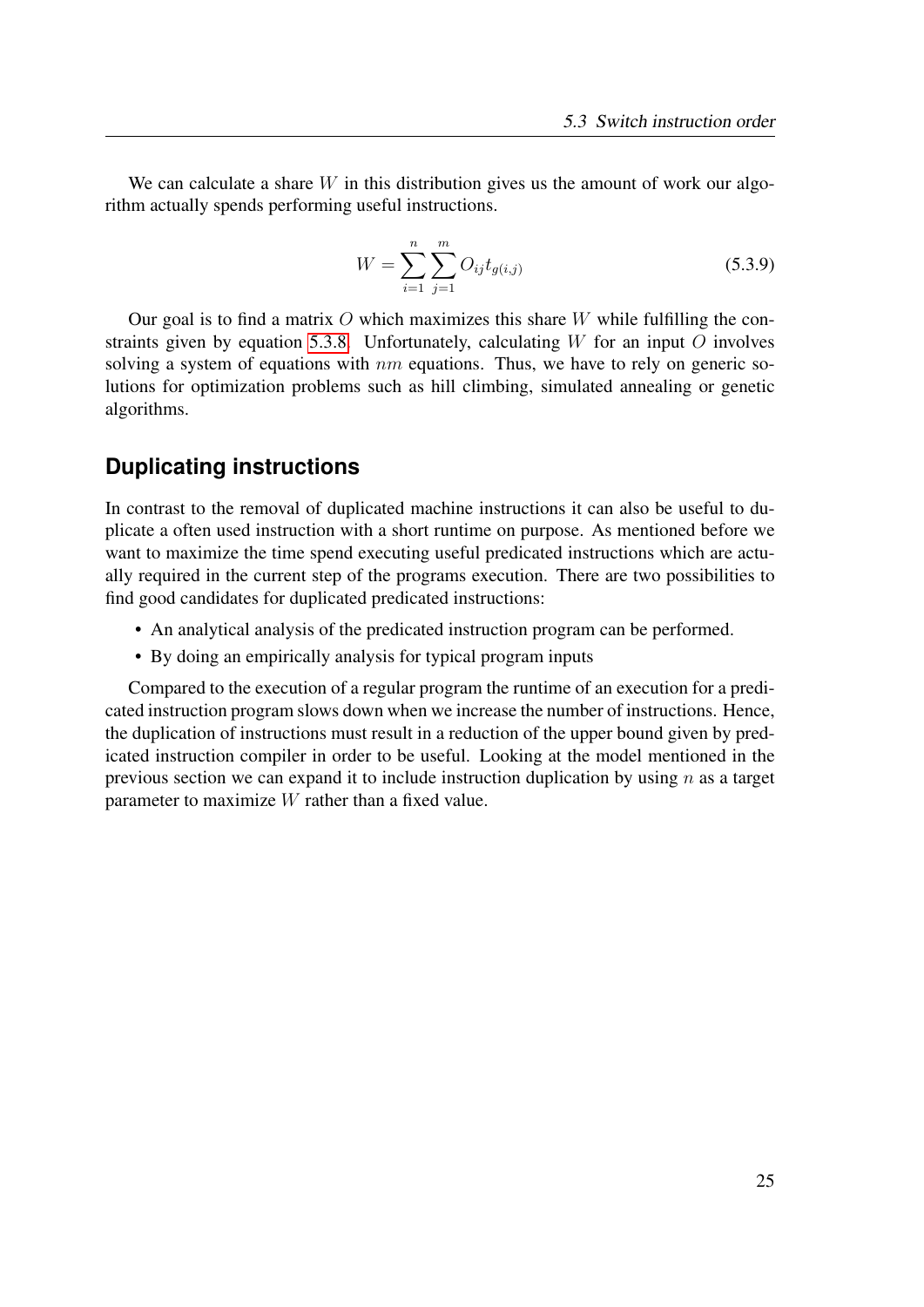5 Optimizations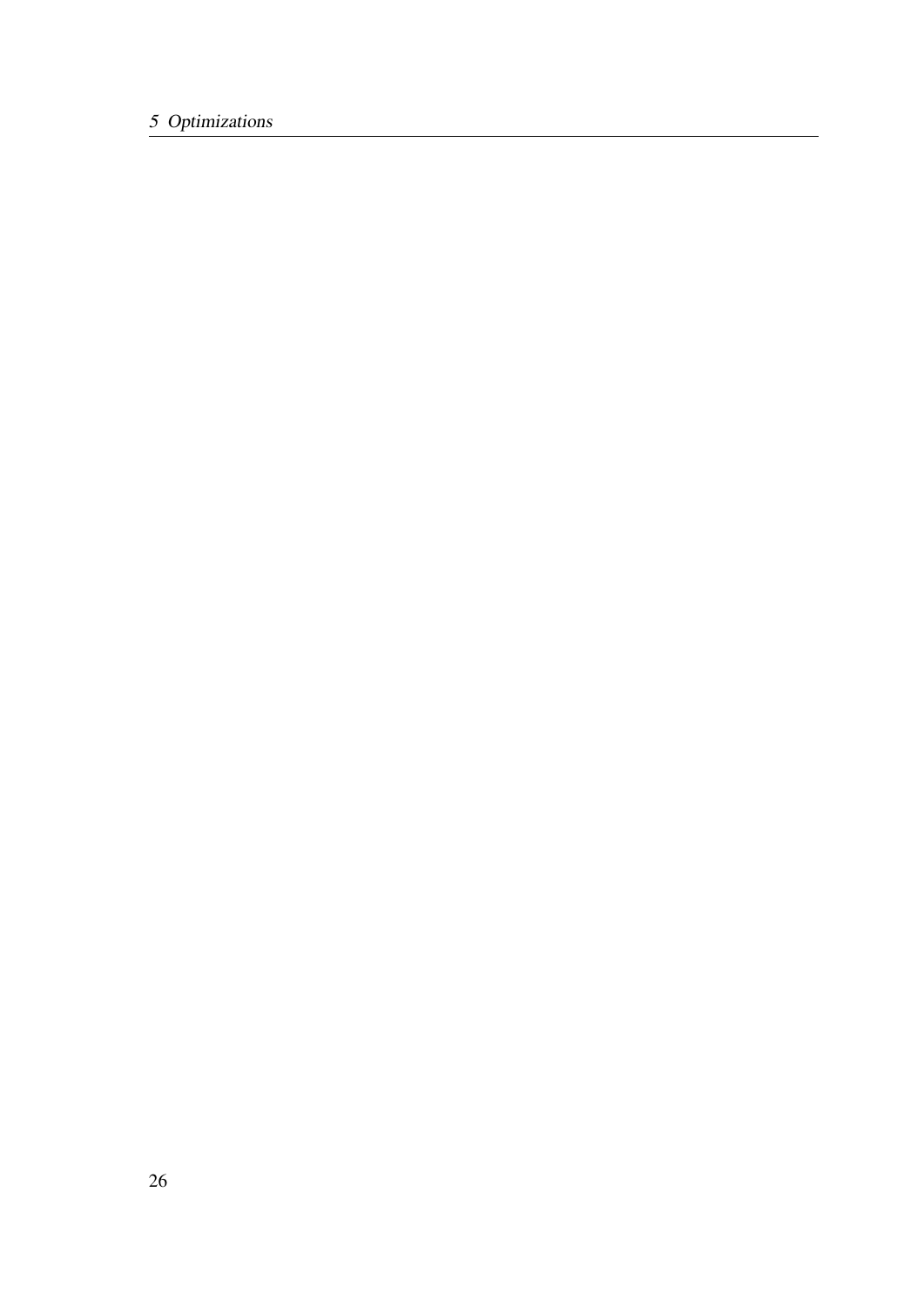## <span id="page-34-0"></span>**6 Application**

We will apply our different MPC compiler techniques to the practical problem of finding the minimum-spanning tree (MST) of a graph in this section. We define minimumspanning tree problem with the following definition.

**Definition 16** (Minimum-Spanning Tree). Given a connected graph  $G = (V, E)$  and an edge weight function  $w : E \mapsto \mathbb{R}$  we define a subset  $E' \subseteq E$  as minimum-spanning tree if the graph  $G' = (V, E')$  is connected and the total edge weight  $w_T(E') = \sum_{i \in E'} w(i)$  of  $E'$ is minimal across all subset of  $E$  which form a connected graph.

**Definition 17** (Minimum-Spanning Tree Problem). Given a connected graph  $G = (V, E)$ and an edge weight function  $w : E \mapsto \mathbb{R}$  find a subset  $E' \subseteq E$  which is a minimumspanning tree for G and w.

### <span id="page-34-1"></span>**6.1 Baseline algorithm**

For a comparison to our predicated instruction based approach we will also introduce a solution similar to the contribution by Wang et al. [\[22\]](#page-51-9). The authors published an idea for creating an oblivious MPC data structure based on the functionality of the usual data structures and use these to translate an existing algorithm into an oblivious MPC algorithm. In this case we want to use an oblivious union-find data structure to build an oblivious version of Kruskal's algorithm.

Definition 18 (Union-Find data structure). A union-find data structure represents a number of n sets and provides two functions.

- (i) A find function which is given an element (an integer) and returns a representative for this set. Two elements are in the same set if the representatives returned by the find function are equal.
- (ii) A union function which is given two representatives returned by find will join the two sets represented by the input.

Compared to common definition the number of sets is fixed and has to be known from the beginning. It doesn't provide a makeSet-function to create new sets.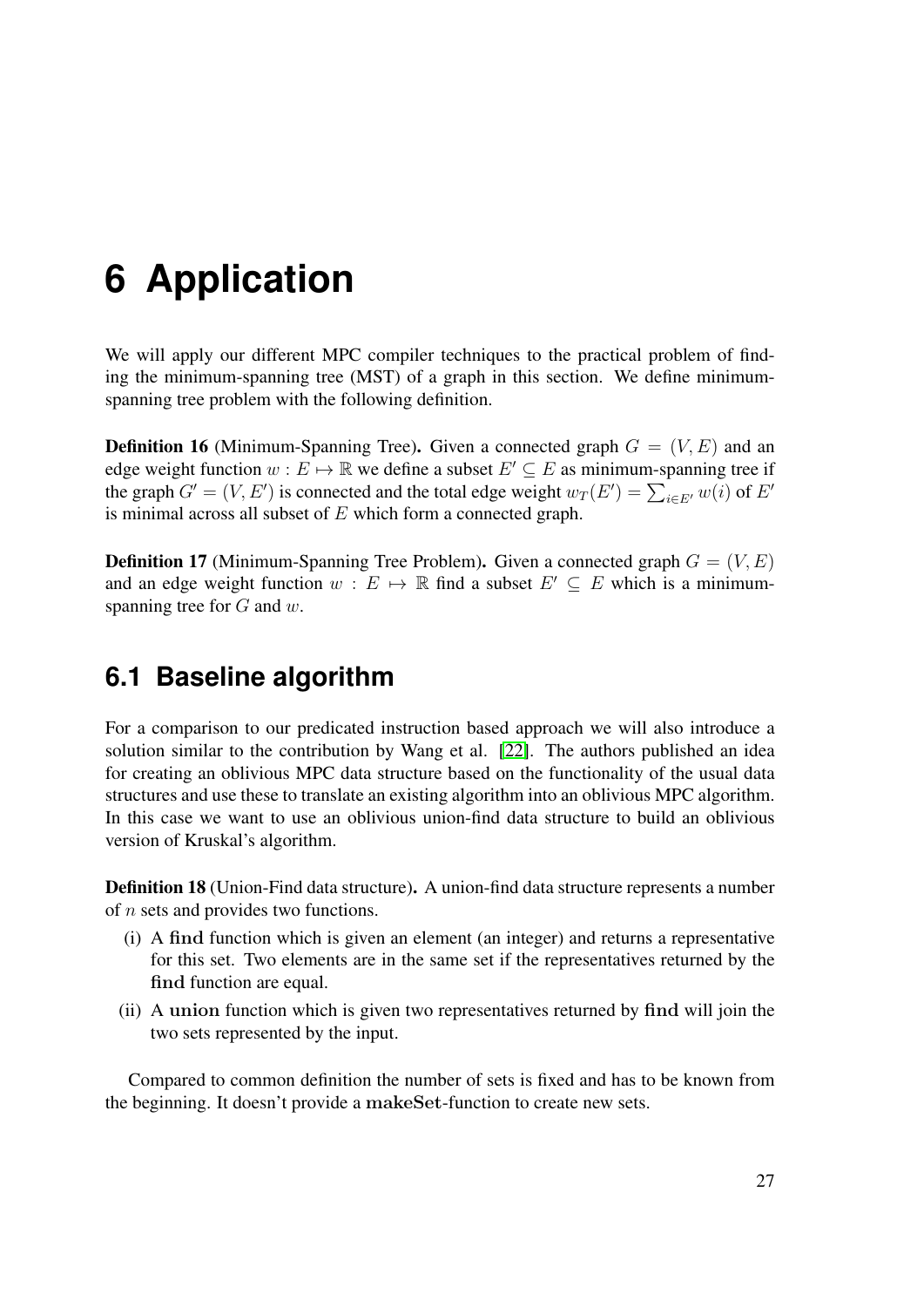#### <span id="page-35-0"></span>**6.1.1 Oblivious Union-Find**

The naive way of implementing a MPC union-find data structure is using an array arr of shares which holds the following invariant:  $\forall i < n : \text{arr}[i]$  is a share of the representative of i.

For every find and union operation we have to iterate through the whole array. The find operation uses an equal zero function (EQZ) as described in section [2.2](#page-12-1) to select the correct element from the array without revealing any information about the requested element. This is displayed in algorithm [4.](#page-35-1) In a similar way the Union function shown in algorithm [5](#page-35-2) replaces the corresponding representatives in the array. This results in a runtime of  $\mathcal{O}(n)$  for each operation.

```
Algorithm 4 [a] \leftarrow Find([i]) Find represent [a] for a given element [i]
Require: i > 0 \vee i < n[a] \leftarrow [0]for j \leftarrow 0 to n - 1 do
        [b] \leftarrow \mathbf{EQZ}([i] - [j])[a] \leftarrow [a] + [b] \cdot \araf[i]end for
   return [a]
```
**Algorithm 5** Union([a], [b]) Joins the sets containing element a and b

<span id="page-35-2"></span> $[r_0] \leftarrow \textbf{Find}([a])$  $[r_1] \leftarrow \textbf{Find}([b])$  $[t] \leftarrow [r_0] < [r_1]$  $([s_0], [s_1]) \leftarrow \textbf{CondSwap}([t], [r_0], [r_1])$  $[s] = [s_0] - [s_1]$ for  $i \leftarrow 0$  to  $n - 1$  do  $[u] \leftarrow \mathbf{EQZ}(\arctan[i] - [s_0])$  $\arcsin[i] \leftarrow \arcsin[i] + [u] \cdot [s]$ end for

In order to improve the asymptotic runtime of this data structure we can replace the array of secret shares with an ORAM with size  $n$ . We assume such an ORAM provides a function Get and Set as described in definition [3.](#page-11-0)  $\text{Get}(p)$  with returns a share of the value at position given by an input share p.  $\text{Set}(p, v)$  changes the value at position p to a given value  $v$ . Both of these inputs are given as shares.

Using an ORAM arr allows us to directly random access any element in polylogarithmic runtime instead of iterating through the whole array. Using this property we can improve the asymptotic runtime by changing the invariant: Compared to the naive approach we want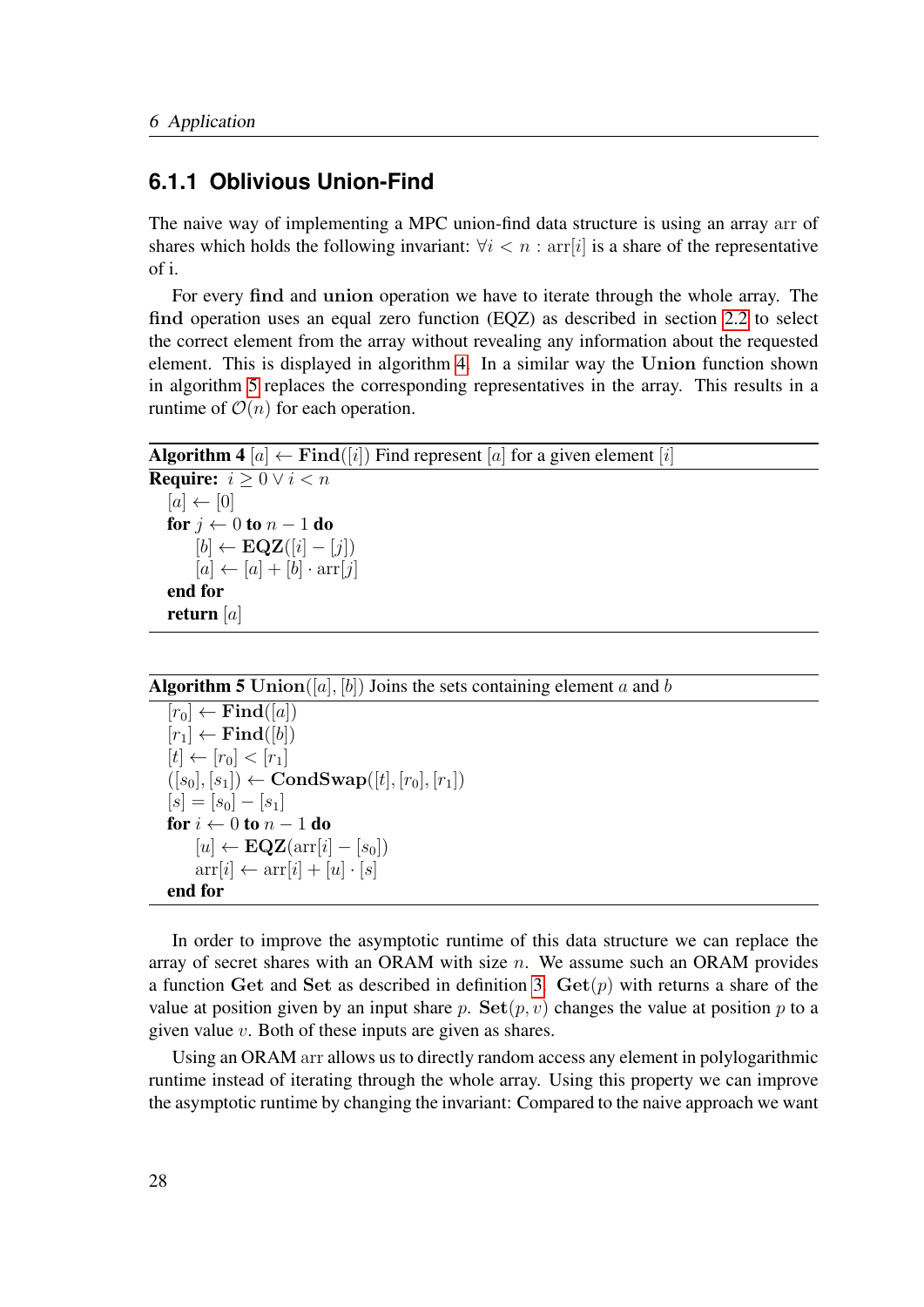the ORAM to represents a graph where every vertex v has a single successor  $\arctan(v)$ . The representative of a vertex is found by following the successor until  $r$  is found that satisfies  $arr(r) = (r, [c])$  with  $[c]$  as height of the tree starting at root r. The number of successor to follow has an upper limit of  $log_2(n)$ . We can achieve the last property by using a union by rank operation. This means we will always attach the smaller trees to the larger ones.

The Find-operation is shown in algorithm [6.](#page-36-1) Using our invariant we have to follow the successors given by our ORAM  $\lceil log_2(n) \rceil$ -times. The Union-operation displayed in algorithm [7](#page-36-2) replaces the representative of the smaller tree with a reference to the larger one. If the height of both trees is equal the selected representative for both subtree is selected arbitrary but the height of the chosen representative is increased by one.

<span id="page-36-1"></span>

| <b>Algorithm 6</b> [a] $\leftarrow$ Find([i]) Find represent [a] for a given element [i] |  |
|------------------------------------------------------------------------------------------|--|
| <b>Require:</b> $i > 0 \vee i < n$                                                       |  |
| $([r],[c]) \leftarrow \mathbf{Get}([i])$                                                 |  |
| for $j \leftarrow 0$ to $\lceil log_2(n) \rceil$ do                                      |  |
| $([r],[c]) \leftarrow \mathbf{Get}([r])$                                                 |  |
| end for                                                                                  |  |
| <b>return</b> $([r], [c])$                                                               |  |

**Algorithm 7** Union([a], [b]) Joins the sets containing element a and b

<span id="page-36-2"></span> $([r_0], [c_0]) \leftarrow \textbf{Find}([a])$  $([r_1], [c_1]) \leftarrow \textbf{Find}([b])$  $[t] \leftarrow [c_0] < [c_1]$  $[r] \leftarrow \textbf{IfElse}([t], [r_1], [r_0])$  $[c] \leftarrow \textbf{IfElse}([t], [c_1], [c_0]) + \textbf{EQZ}([c_1] - [c_0]) \cdot \textbf{EQZ}([r_1] - [r_0])$  $\textbf{Set}([r_0], ([r], [c]))$  $\textbf{Set}([r_1], ([r], [c]))$ 

The runtime of these Union and Find operation now depend on the underlying ORAM's runtime. We denote the runtime of the ORAM as  $T_{Get}$  and  $T_{Set}$  for the Get and Set function respectively. The runtime of the Find operation is  $\mathcal{O}(log(n)T_{Get})$  and  $O(log(n)T_{Set})$  for Union. When using a path ORAM proposed by Wang et al. [\[22\]](#page-51-9) this results in a runtime of  $\mathcal{O}(log(n)^4)$  for both Union and Find. Although the asymptotic runtime is better than the naive approach the constant factor is much larger so for small input the naive implementation should outperform the ORAM approach.

#### <span id="page-36-0"></span>**6.1.2 Blackbox Kruskal**

Using one of the oblivious data structures described above we can write an oblivious version of Kruskal's algorithm using the union-find data structure as a black box. Kruskal's algorithm is a greedy algorithm. It finds the minimum spanning tree in two phases: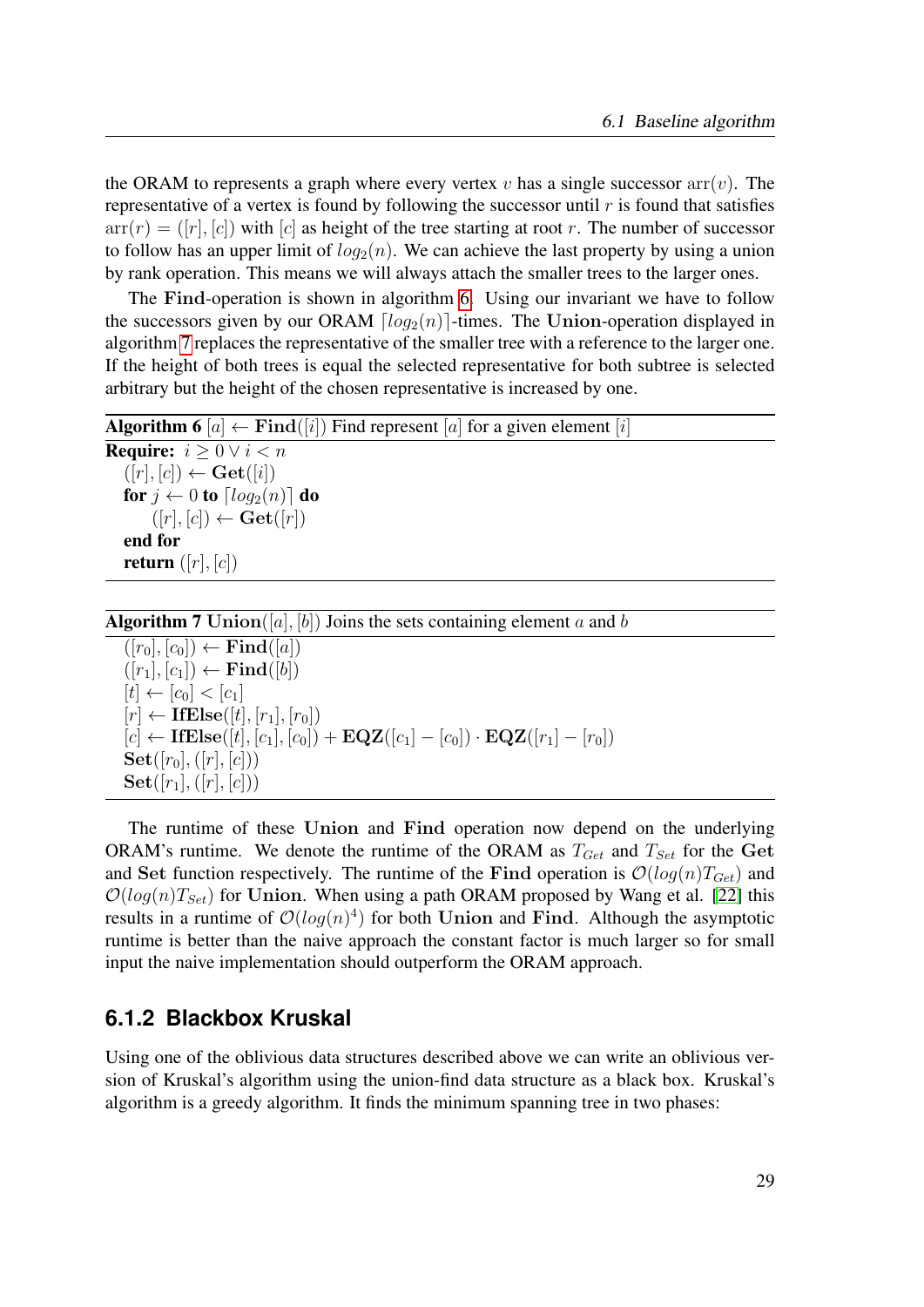- (i) The input edge array will be sorted by weight.
- (ii) A union-find data structure will be used to successively create the minimum spanning tree.

The first phase can be solved by using known sorting algorithms which compare and swap elements within an array independent from the actual data. These algorithms are called sorting networks. This means as long as we are given a compare and swap operation which fulfills our definition for MPC we can easily construct a sorting program as MPC protocol. We tried if we can use our proposed predicated instruction approach in order to implement well-known RAM sorting algorithms as MPC programs. But preliminary experiments showed that an implementation of the quicksort algorithm using predicated instructions has longer runtime in practice than an implementation of the bitonic sorting network. This was not unexpected since the asymptotic runtime of a *n*-element bitonic sorting network is  $\mathcal{O}(n \log^2 n)$  when executing the comparison sequentially and the expected asymptotic runtime of quicksort is  $\mathcal{O}(n \log n)$  which is slowed down by a faction of  $\log^3 n$  because of the runtime overhead for the ORAM access. Although in theory it could be still possible to find an ORAM algorithm with similar asymptotic runtime since so far only a lower bound of  $\mathcal{O}(\log n)$  per ORAM access has been proven.

We will now assume our input array is already sorted and focus on the second phase on the algorithm.

In the second phase a union-find data structure with a new set for every vertex in the graph will be created. Then the algorithm will build the minimum spanning tree by beginning with an empty result array and walking through every sorted list of edges starting with the lowest weight edge. The algorithm will use the find-operation for the two vertices connected by the edge to check whether or not the vertices are within the same set in the union-find data structure. If both vertices are not within the same set the union-function will be called with both sets and the edge will be added to result set.

The second phase of Kruskal's algorithm is shown in algorithm [8.](#page-38-2) Here UnionFind(n) denotes the creation of a union-find data structure with n elements and Oblivious $\text{Array}(n)$  denotes the creation of an ORAM with capacity n.

As described before the algorithm consists of a loop which will be executed for every index  $i$  of the edge array. In every step we perform two Find calls to get the representatives of both connected vertices connected by the current edge. Then we check whether or not they belong to the same set and store the result within share c. We can also call the union operation in every step because calling union for two representatives of the same set does not change the state of the union-find data structure. In every step we will write the current edge index into and output array *out* at index k then we will add c to index k. After executing the loop the first  $n_v - 1$  elements of *out* array contains the indexes of the MST while the last element contains always index of the last edge and can be ignored. Since the number of union and find calls is fixed for every input size we don't have to hide which operation has been executed on the data structure.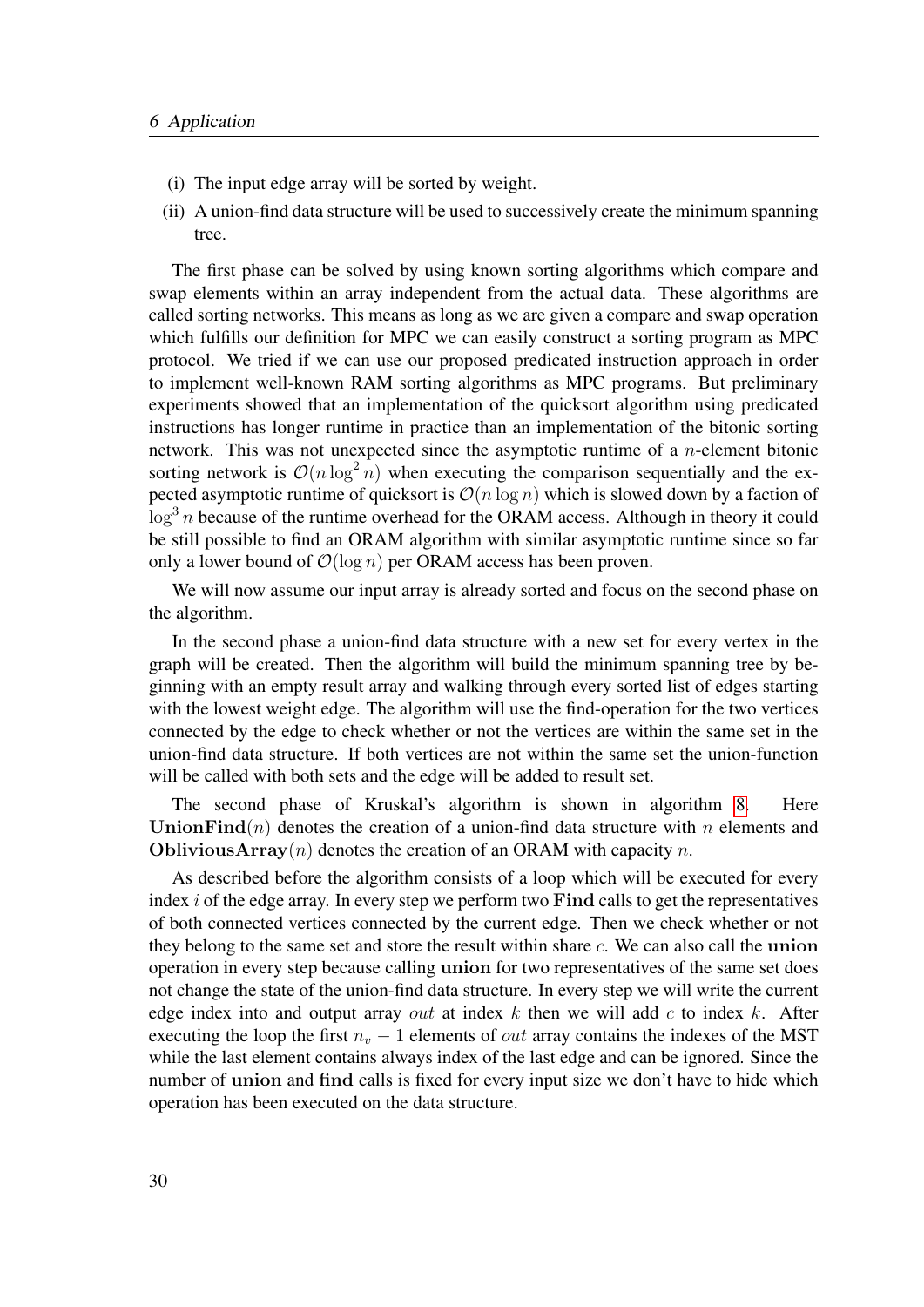Algorithm 8 out  $\leftarrow$  Kruskal(vertices, edges,  $n_v, n_e$ )

```
Require: List of edges is sorted
   u \leftarrow UnionFind(n_v)out ← ObliviousArray(n_v)[k] \leftarrow [0]for i \leftarrow 0 to n_e - 1 do
        ([v_0], [v_1]) \leftarrow edges[i][r_0] \leftarrow u.Find([v_0])[r_1] \leftarrow u \cdot \textbf{Find}([v_1])u.Union([r_0], [r_1])
        [c] \leftarrow [1] - \mathbf{EQZ}([r_0] - [r_1])out.\mathbf{Set}([k],[i])[k] \leftarrow [k] + [c]end for
   return out
```
#### <span id="page-38-0"></span>**6.1.3 Runtime**

The runtime  $T$  of this "Blackbox" Kruskal algorithm is mostly depending on the runtime of the union and find-operations. It's given by the following equation:

$$
T = T_I + n_e(2T_F + T_U + T_{EQZ} + T_{Set} + T_+)
$$
\n(6.1.1)

With  $T_I$  denoting the runtime of initialization of the UnionFind and ObliviousArray data structures,  $n_e$  being the number of edges,  $T_F$ ,  $T_U$ ,  $T_{EOZ}$ ,  $T_{Set}$  and  $T_+$  respectively denoting the runtime of a single Find, Union, EQZ, Set operation and an add operation between two shares.

Using the trivial union-find data structure this results in asymptotic runtime of  $\mathcal{O}(n_v n_e)$ with  $n_v$  denoting the number of vertices and  $n_e$  denoting the number of edges. Compared to that using the second union-find implementation with an ORAM proposed by Wang et al. [\[22\]](#page-51-9) the algorithm has an asymptotic runtime of  $\mathcal{O}(log(n_v)^4 n_e)$ .

#### <span id="page-38-1"></span>**6.2 Predicated instruction algorithm**

As described in the previous section Kruskal's algorithm can be written as an algorithm without any branches depending on input data. Hence, with the discussed optimizations it is not possible to improve the runtime of the "blackbox" version of the algorithm using predicated instructions. We can however improve the runtime by considering the whole union-find data structure as part of the algorithm.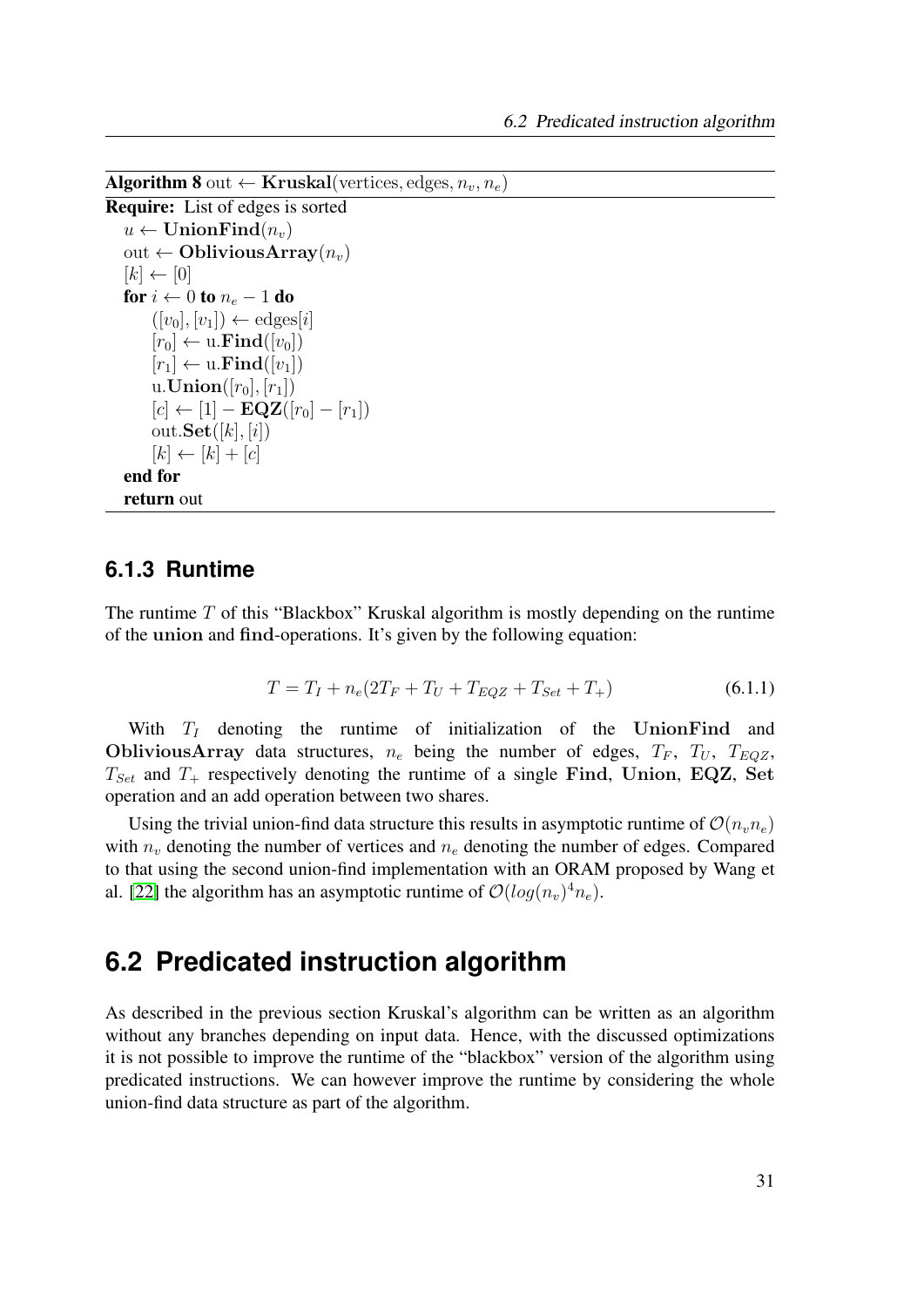This way, we can use a union-find algorithm with path compression to improve the overall runtime of the algorithm. Using path compression means after each find-operation we will update the path of every visited vertex in our union-find data structure to point to the representing vertex directly. This saves search steps when using the find-operation multiple times on the same element. Similar to the union-find structure above we use an ORAM to store the representatives of a node. It is shown that a union find data structure using both union-by-rank and path compression results in a amortized runtime  $\mathcal{O}(\alpha(n))$ with  $\alpha(n)$  being the inverse Ackermann function [\[20\]](#page-51-10) which is a function whose value grows very slow so that we can assume a value of  $5$  for all reasonable input sizes  $n$ .

In order to find predicated instructions for our algorithm we look at the control-flow graph of our algorithm. In order to better illustrate this we split the main loop of Kruskal's algorithm with integrated union-find into these steps:

- (i) Read the next edge in the sorted edge array and put store the vertex ids into registers.
- (ii) Perform a single step of the find-operation. A single step contains following the next edge the graph represented by representative ORAM. Within this step we will also perform a path compression step.
- (iii) Check whether or not the find-operation is finished.
- (iv) Write the edge into the output array
- (v) Perform a union-operation

<span id="page-39-0"></span>

**Figure 6.1:** Control-flow graph for the main loop of Kruskal's algorithm. Every vertex represents a set of code that will be executed together. A directed edge means the code of the vertex being pointed at can be next to be executed after the code in the source vertex. This could be cause by either a conditional jump between those code segments or because there are non-jump instructions placed in succession.

The implementation of these steps are described respectively in algorithms [9,](#page-40-0) [10,](#page-41-0) [11,](#page-41-1) [12](#page-41-2) and [13.](#page-41-3) We will use these algorithms to construct our predicated instructions. As such the first parameter in each algorithm is a share of a bit c which is  $c = 1$  if this predicated instruction should be applied in this step otherwise  $c = 0$  (except for algorithm [11](#page-41-1) which doesn't use any writing function). This is a practical implementation of the conditionalSet-function in the abstract execution loop displayed in algorithm [3.](#page-23-0)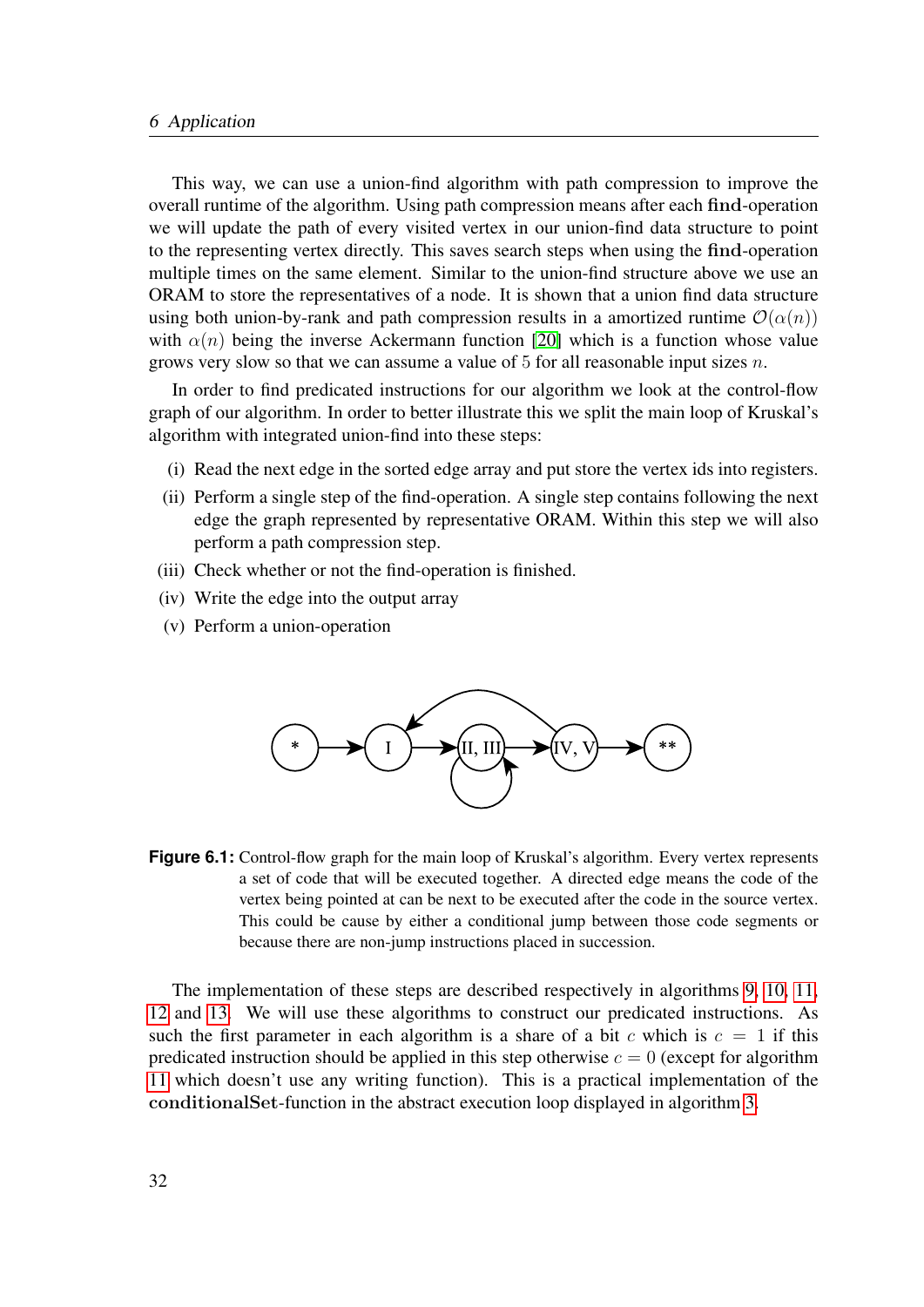Figure [6.1](#page-39-0) displays the control-flow of Kruskal's algorithm. The labels of the vertex describe which of the previous listed steps will be executed in this step of the algorithm. The vertex labeled with ∗ represents the initialization of data structures and the ∗∗ vertex represents some additional code for formatting the output. Since the graph has three vertices for the main loop of Kruskal's algorithm we will use three predicated instructions in our MPC algorithm. Every predicated instruction consists of the steps shown by the labels in figure [6.1.](#page-39-0)

The resulting algorithm is shown in algorithm [14.](#page-42-0) The main loop starting in line 13 contains these three predicated instructions. Each instruction begins with the line  $[c] \leftarrow$  $\mathbf{EQZ}([pi]-[x])$  where x is the number of said instruction. The bit share [c] decides whether or not the following predicated instruction should be active in this step of the algorithm. As before the algorithm will successively go through the sorted edge array. The find operation will be performed with the two representatives for both vertices adjacent to the current edge at the same time. Notably the number of loops is limited by the inverse Ackermann function times the number of edges in the input graph. As shown by Harfst and Reingold in [\[6\]](#page-50-11) the amortized cost for a single find-operation is  $\alpha(m, n) + 3$  with m being the total number of operation on a *n*-element union-find data structure. That's why we can chose  $l = n_e * 3 * (a(n_e, n_v) + 3)$  as limit for the number of loop iterations since we perform  $n_e$ operations on a union-find data structure of size  $n_v$ . The additional factor 3 is caused by the number of predicated instructions since at least  $\frac{1}{3}$  of all iteration execute the relevant first predicated instruction.

This algorithm has a better asymptotic runtime than the "blackbox" version of Kruskal's algorithm. However, in practice it is slower since it has a very large constant factor. This is caused by the high number of costly accesses to the ORAM.

<span id="page-40-0"></span>

| <b>Algorithm 9</b> $([v_1], [v_2]) \leftarrow \textbf{GetNextEdge}([c], \text{edgeArray}, [nextEdge], [v_1], [v_2])$ |
|----------------------------------------------------------------------------------------------------------------------|
| <b>Require:</b> $c = 0 \vee c = 1$                                                                                   |
| <b>Ensure:</b> Returns an edge from edgeArray with index $nextEdge$ if $c = 1$ otherwise the                         |
| input parameters $([v_1], [v_2])$ will be returned.                                                                  |
| $([\widetilde{v_1}], [\widetilde{v_2}]) \leftarrow \text{edgeArray}.\textbf{Get}([nextEdge])$                        |
| $[v_1] = \textbf{IfElse}([c], [\widetilde{v_1}], [v_1])$                                                             |
| $[v_2] = \textbf{IfElse}([c], [\widetilde{v_2}], [v_2])$                                                             |
| <b>return</b> ([ $v_1$ ], [ $v_2$ ])                                                                                 |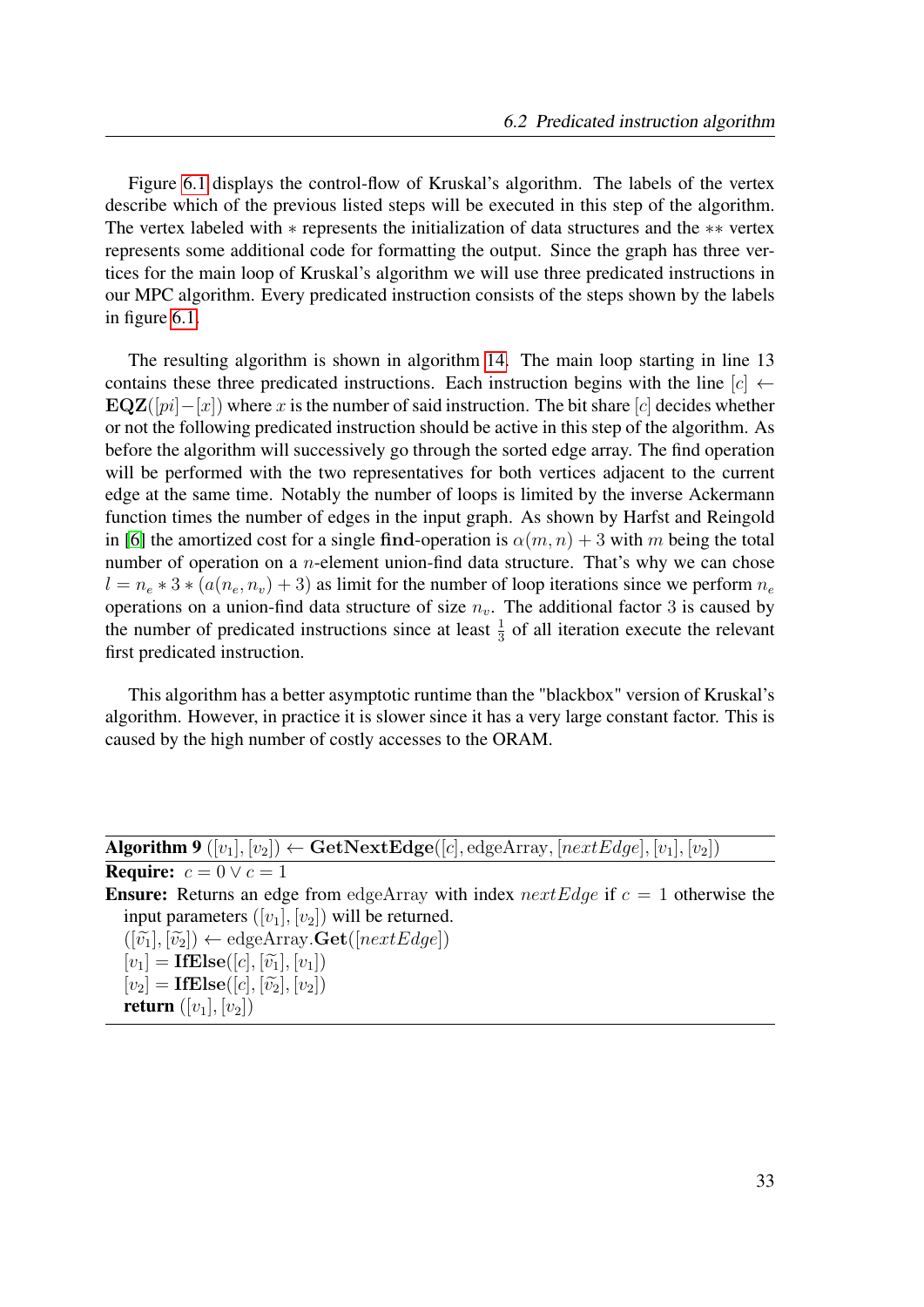#### Algorithm 10 ConditionalPathCompression(ufArray, [cond], [elem])

<span id="page-41-0"></span>**Ensure:** If  $cond = 1$  a single path compression step will be performed on ufArray for element [elem], otherwise ufArray remains unchanged.  $[represent] \leftarrow \text{ufArray}.\textbf{Get}([elem])$  $[successor] = \text{ufArray}.\textbf{Get}([represent])$  $[successor] \leftarrow \text{IfElse}([cond], [successor], [represent])$ ufArray.Set([elem], [succesor])

Algorithm 11  $[out] \leftarrow$  IsRepresentative(ufArray,  $[index]$ )

<span id="page-41-1"></span>**Ensure:**  $out = 1$  if the element at index [index] is the representative of their group, otherweise  $out = 0$ .  $[represent] \leftarrow \text{ufArray}.\textbf{Get}([element])$  $[out] \leftarrow \mathbf{EQZ}([represent] - [element])$ return [out]

#### Algorithm 12 CondSet $(\text{arr}, [cond], [idx], [val])$

<span id="page-41-2"></span> $[val_{old}] \leftarrow \text{arr}.\mathbf{Get}([idx])$  $[val_{new}] \leftarrow \mathbf{IfElse}([cond], [val], [val_{old}])$ arr. $\textbf{Set}([idx], [val_{new}])$ 

| <b>Algorithm 13</b> $[out] \leftarrow$ Conditional Union(uf, $[cond], [r_1], [r_2]$ ) |  |  |  |  |  |
|---------------------------------------------------------------------------------------|--|--|--|--|--|
|---------------------------------------------------------------------------------------|--|--|--|--|--|

<span id="page-41-3"></span> $[out] \leftarrow [1] - \mathbf{EQZ}([r_1] - [r_2])$ CondSet $(\mathrm{uf}, [cond], [r_2], [r_1])$ return [out]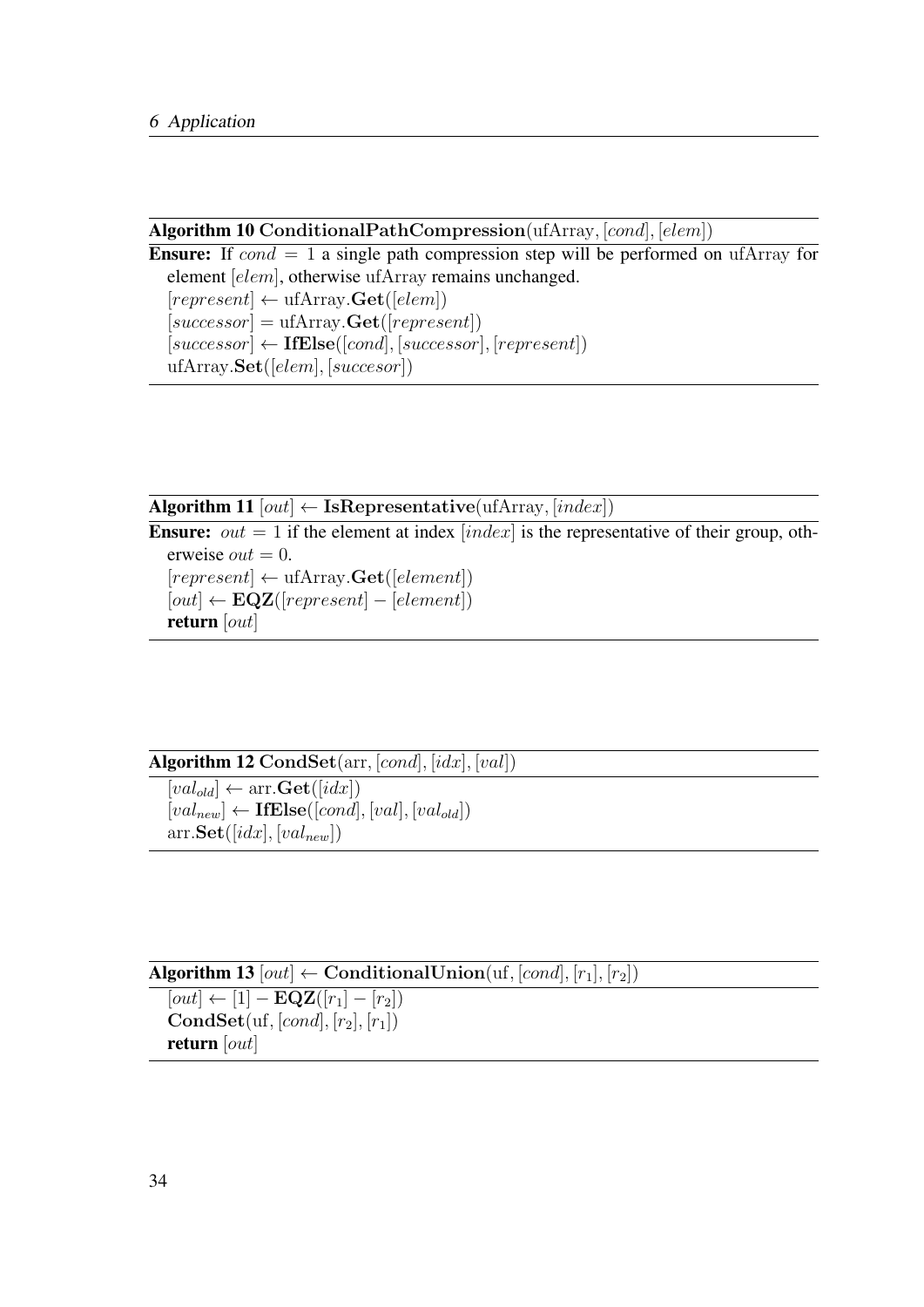<span id="page-42-0"></span>

| <b>Algorithm 14 Kruskal (predicated instructions)</b>                                                                         |  |
|-------------------------------------------------------------------------------------------------------------------------------|--|
| out $\leftarrow$ <b>Kruskal</b> (vertices, edges, $n_v, n_e$ )                                                                |  |
| <b>Require:</b> List of edges is sorted                                                                                       |  |
| <b>Ensure:</b> out is an array of share with $out[e] = [1]$ if edes e is part of the calculated mst                           |  |
| and $out[e] = [0]$ otherwise.                                                                                                 |  |
| 1: out $\leftarrow$ Oblivious Array $(n_v - 1)$                                                                               |  |
| 2: uf $\leftarrow$ Oblivious Array $(n_v)$<br>$\triangleright$ Initialize Union-Find Array                                    |  |
| 3: for $i \leftarrow 0$ to $n_v - 1$ do                                                                                       |  |
| $\text{uf}.\mathbf{Set}([i],[i])$<br>4:                                                                                       |  |
| 5: end for                                                                                                                    |  |
| 6: $[pi] \leftarrow [1]$                                                                                                      |  |
| 7: $([v_1], [v_2]) \leftarrow ([0], [0])$                                                                                     |  |
| 8: $[nextEdge] \leftarrow [0]$                                                                                                |  |
| 9: for $l \leftarrow 0$ to $2(\alpha(n_e, n_e) + 3)$ do                                                                       |  |
| $\triangleright$ Get next edge in sorted array                                                                                |  |
| $[c] \leftarrow \mathbf{EQZ}([pi] - [1])$<br>10:                                                                              |  |
| $([v_1],[v_2]) \leftarrow \textbf{GetNextEdge}([c],\text{edgeArray},[nextEdge],[v_1],[v_2])$<br>11:                           |  |
| $[pi] \leftarrow [pi] + [c]$<br>12:                                                                                           |  |
| $\triangleright$ Perform find operation on union find data structure                                                          |  |
| $[c] \leftarrow \mathbf{EQZ}([pi] - [2])$<br>13:                                                                              |  |
| ConditionalPathCompression(uf, $[c], [v_1]$ )<br>14:                                                                          |  |
| ConditionalPathCompression(uf, $[c], [v_2]$ )<br>15:                                                                          |  |
| $[r_1] \leftarrow \text{uf.Get}([v_1])$<br>16:                                                                                |  |
| $[r_2] \leftarrow \text{uf.Get}([v_2])$<br>17:                                                                                |  |
| $[nextPhase] \leftarrow \mathbf{IsRepresentative}(\text{uf}, [r_1]) \cdot \mathbf{IsRepresentative}(\text{uf}, [r_2])$<br>18: |  |
| $[pi] \leftarrow [pi] + [c] \cdot [nextPhase]$<br>19:                                                                         |  |
| $\triangleright$ Perform union operation and set output bit                                                                   |  |
| $[c] \leftarrow \mathbf{EQZ}([pi] - [3])$<br>20:                                                                              |  |
| $[inMST] \leftarrow \textbf{ConditionalUnion}(\text{uf}, [c], [r_1], [r_2])$<br>21:                                           |  |
| $\text{CondSet}(\text{out}, [c], [inMST])$<br>22:                                                                             |  |
| $[pi] \leftarrow \textbf{IfElse}([c], [1], [pi])$<br>23:<br>$24:$ end for                                                     |  |
|                                                                                                                               |  |
| 25: $return$ [ <i>out</i> ]                                                                                                   |  |

We will now discuss how we can optimize the algorithm by using the optimizations described in section [5.](#page-26-0)

First we can reduce the number of predicated instructions by merging together the vertex containing step iv, v and the vertex containing step i since these steps will always be executed successively (except for the first and last step execution). We can do this by splitting the algorithm into two phases. The first phase only contains a single execution of step i and is appended after the initialization phase. It is followed by a second phase containing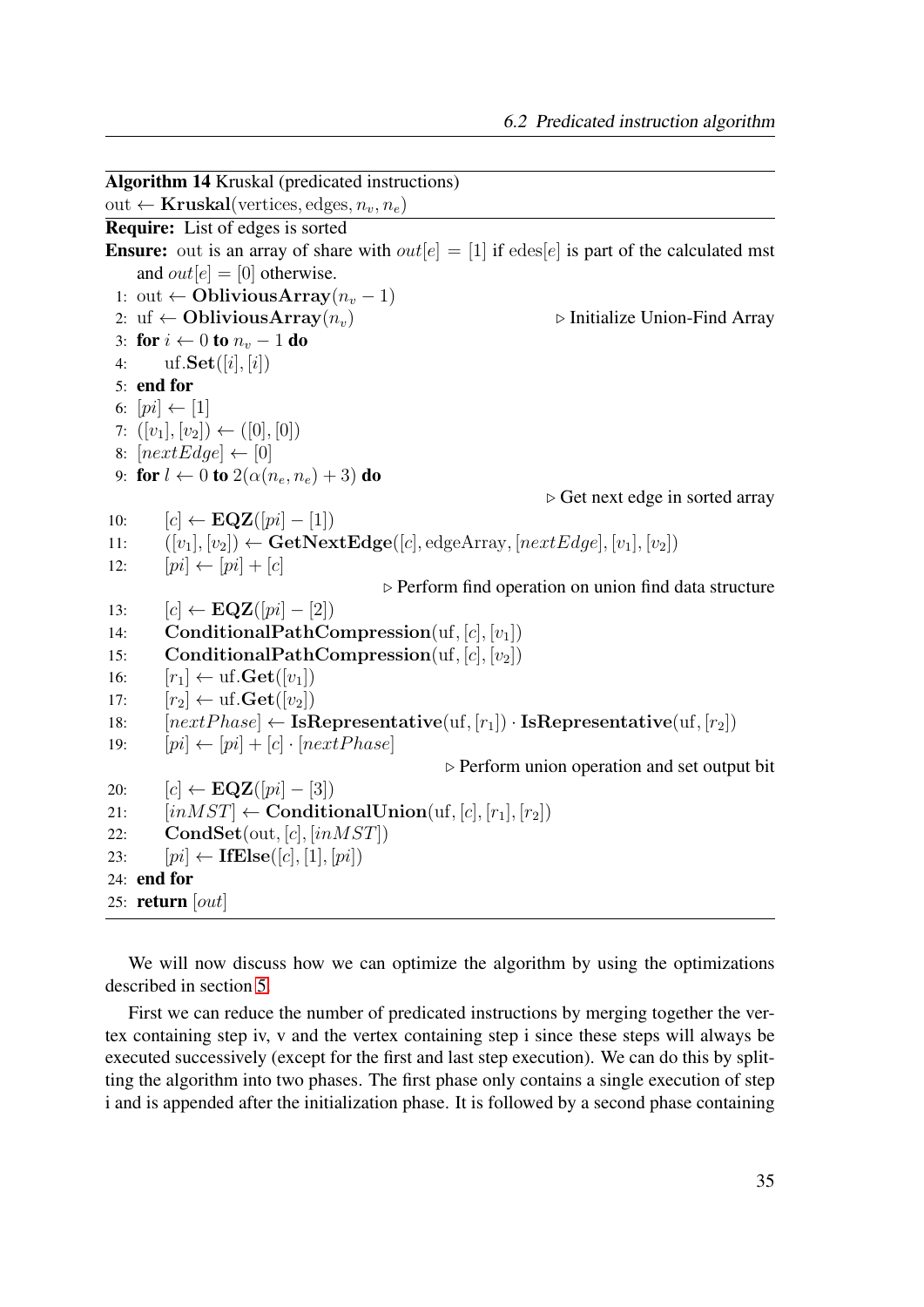the two remaining predicated instructions. Since we now only have two different predicated instructions at most we cannot achieve much runtime improvement by reordering the predicated instructions as explained in section [5.3.](#page-29-0) Instead we can reduce the number of expensive array read and write operations. We do this by introducing a new function which combines step ii and iii. This function is shown in algorithm [15.](#page-43-0)

Algorithm 15  $([c], [r_{out}]) \leftarrow$  FindStep(ufArray,  $[r_{in}])$ 

```
[r_{out}] \leftarrow \text{ufArray}.\textbf{Get}([r_{in}])[c] \leftarrow \mathbf{EQZ}([r_{in}] - [r_{out}])[successor] = \text{ufArray}.\textbf{Get}([r_{out}])ufArray.Set([r_{in}], [successor])return ([c], [r_{out}])
```
The resulting algorithm is shown in algorithm [16.](#page-43-1) Since there are only two predicated instructions and by using the property that we can write into the output array as long as the last written value is the correct value we can omit the register  $pi$  which stores the program counter.

<span id="page-43-1"></span>

|     | <b>Algorithm 16</b> Kruskal (optimized)                             |                                              |
|-----|---------------------------------------------------------------------|----------------------------------------------|
|     | out $\leftarrow$ <b>Kruskal</b> (vertices, edges, $n_v, n_e$ )      |                                              |
|     | <b>Require:</b> List of edges is sorted                             |                                              |
|     | 1: out $\leftarrow$ Oblivious Array $(n_v - 1)$                     |                                              |
|     | 2: uf $\leftarrow$ Oblivious Array $(n_v)$                          | $\triangleright$ Initialize Union-Find Array |
|     | 3: for $i \leftarrow 0$ to $n_v - 1$ do                             |                                              |
| 4:  | $\text{uf}.\mathbf{Set}([i],[i])$                                   |                                              |
|     | $5:$ end for                                                        |                                              |
|     | 6: $([r_1], [r_2]) \leftarrow edges \cdot \text{Get}([0])$          |                                              |
|     | 7: $([c_0], [c_1]) \leftarrow ([0], [0])$                           |                                              |
|     | 8: $[nextEdge] \leftarrow [0]$                                      |                                              |
|     | 9: for $l \leftarrow 0$ to $2(\alpha(n_e, n_e) + 3)$ do             |                                              |
| 10: | $([c_0], [r_0]) \leftarrow$ FindStep(uf, $[r_0]$ )                  |                                              |
|     | 11: $([c_1], [r_1]) \leftarrow \textbf{FindStep}(\text{uf}, [r_1])$ |                                              |
|     | 12: $[c] \leftarrow [c_0] \cdot [c_1]$                              |                                              |
|     | 13: <b>CondSet</b> (uf, $[c]$ , $[r_0]$ , $[r_1]$ )                 |                                              |
|     | 14: $[j] \leftarrow [j] + [c]$                                      |                                              |
|     | 15: $[c] \leftarrow [c] \cdot ([1] - \mathbf{EQZ}([r_0] - [r_1]))$  |                                              |
|     | 16: out.Set([k], $[j] - [1]$ )                                      |                                              |
| 17: | $[k] \leftarrow [k] + [c]$                                          |                                              |
|     | $18:$ end for                                                       |                                              |
|     | 19: <b>return</b> $\vert out \vert$                                 |                                              |
|     |                                                                     |                                              |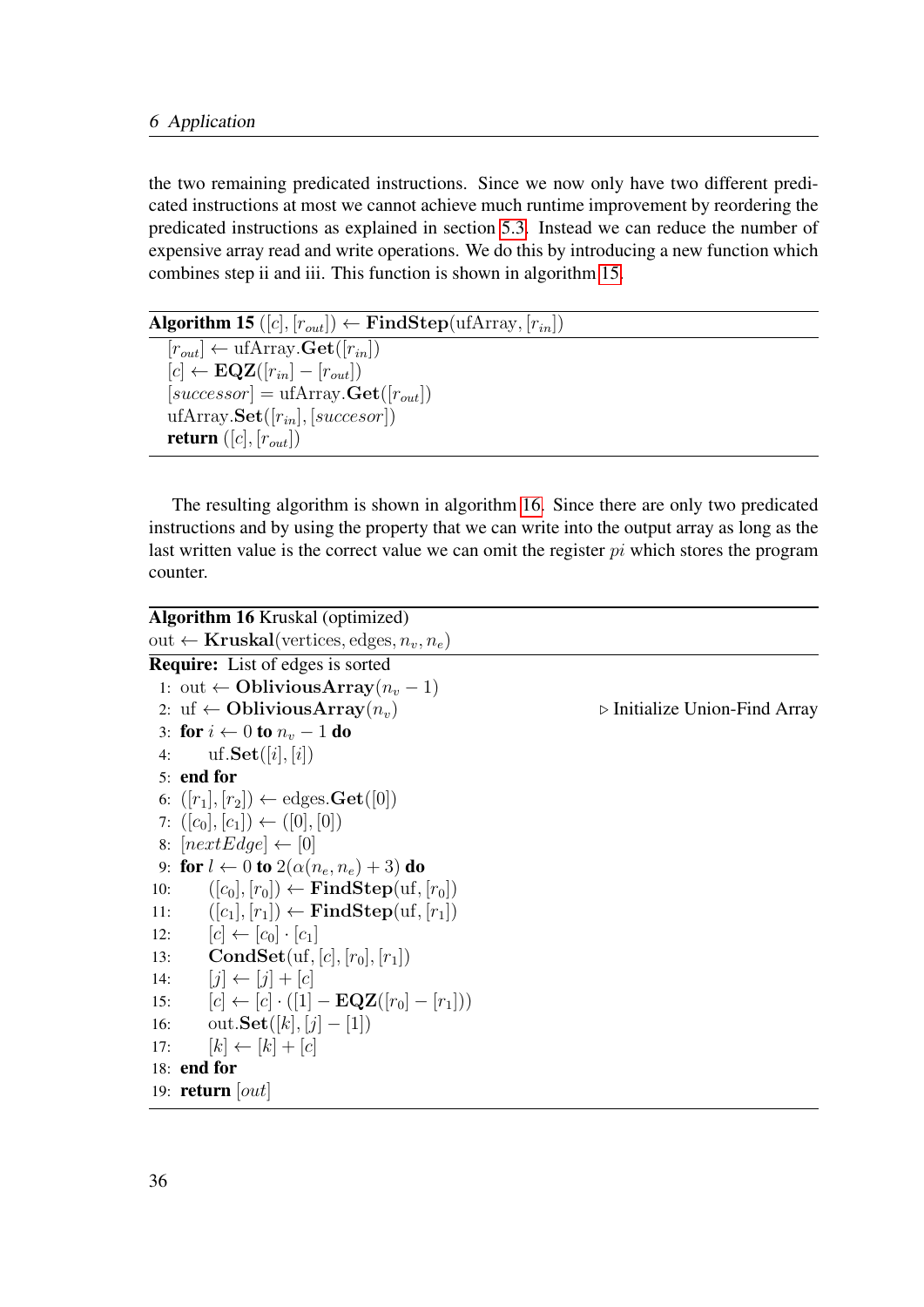#### <span id="page-44-0"></span>**6.3 Experiments**

In order to compare the algorithms in practice we implemented all algorithms using a MPC framework published by the Data61 group [\[9\]](#page-50-12). This framework allows us to write MPC algorithms in a custom high-level language based on python. This high-level language will be translated into a special byte-code format. Then the byte-code format will be used to execute the input program with multiple parties together. In our test version 0.1.3 of the MPC framework was used on a test system with a 2.30GHz dual-core CPU (Intel i5-6200U) and 8 GB of RAM.

The framework provides an implementation for a simple linear ORAM as well as a path ORAM. Whenever we used an ORAM in our implementation we use the "OptimalORAM" class which automatically selects the ORAM implementation with the fastest runtime depending on the ORAM size (ORAMs smaller than 10000 elements use the linear ORAM while using path ORAM otherwise).

First we compared the runtime of the described Union-Find data structures. For this comparison we ran a multiple tests with different number of sets. Although the test data should not have any effect on the runtime in an MPC program, we note that our data was generated by selecting equally distributed parameters for the tested operations at compiletime of the high-level language using the default python random number generator. The runtime of a union and a find operation combined is shown as a graph in figure [6.2.](#page-45-0) Although the idea behind our trivial Union-Find data structure and the Union-Find data structure using linear ORAM is fairly similar the first achieves a faster runtime than the latter only for union operations at very small input sizes. This behavior is not expected for linear ORAM but for path ORAM which is only useful for large data size as mentioned before. We expect the reason for this behavior to be the internal usage of a sophisticated bit decomposition function by the linear ORAM which eliminates the need to perform a comparison for every set per operation required in the trivial Union-Find implementation. This could be also an explanation for the steep jump at an input size of 32 and 64.

Next we compared our different implementations for the MST problem. Similar to the comparison of union find implementations the test data was generated at compile-time of the high-level language. The input (a fully connected graph with n vertices and  $m$  edges with  $n \leq m \leq n^2$ ) is generated in the following manner: Starting with a n unconnected vertices we select two random vertex and connect them. Then we will select a random unconnected vertex and connect them to a random already connected vertex. We repeat this until all vertices are connected. Finally we connect random vertices which are not yet connected until the number of edges is  $m$ . This set of edges will be written into an array using random order. All random numbers are chosen using the default python random number generator. Since there is no support for arrays storing tuples the input graph is given as a tuple of two ORAMs containing one of the adjacent vertices for every edge each. In the practical implementation of predicated instruction MST the inverse Ackermann's function  $\alpha$  is being calculated at compile time.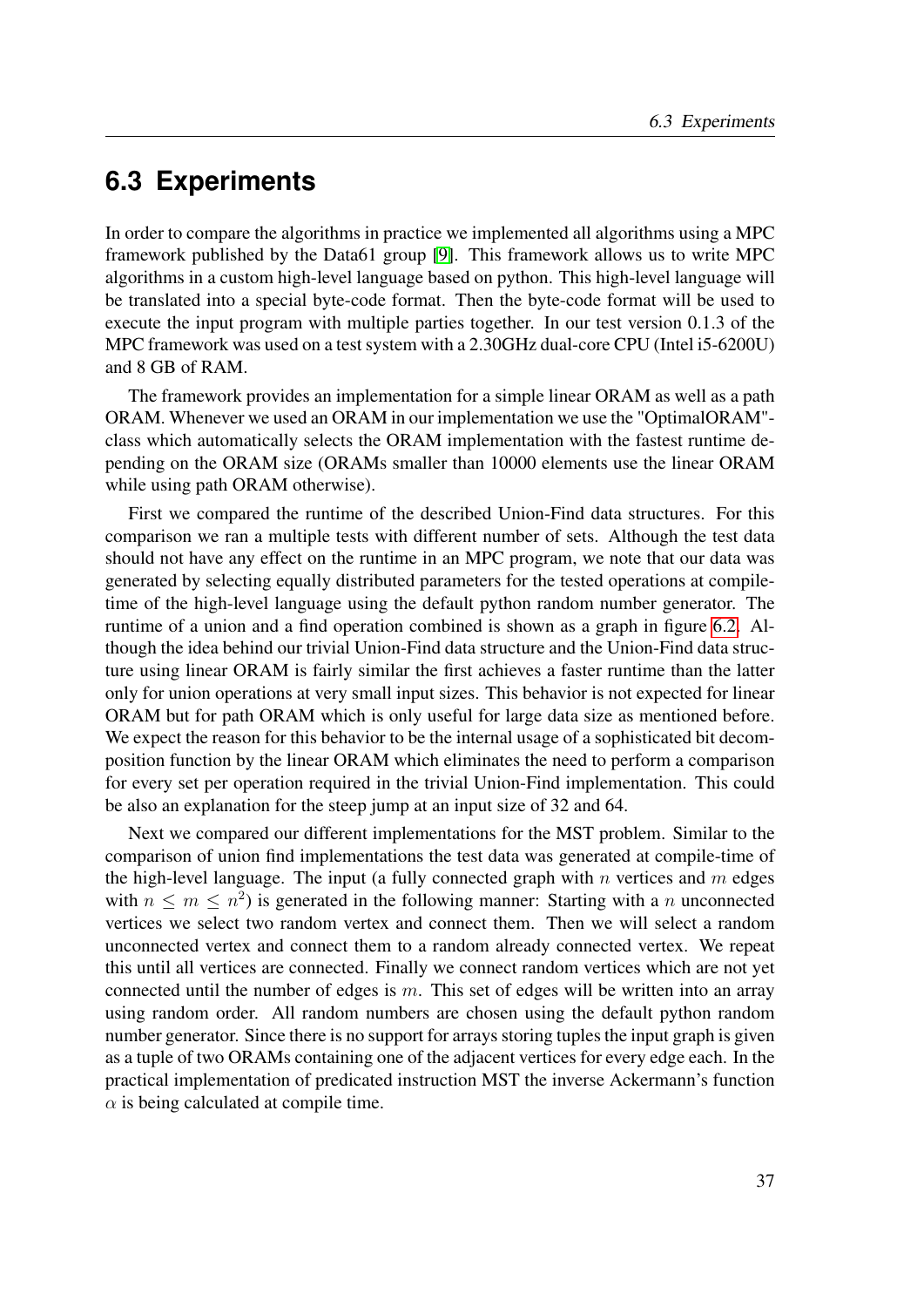

<span id="page-45-0"></span>**Figure 6.2:** Runtime comparison between the naive union-find implementation and the implementation using ORAM with union by rank

The times for our benchmark between different MST implementation is shown in figure [6.3.](#page-46-0) As expected for smaller input sizes the black-box version of the MST algorithm outperforms the version using predicated instructions. We presume the high number of ORAM read and write accesses causes the constant factor of the predicated instruction version to be much higher than the black-box version. The graph for the Kruskal implementation using predicated instructions has some steep section between 32 to 35 and 66 to 67 which is probably a result of the characteristic of the inverse Ackermann's function. For input sizes with more than 36 edges the runtime of the predicated instruction implementation is always better than the black-box implementation. This is a consequence of the different asymptotic runtime behaviors.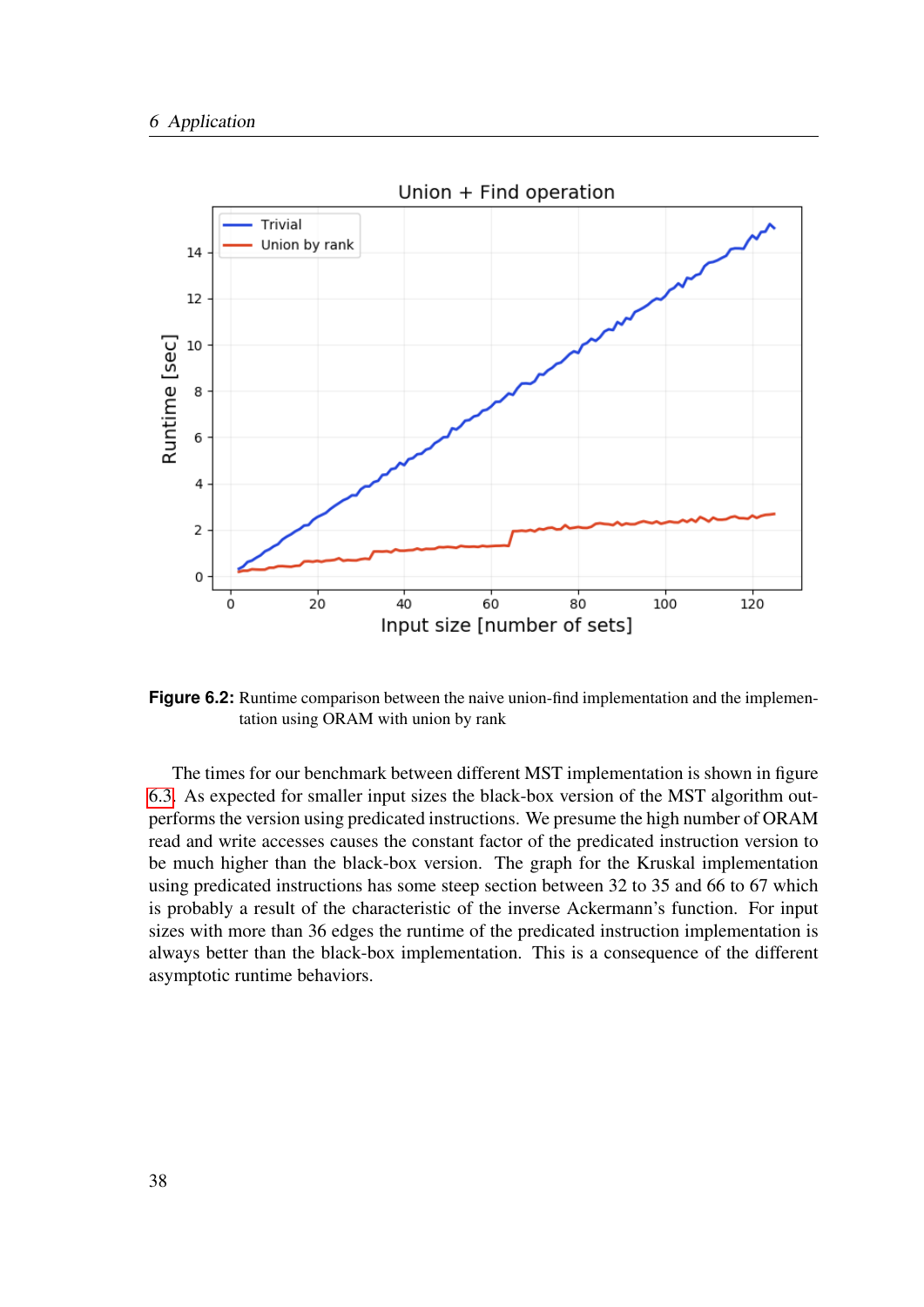

<span id="page-46-0"></span>Figure 6.3: Runtime comparison for the online phase of both implementations of Kruskals algorithm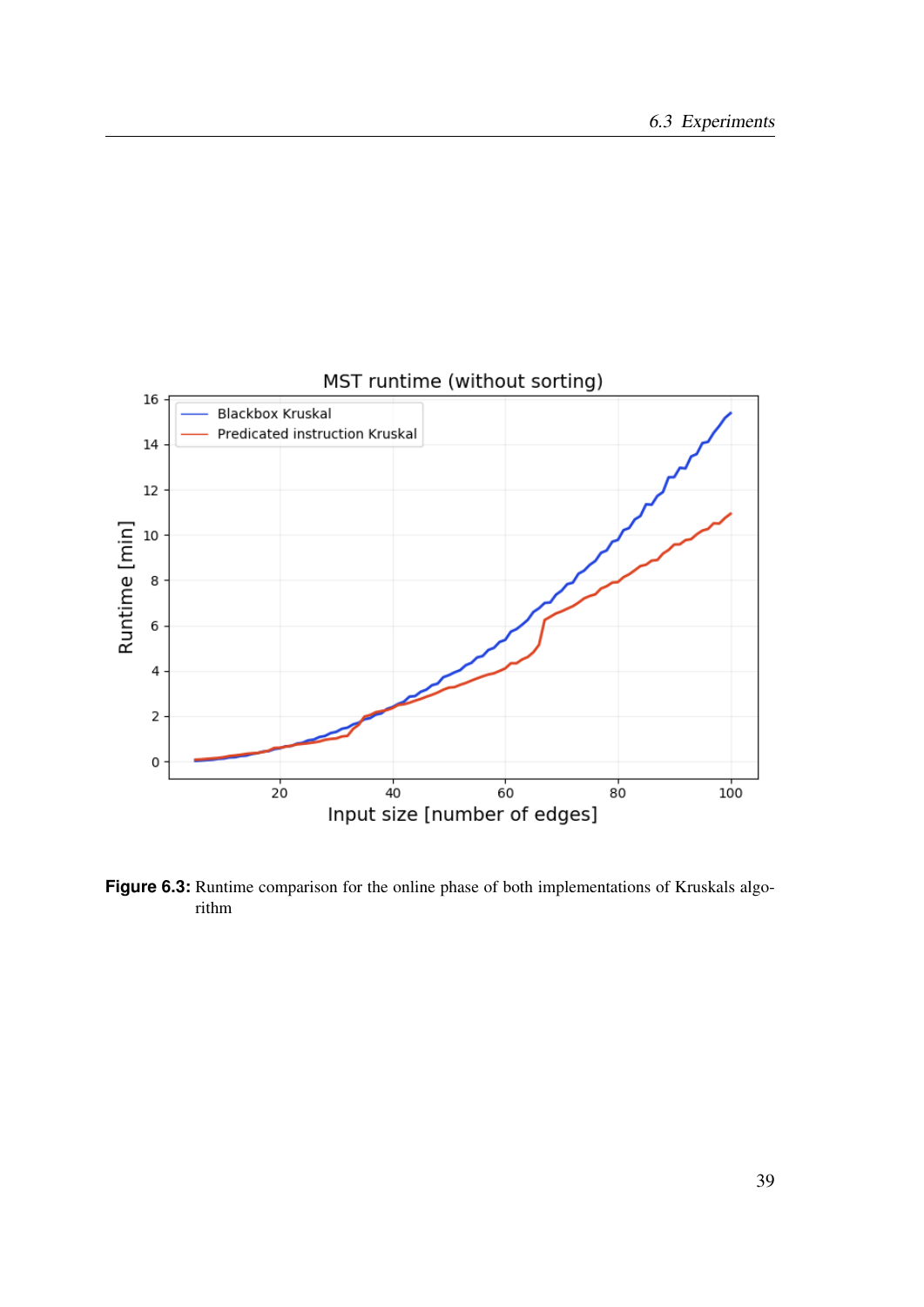6 Application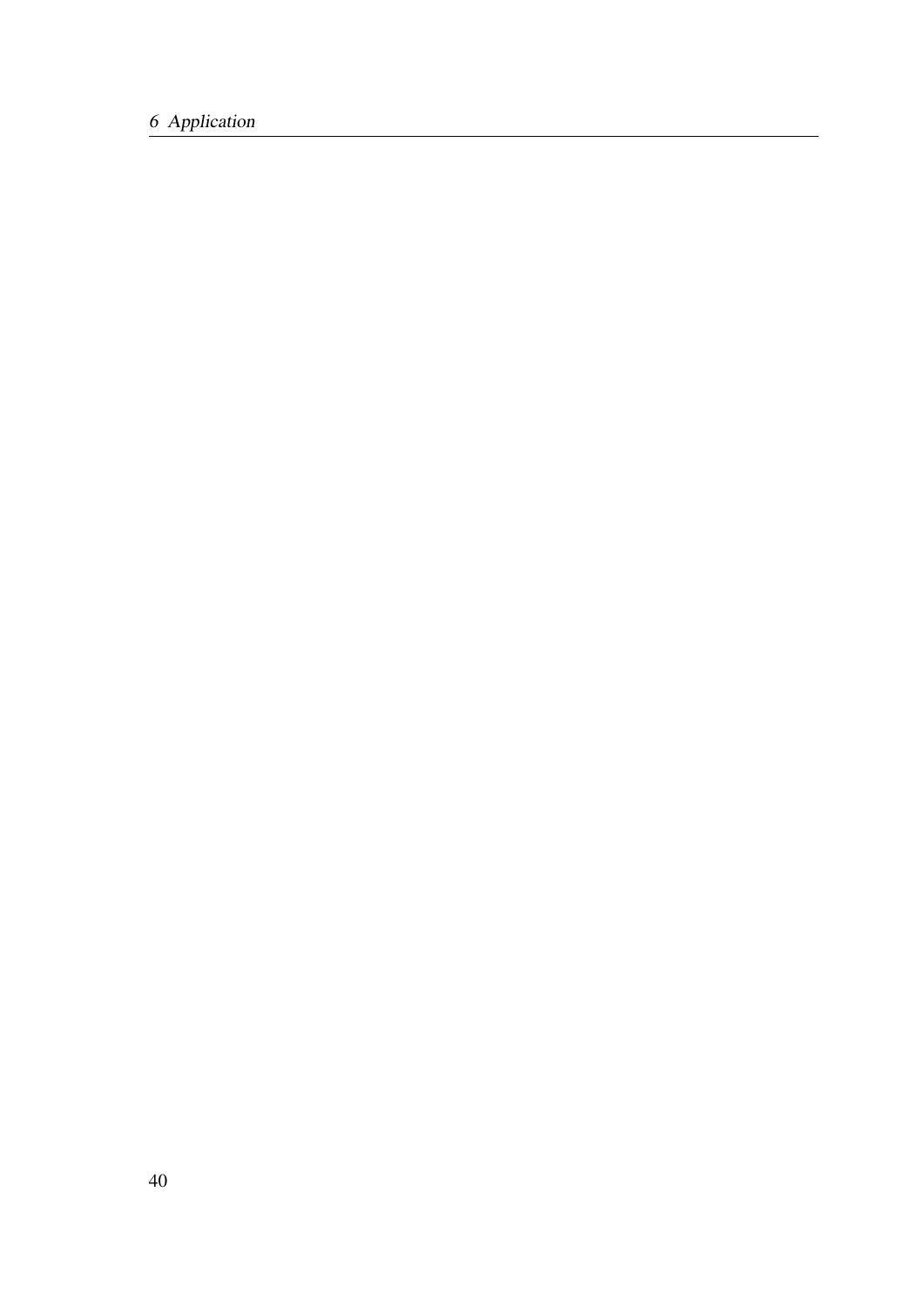# <span id="page-48-0"></span>**7 Discussion**

We introduced a model which we can use as a new approach to create MPC programs from existing non-MPC programs using predicated instructions. We discussed different optimization approaches which can improve the MPC program's runtime: Removing duplicated machine instructions from the program, reordering the predicated instruction and duplicating instructions which are commonly used. Then we applied our results to create a MPC minimum spanning tree program using Kruskal's algorithm.

### <span id="page-48-1"></span>**7.1 Conclusion**

Compared to existing solutions (Keller [\[8\]](#page-50-2), Wang [\[22\]](#page-51-9)) our approach can result in MPC programs with a better asymptotic runtime. In the experimental part we showed this can succeed in theory as well as in practice. In direct comparison the MPC program implementing Kruskal's algorithm using predicated instructions has better runtime than the implementation using the ideas by Wang et al [\[11\]](#page-50-7) for input graph with 36 or more edges.

In general we want the original non-MPC program to have certain properties in order for our approach to be successful:

- The program should use at least some branches depending on (hidden) input data, since without any branches there is no point in using predicated instructions.
- The input program should not have too many branches otherwise the overhead introduced by the oblivious execution is too big.
- The total number of jumps into certain branches should be predictable when considering all aggregated calls for each branch.

The last point allows making better assumptions for the optimization of the MPC program and also easily allows us to get an upper bound for the number of predicated instructions required to execute the program. If we don't have such an upper bound we can either estimate an upper by sampling the number for typical input for our program and selecting and upper bound with an acceptable error rate for our application or by periodically revealing if our program has finished executing. Both of these approaches might cause a problem with the security definition of the MPC model which has to be addressed.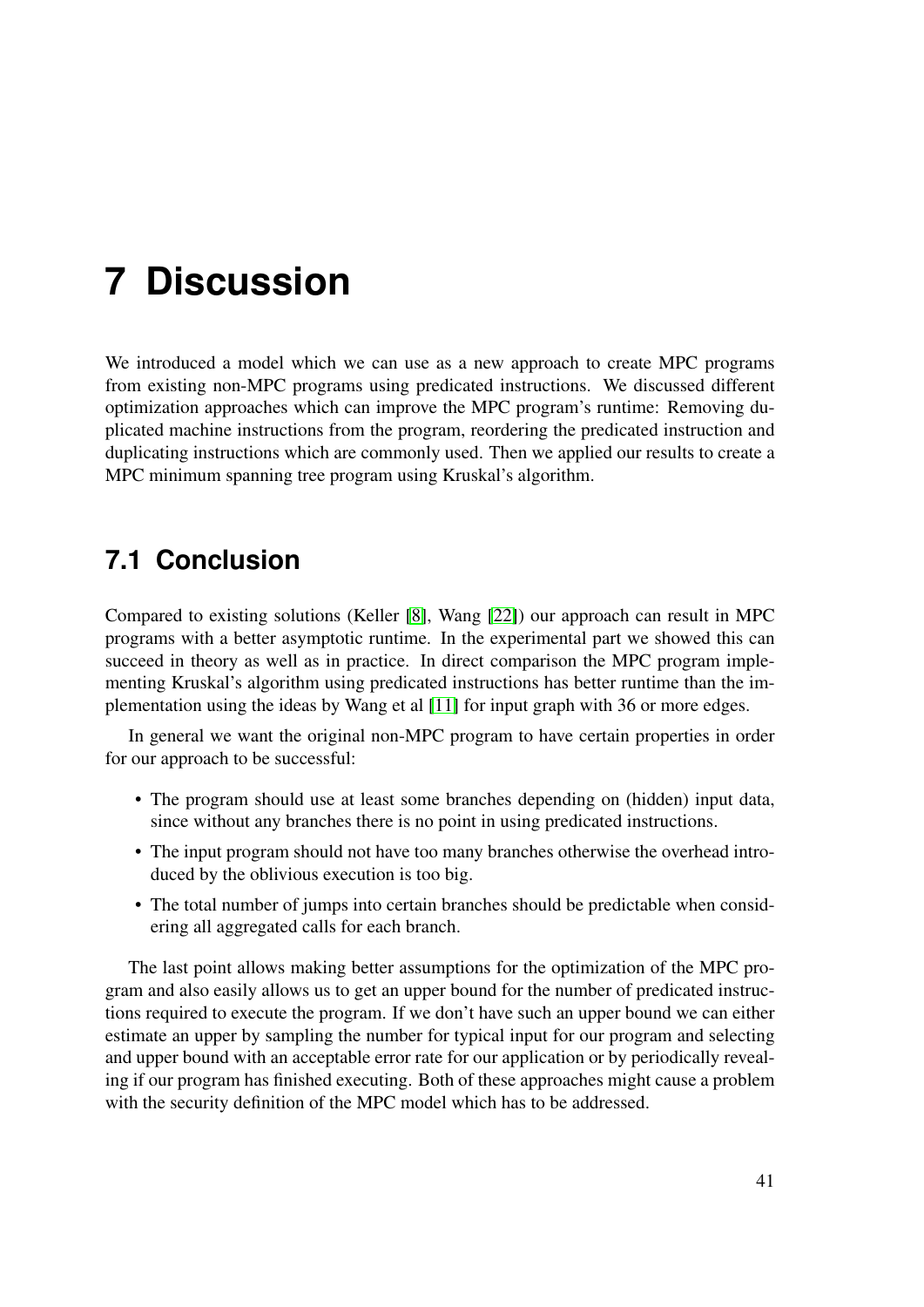#### <span id="page-49-0"></span>**7.2 Future Work**

Since this is the first work using this kind of approach for MPC programming there are lots of open problem:

The ideas for the optimizations of predicated instruction programs discussed in chapter [5](#page-26-0) were only applied to specific algorithms in the practical part of this work. We focused on the ideas behind the optimizations and implemented some improvements specific to the Kruskal's algorithm. However, it would be possible to use the suggested optimization ideas to implement a practical compiler that can turn any RAM program into an MPC protocol. But in particular the removal of duplicated instructions requires programs with more predicated instruction in order to be useful.

We also did not yet consider what is the best way to combine our different optimization approaches. This problem is not trivial since certain optimizations influence the effectiveness of each other.

Another potential optimization could be the use of parallelisation in our predicated instruction approach. We can execute multiple predicated instructions from our program at the same time and use the property that the program counter can only point to one of the predicated instructions.

Finally the idea of using predicated instruction could be combined in conjunction with other approaches to MPC algorithms. As mentioned in chapter [5](#page-26-0) the idea behind this work can be applied solely to a specific section of a program. As such the idea behind predicated instructions could be used as a tool when constructing sophisticated algorithms for specific problems.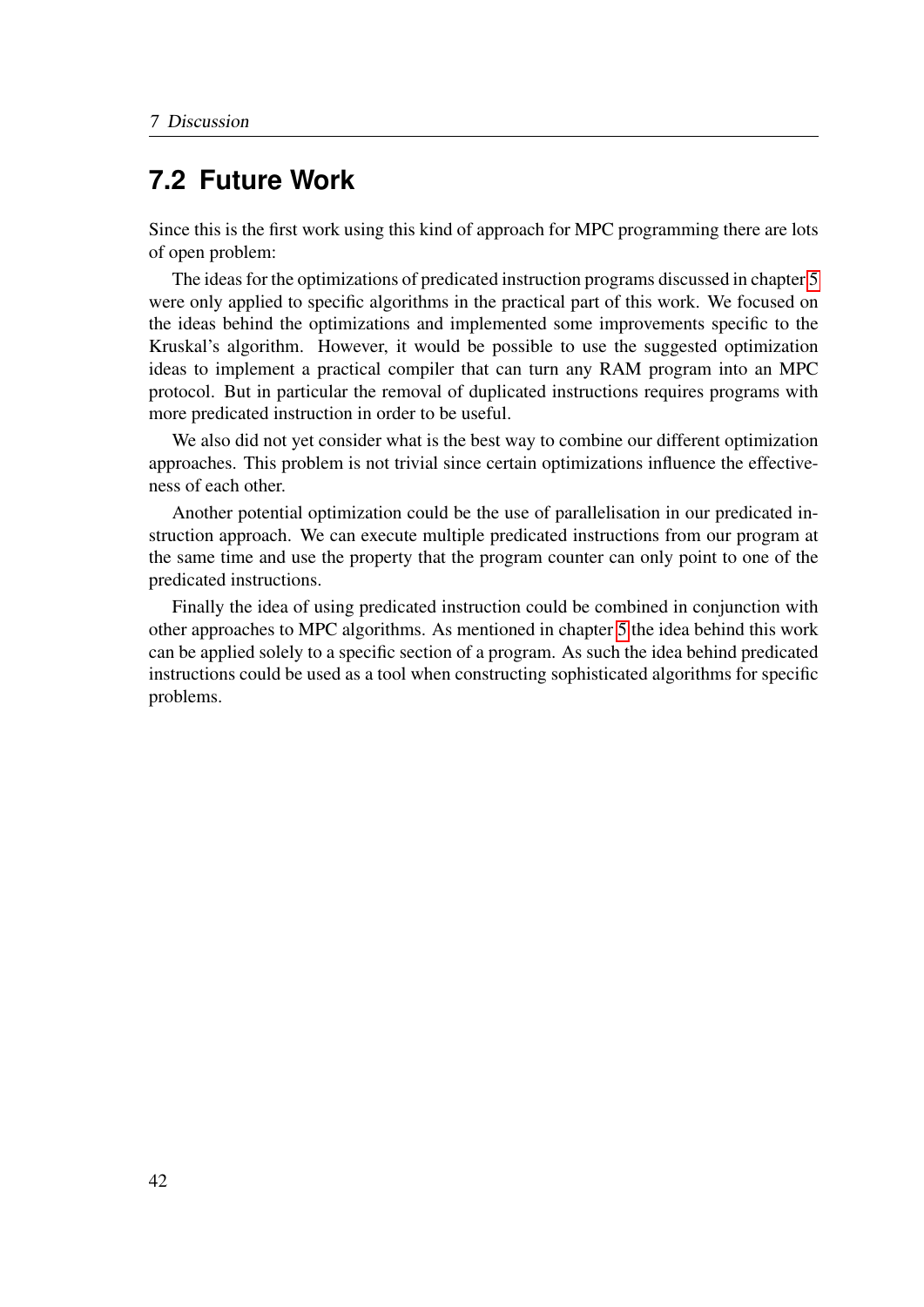## <span id="page-50-0"></span>**Bibliography**

- <span id="page-50-5"></span>[1] Kai-Min Chung and Rafael Pass. A simple oram. Cryptology ePrint Archive, Report 2013/243, 2013. <https://eprint.iacr.org/2013/243>.
- <span id="page-50-3"></span>[2] Ronald Cramer, Ivan Damgård, Daniel Escudero, Peter Scholl, and Chaoping Xing. Spdz2k: Efficient mpc mod  $2^k$  for dishonest majority. Cryptology ePrint Archive, Report 2018/482, 2018. <https://eprint.iacr.org/2018/482>.
- <span id="page-50-8"></span>[3] I. Damgard, V. Pastro, N.P. Smart, and S. Zakarias. Multiparty computation from somewhat homomorphic encryption. Cryptology ePrint Archive, Report 2011/535, 2011. <https://eprint.iacr.org/2011/535>.
- <span id="page-50-4"></span>[4] O. Goldreich. Towards a theory of software protection and simulation by oblivious RAMs. In *Proceedings of the nineteenth annual ACM conference on Theory of computing - STOC '87*. ACM Press, 1987.
- <span id="page-50-6"></span>[5] Oded Goldreich and Rafail Ostrovsky. Software protection and simulation on oblivious RAMs. *Journal of the ACM (JACM)*, 43(3):431–473, May 1996.
- <span id="page-50-11"></span>[6] Gregory Harfst and Edward Reingold. A potential-based amortized analysis of the union-find data structure. *SIGACT News*, 31:86–95, 09 2000.
- <span id="page-50-10"></span>[7] Riko Jacob, Kasper Green Larsen, and Jesper Buus Nielsen. Lower bounds for oblivious data structures. In *Proceedings of the Thirtieth Annual ACM-SIAM Symposium on Discrete Algorithms*, pages 2439–2447. SIAM, 2019.
- <span id="page-50-2"></span>[8] Marcel Keller. The oblivious machine - or: How to put the c into mpc. Cryptology ePrint Archive, Report 2015/467, 2015. [https://eprint.iacr.org/2015/](https://eprint.iacr.org/2015/467) [467](https://eprint.iacr.org/2015/467).
- <span id="page-50-12"></span>[9] Marcel Keller. MP-SPDZ: A versatile framework for multi-party computation. Cryptology ePrint Archive, Report 2020/521, 2020. [https://eprint.iacr.org/](https://eprint.iacr.org/2020/521) [2020/521](https://eprint.iacr.org/2020/521).
- <span id="page-50-9"></span>[10] Marcel Keller, Emmanuela Orsini, and Peter Scholl. Mascot: Faster malicious arithmetic secure computation with oblivious transfer. Cryptology ePrint Archive, Report 2016/505, 2016. <https://eprint.iacr.org/2016/505>.
- <span id="page-50-7"></span>[11] Marcel Keller and Peter Scholl. Efficient, oblivious data structures for mpc. In Palash Sarkar and Tetsu Iwata, editors, *Advances in Cryptology – ASIACRYPT 2014*, pages 506–525, Berlin, Heidelberg, 2014. Springer Berlin Heidelberg.
- <span id="page-50-1"></span>[12] Marcel Keller and Avishay Yanai. Efficient maliciously secure multiparty computation for ram. In Jesper Buus Nielsen and Vincent Rijmen, editors, *Advances in*